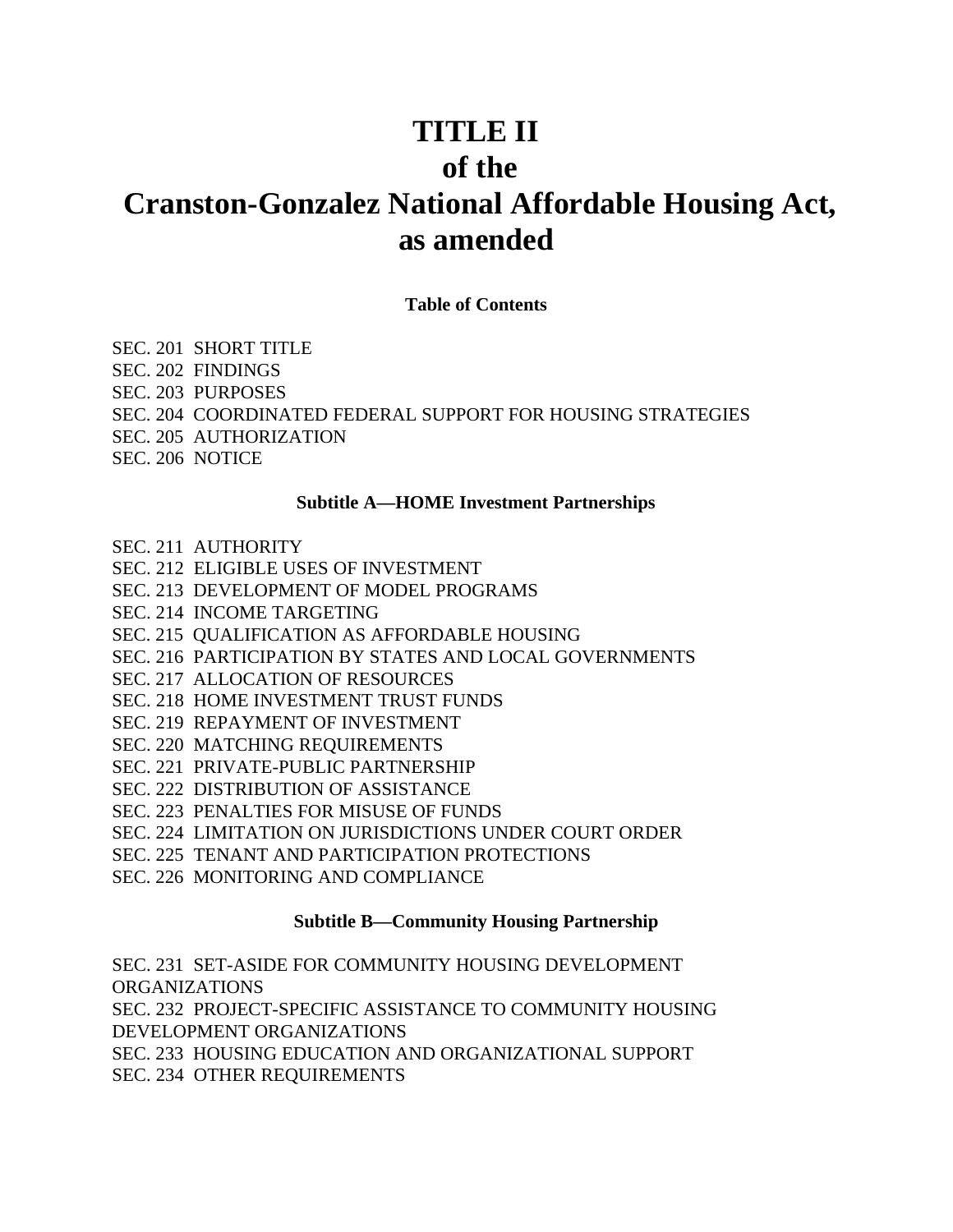## **Subtitle C—Other Support for State and Local Housing Strategies**

- SEC. 241 AUTHORITY
- SEC. 242 PRIORITIES FOR CAPACITY DEVELOPMENT
- SEC. 243 CONDITIONS OF CONTRACTS
- SEC. 244 RESEARCH IN HOUSING AFFORDABILITY
- SEC. 245 REACH: ASSET RECYCLING INFORMATION DISSEMINATION

# **Subtitle D—Specified Model Program**

- SEC. 251 GENERAL AUTHORITY
- SEC. 252 RENTAL HOUSING PRODUCTION
- SEC. 253 RENTAL REHABILITATION
- SEC. 254 REHABILITATION LOAN
- SEC. 255 SWEAT EQUITY MODEL PROGRAM
- SEC. 256 HOME REPAIR SERVICES GRANTS FOR OLDER AND DISABLED **HOMEOWNERS**
- SEC. 257 LOW-INCOME HOUSING CONSERVATION AND EFFICIENCY GRANT PROGRAMS
- SEC. 258 SECOND MORTGAGES ASSISTANCE FOR FIRST-TIME
- HOMEBUYER
- SEC. 259 REHABILITATION OF STATE AND LOCAL GOVERNMENT IN REM SEC. 260 COST-SAVING BUILDING TECHNOLOGIES AND CONSTRUCTION **TECHNIQUES**

## **Subtitle E—Mortgage Credit Enhancement**

# SEC. 271 REPORT ON CREDIT ENHANCEMENT

## **Subtitle F—General Provisions**

- SEC. 281 EQUAL OPPORTUNITY
- SEC. 282 NONDISCRIMINATION
- SEC. 283 AUDITS BY COMPTROLLER GENERAL
- SEC. 284 UNIFORM RECORDKEEPING AND REPORTS TO THE CONGRESS
- SEC. 285 CITIZEN PARTICIPATION
- SEC. 286 LABOR
- SEC. 287 INTERSTATE AGREEMENTS
- SEC. 288 ENVIRONMENTAL REVIEW
- SEC. 289 TERMINATION OF EXISTING HOUSING PROGRAMS
- SEC. 290 SUSPENSION OF REQUIREMENTS FOR DISASTER AREAS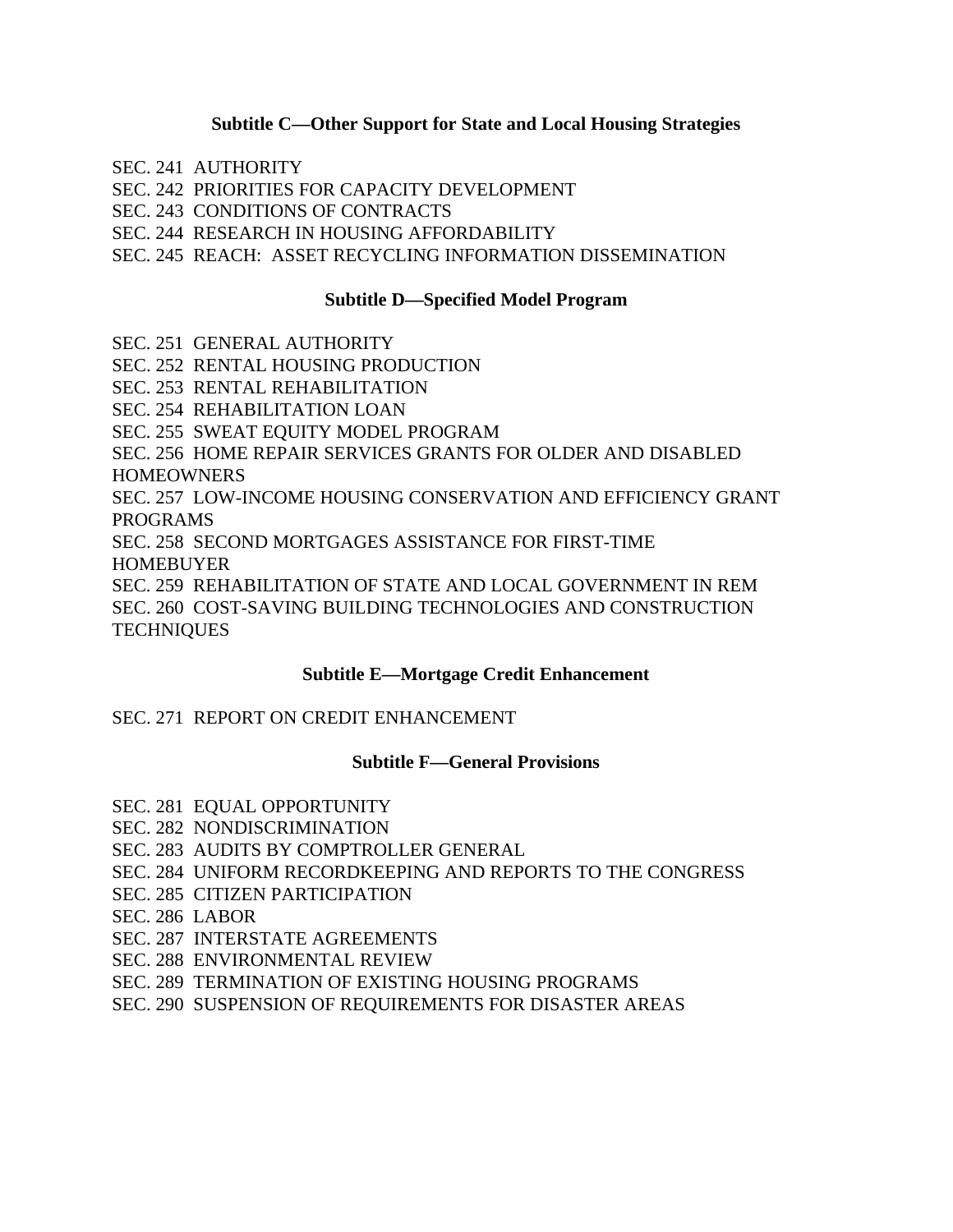## **TITLE II of the Cranston-Gonzalez National Affordable Housing Act, as amended through December 31, 1998**

## **SEC. 201. [t42 U.S.C. 12701] SHORT TITLE**.

This title may be cited as the "HOME Investment Partnerships Act".

## **SEC. 202. [t42 U.S.C. 12721] FINDINGS**.

The Congress finds that--

(1) the Nation has not made adequate progress toward the goal of national housing policy, as set out in the Housing Act of 1949 and reaffirmed in the Housing and Urban Development Act of 1968, which would provide decent, safe, sanitary, and affordable living environments for all Americans;

(2) the supply of affordable rental housing is diminishing;

(3) the Tax Reform Act of 1986 removed major tax incentives for the production of affordable rental housing;

(4) the living environments of an increasing number of Americans have deteriorated over the past several years as a result of reductions in Federal assistance to low-income and moderate-income families;

(5) many Americans face the possibility of homelessness unless Federal, State, and local governments work together with the private sector to develop and rehabilitate the housing stock of the Nation to provide decent, safe, sanitary, and affordable housing for very low-income and low-income families;

(6) reliable Federal leadership is needed to achieve an adequate supply of affordable housing for all Americans;

(7) to achieve the goal of national housing policy, there is a need to strengthen nationwide a cost-effective community-based housing partnership designed to

> (A) expand the supply of rental housing that is affordable to very low-income and low-income families,

(B) improve homeownership opportunities for low-income families,

(C) carry out comprehensive housing strategies tailored to local housing market conditions, and

(D) protect the Federal, State, and local investment in low-income housing to ensure affordability of the housing for the remaining useful life of the property;

(8) direct assistance to expand the supply of affordable rental housing should be provided in a way that is more cost-effective and targeted than tax incentives;

 (9) much of the Nation's housing system works very well and provides a strong base on which national housing policy should build;

(10) an increasing number of States and local governments have been successful in producing cost-effective low-income and moderate-income housing by working in partnership with the private sector, including nonprofit community development corporations, community action agencies, neighborhood housing services corporations, trade unions, groups sponsored by religious organizations, limited equity cooperatives, and other tenant organizations;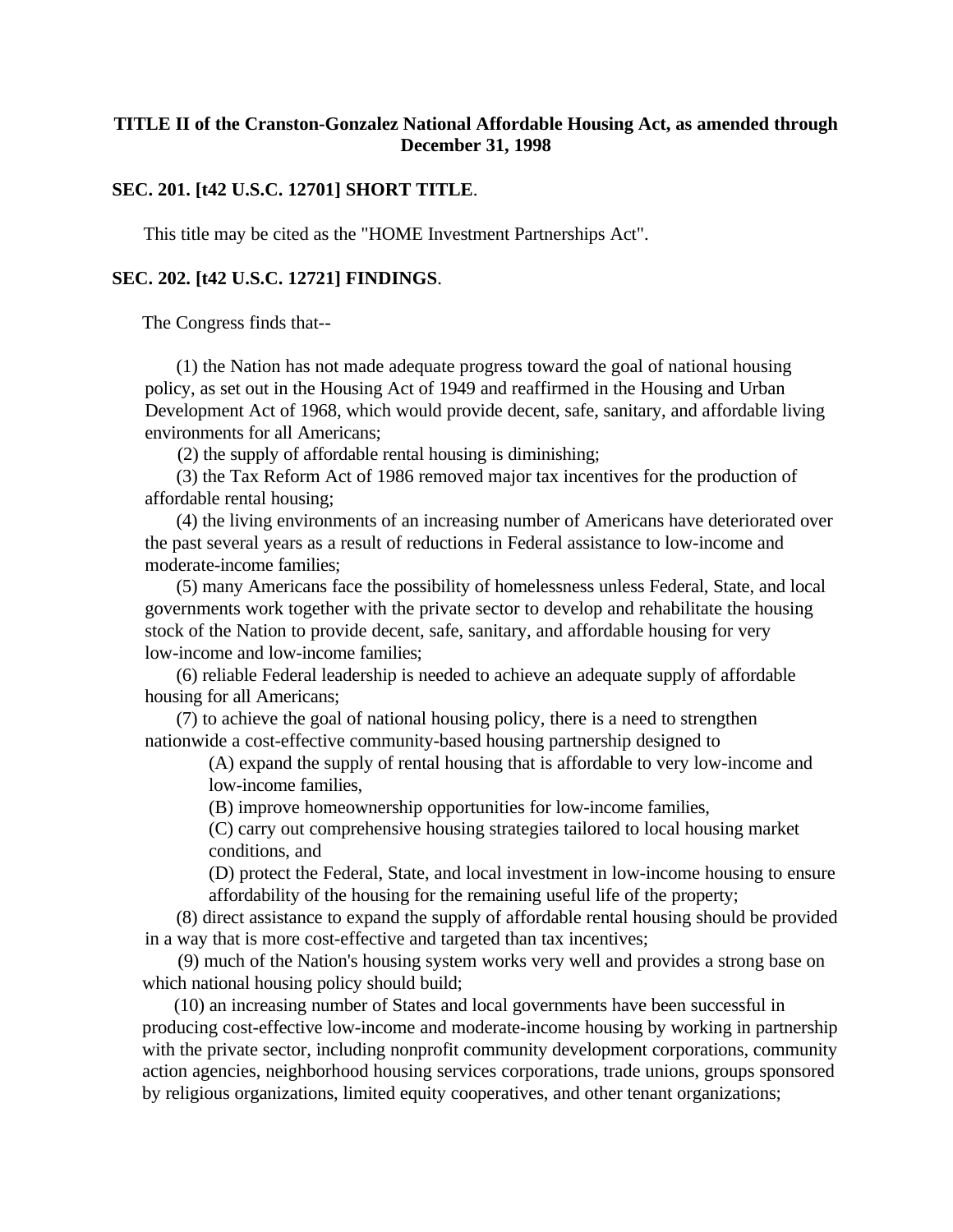(11) during the 1980's, nonprofit community housing development organizations, despite severe obstacles caused by inadequate funding, have played an increasingly important role in the production and rehabilitation of affordable housing in communities across the Nation;

(12) additional financial resources and technical skills must be made available in local communities if the Nation is to mobilize the capacity of the private sector, including nonprofit community housing development organizations, to provide a more adequate supply of decent, safe, and sanitary housing that is affordable to very low-income, low-income, and moderate-income families and meets the need for large family units and other additional units that are available to very low-income families receiving rental assistance payments from Federal, State, and local governments; and

(13) the long-term success of efforts to provide more affordable housing depends upon tenants and homeowners being fiscally responsible and able managers.

#### **SEC. 203. [t42 U.S.C. 12722] PURPOSES.**

The purposes of this title are--

(1) to expand the supply of decent, safe, sanitary, and affordable housing, with primary attention to rental housing, for very low-income and low-income Americans;

(2) to mobilize and strengthen the abilities of States and units of general local government throughout the United States to design and implement strategies for achieving an adequate supply of decent, safe, sanitary, and affordable housing;

(3) to provide participating jurisdictions, on a coordinated basis, with the various forms of Federal housing assistance, including capital investment, mortgage insurance, rental assistance, and other Federal assistance, needed--

(A) to expand the supply of decent, safe, sanitary, and affordable housing;

(B) to make new construction, rehabilitation, substantial rehabilitation, and acquisition of such housing feasible; and

(C) to promote the development of partnerships among the Federal Government, States and units of general local government, private industry, and nonprofit organizations able to utilize effectively all available resources to provide more of such housing;

 (4) to make housing more affordable for very low-income and low-income families through the use of tenant-based rental assistance;

(5) to develop and refine, on an ongoing basis, a selection of model programs incorporating the most effective methods for providing decent, safe, sanitary, and affordable housing, and accelerate the application of such methods where appropriate throughout the United States to achieve the prudent and efficient use of funds made available under this title;

(6) to expand the capacity of nonprofit community housing development organizations to develop and manage decent, safe, sanitary, and affordable housing;

(7) to ensure that Federal investment produces housing stock that is available and affordable to low-income families for the property's remaining useful life, is appropriate to the neighborhood surroundings, and, wherever appropriate, is mixed income housing;

(8) to increase the investment of private capital and the use of private sector resources in the provision of decent, safe, sanitary, and affordable housing;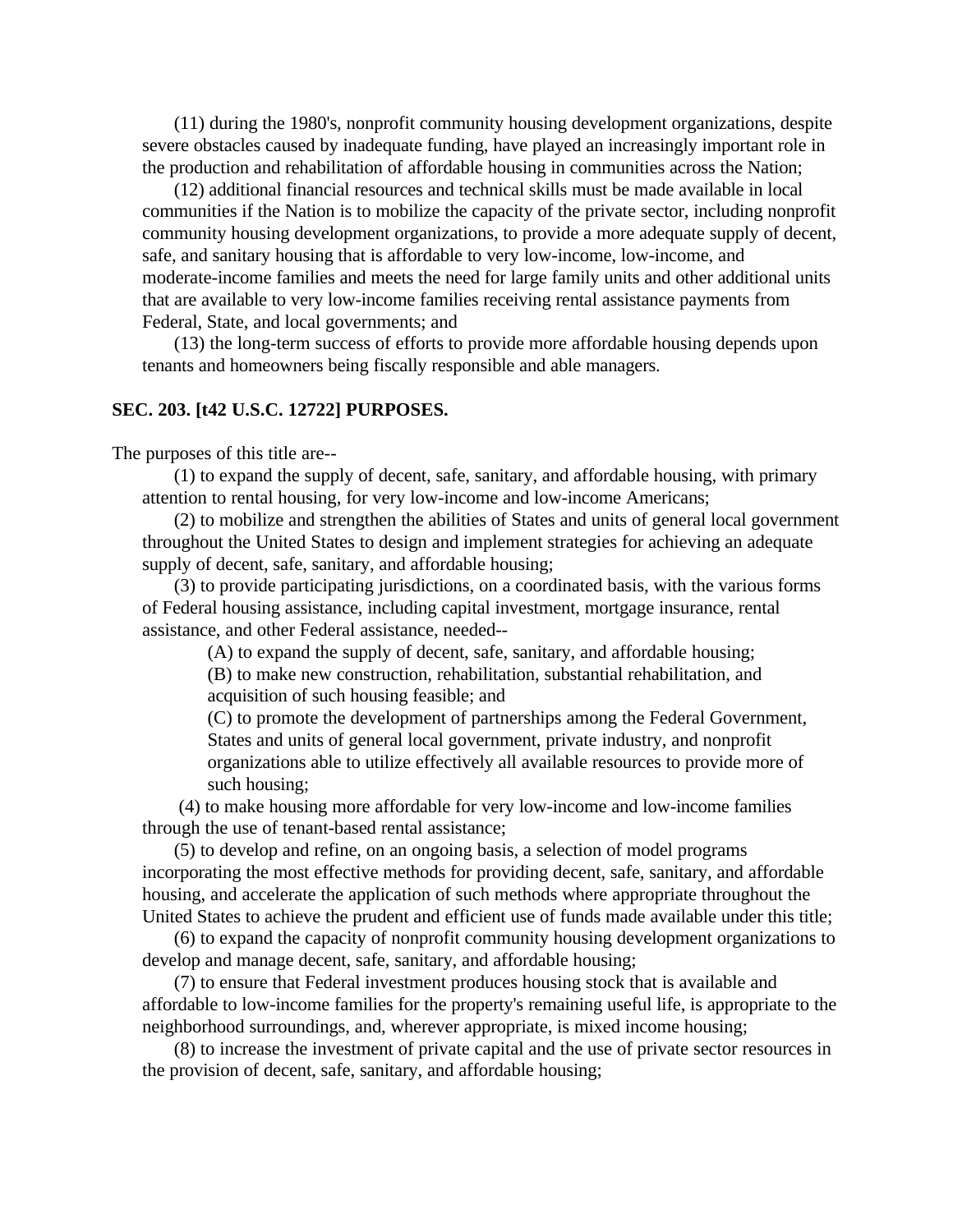(9) to allocate Federal funds for investment in affordable housing among participating jurisdictions by formula allocation;

(10) to leverage those funds insofar as practicable with State and local matching contributions and private investment;

(11) to establish for each participating jurisdiction a HOME Investment Trust Fund with a line of credit for investment, in affordable housing, with repayments back to its HOME Investment Trust Fund being made available for reinvestment by the jurisdiction;

(12) to provide credit enhancement for affordable housing by utilizing the capacities of existing agencies and mortgage finance institutions when most efficient and supplementing their activities when appropriate; and

(13) to assist very low-income and low-income families to obtain the skills and knowledge necessary to become responsible homeowners and tenants.

# **SEC. 204. [t42 U.S.C. 12723] COORDINATED FEDERAL SUPPORT FOR HOUSING STRATEGIES.**

The Secretary shall make assistance under this title available to participating jurisdictions, through the Office of the Assistant Secretary for Housing-FHA Commissioner of the Department of Housing and Urban Development, to the maximum extent practicable, in coordination with mortgage insurance, rental assistance, and other housing assistance appropriate to the efficient and timely completion of activities under this title.

## **SEC. 205. [t42 U.S.C. 12724] AUTHORIZATION.**

There are authorized to be appropriated to carry out this title \$2,086,000,000 for fiscal year 1993, and \$2,173,612,000 for fiscal year 1994, of which

(1) not more than \$14,000,000 for fiscal year 1993, and \$25,000,000 for fiscal year 1994, shall be for community housing partnership activities authorized under section 233; and (2) not more than \$11,000,000 for fiscal year 1993, and \$22,000,000 for fiscal year 1994, shall be for activities in support of State and local housing strategies authorized under subtitle C.

## **SEC. 206. [t42 U.S.C. 12725] NOTICE.**

The Secretary shall issue regulations to implement the provisions of this title after notice and an opportunity for comment pursuant to section 553 of title 5, United States Code. Such regulations shall become effective not later than 180 days after the date of enactment of this Act.'

## **Subtitle A--HOME Investment Partnerships**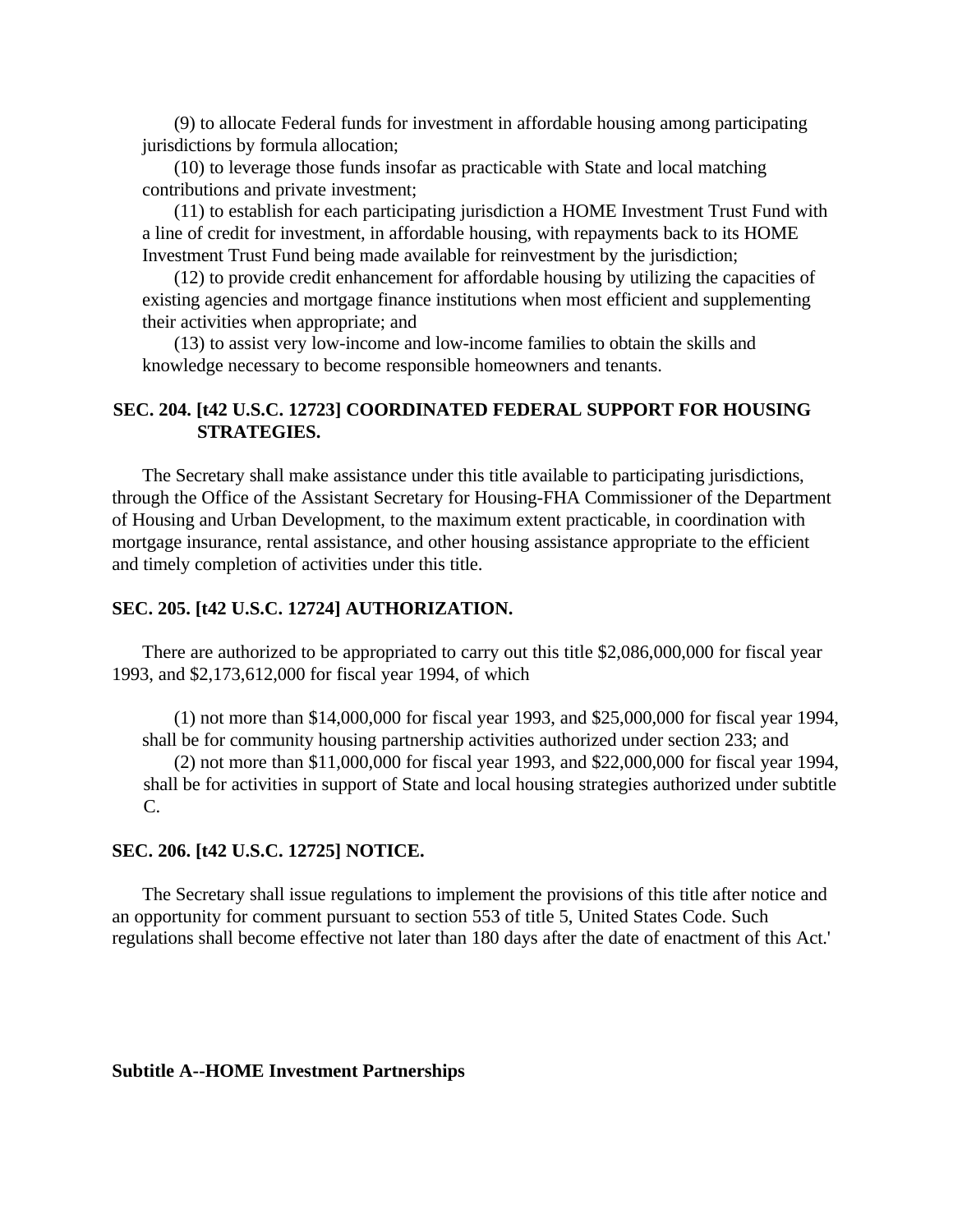## **SEC. 211. [42 U.S.C. 12741] AUTHORITY.**

The Secretary is authorized to make funds available to participating jurisdictions for investment to increase the number of families served with decent, safe, sanitary, and affordable housing and expand the long-term supply of affordable housing in accordance with provisions of this subtitle.

## **SEC. 212. [42 U.S.C. 12742] ELIGIBLE USES OF INVESTMENT.**

## (a) HOUSING USES.

(1) IN GENERAL.-Funds made available under this subtitle may be used by participating jurisdictions to provide incentives to develop and support affordable rental housing and homeownership affordability through the acquisition, new construction, reconstruction, or moderate or substantial rehabilitation of affordable housing, including real property acquisition, site improvement, conversion, demolition, and other expenses, including financing costs, relocation expenses of any displaced persons, families, businesses, or organizations, to provide for the payment of reasonable administrative and planning costs, to provide for the payment of operating expenses of community housing development organizations, and to provide tenant-based rental assistance. For the purpose of this subtitle, the term "affordable housing" includes permanent housing for disabled homeless persons, transitional housing, and single room occupancy housing.

(2) PREFERENCE TO REHABTLITATION.-A participating jurisdiction shall give preference to rehabilitation of substandard housing unless the n diction determines that

(A) such rehabilitation is not the most cost effective way to meet the jurisdiction's need to expand the supply of affordable housing; and

(B) the jurisdiction's housing needs cannot be met through rehabilitation of the available stock.

The Secretary shall not restrict a participating jurisdiction's choice of rehabilitation, substantial rehabilitation, new construction, reconstruction, acquisition, or other eligible housing use unless such restriction is explicitly authorized under section 223(2).

(3) TENANT-BASED RENTAL ASSISTANCE.--

 (A) IN GENERAL.-A participating jurisdiction may use funds provided under this subtitle for tenant-based rental assistance only if

(i) the jurisdiction certifies that the use of funds under this subtitle for tenant-based rental assistance is an essential element of the jurisdiction's annual housing strategy for expanding the supply, affordability, and availability of decent, safe, sanitary, and affordable housing, and specifies the local market conditions that lead to the choice of this option; and

(ii) the tenant-based rental assistance is provided in accordance with written tenant selection policies and criteria that are consistent with the purposes of providing housing to very low- and low-income families and are reasonably related to preference rules established under section  $6(c)(4)(A)$  of the Housing Act of 1937.

(B) FAIR SHARE NOT AFFECTED.-A jurisdiction's Section 8 fair share allocation shall be unaffected by the use of assistance under this title.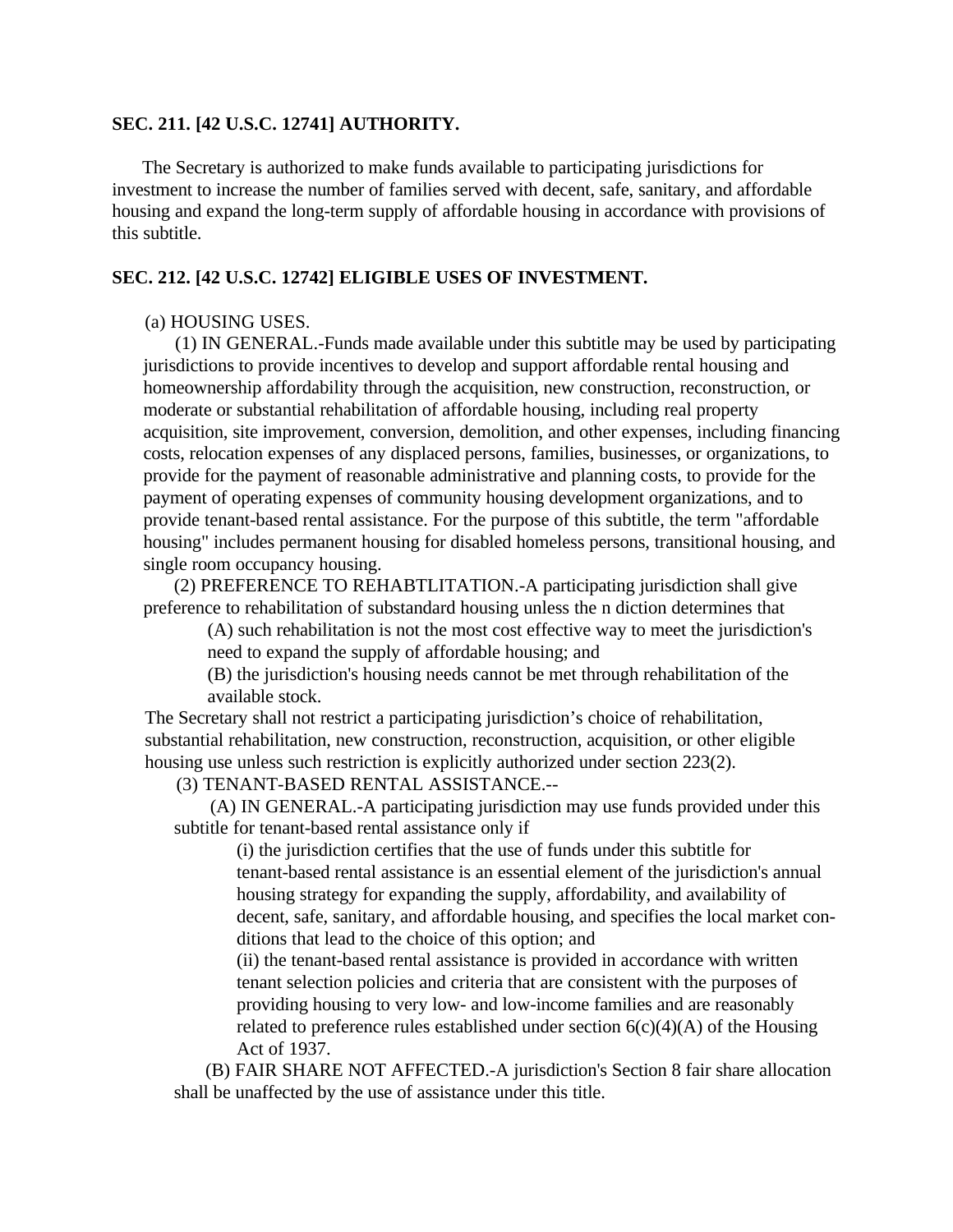(C) 24-MONTH CONTRACTS.-Rental assistance contracts made available with assistance under this title shall be for not more than 24 months, except that assistance to a family may be renewed.

(D) USE OF SECTION 8 ASSISTANCE.-In any case where assistance under section 8 of the United States Housing Act of 1937 becomes available to a participating jurisdiction, recipients of rental assistance under this title shall qualify for tenant selection preferences to the same extent as when they received the rental assistance under this title. A rental assistance program under this title shall meet minimum criteria prescribed by the Secretary, such as housing quality standards and standards regarding the reasonableness of the rent.

(E) SECURITY DEPOSIT ASSISTANCE.-A jurisdiction using funds provided under this subtitle for tenant-based rental assistance may use such funds to provide loans or grants to very low- and low-income families for security deposits for rental of dwelling units. Assistance under this subparagraph does not preclude assistance under any other provision of this paragraph.

(5) 2 LEAD-BASED PAINT HAZARDS.-A participating jurisdiction may use funds provided under this subtitle for the evaluation and reduction of lead-based paint hazards, as defined in section 1004 of the Residential Lead-Based Paint Hazard Reduction Act of 1992.

 (b) INVESTMENTS.-Participating jurisdictions shall have discretion to invest funds made available under this subtitle as equity investments, interest-bearing loans or advances, noninterest-bearing loans or advances, interest subsidies or other forms of assistance that the Secretary has determined to be consistent with the purposes of this title. Each participating jurisdiction shall have the right to establish the terms of assistance.

(c) ADMINSTRATIVE COSTS.-In each fiscal year, each participating jurisdiction may use not more than 10 percent of the funds made available under this subtitle to the jurisdiction for such year for any administrative and planning costs of the jurisdiction in carrying out this subtitle, including the costs of the salaries of persons engaged in administering and managing activities assisted with funds made available under this subtitle.

(d) PROHIBITED USES.-Funds made available under this subtitle may not be used to

(1) defray any administrative cost of a participating jurisdiction that exceed the amount specified under subsection (c),

(2) provide tenant-based rental assistance for the special purposes of the existing section 8 program, including replacing public housing that is demolished or disposed of, preserving federally assisted housing, assisting in the disposition of housing owned or held by the Secretary, preventing displacement from rental rehabilitation projects, or extending or renewing tenant-based assistance under section 8 of the United States Housing Act of 1937,

(3) provide non-Federal matching contributions required under any other Federal program,

(4) provide assistance authorized under section 9 of the United States Housing Act of 1937,

(5) carry out activities authorized under section  $9(d)(1)$  I of the Housing Act of 1937,2 or

(6) provide assistance to eligible low-income housing under the Emergency Low Income Housing Preservation Act of 1987 or the Low-Income Housing Preservation and Resident Homeownership Act of 1990.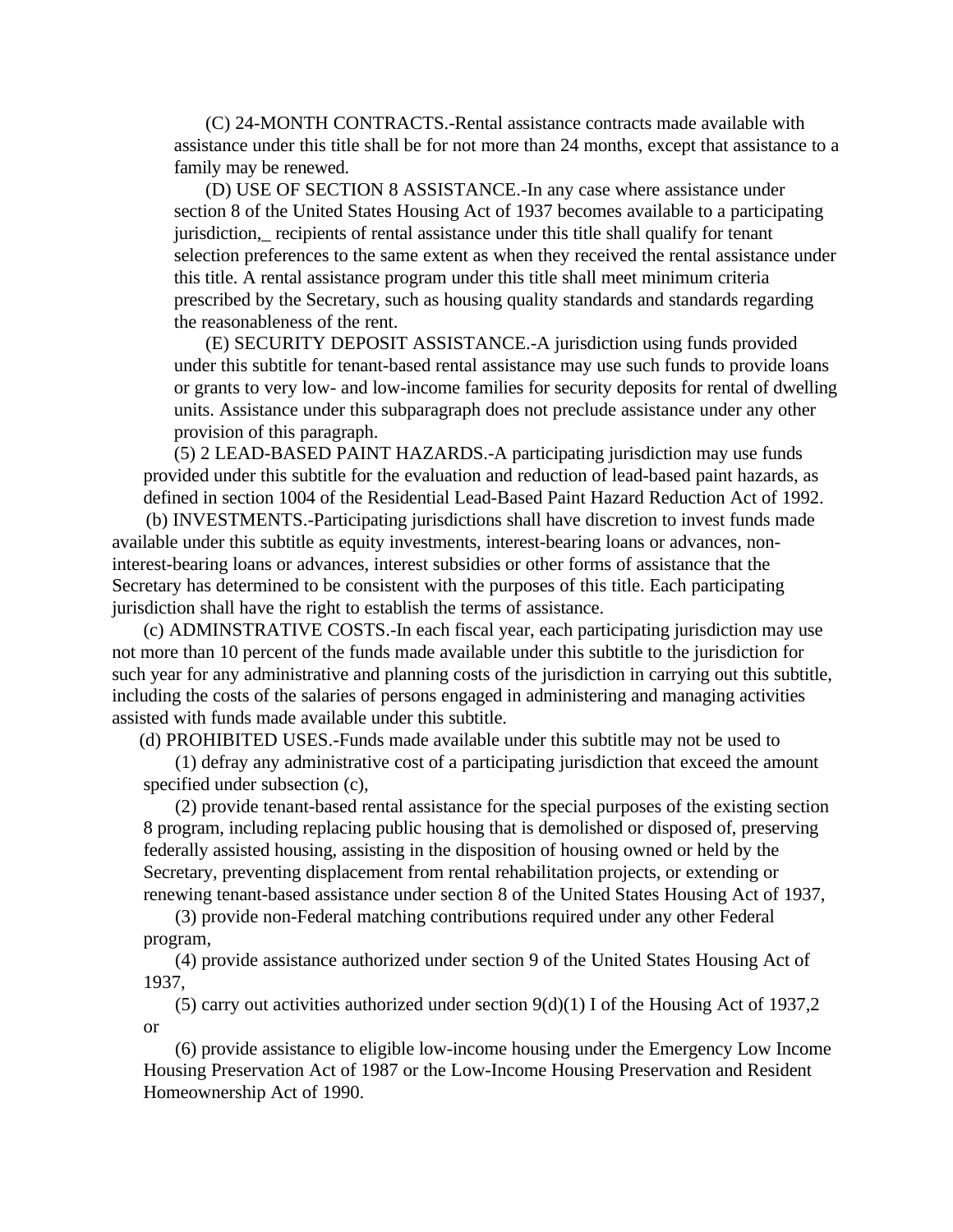(e) COST LIMITS.--

(1) IN GENERAL.-The Secretary shall establish limits on the amount of funds under this subtitle that may be invested on a per unit basis. For multifamily housing, such limits shall not be less than the per unit dollar amount limitations set forth in section 221(d)(3)(ii) of the National Housing Act, as such limitations may be adjusted in accordance therewith, except that for purposes of this subsection the Secretary shall, by regulation, increase the per unit dollar amount limitations in any geographical area by an amount, not to exceed 140 percent, that equals the amount by which the costs of multifamily housing construction in the area exceed the national average of such costs. The limits shall be established on a market-bymarket basis, with adjustments made for number of bedrooms, and shall reflect the actual cost of new construction, reconstruction, or rehabilitation of housing that meets applicable State and local housing and building codes and the cost of land, including necessary site improvements. Adjustments shall be made annually to reflect inflation. Separate limits may be set for different eligible activities.

(2) CRITERIA.-In calculating per unit limits, the Secretary shall take into account that assistance under this title is intended to

(A) provide non-luxury housing with suitable amenities;

(B) operate effectively in all jurisdictions;

(C) facilitate mixed-income housing; and

(D) reflect the costs associated with meeting the special needs of tenants or homeowners that the housing is designed to serve.

(3) CONSULTATION.-In calculating cost limits, the Secretary shall consult with organizations that have expertise in the development of affordable housing, including national nonprofit organizations and national organizations representing private development firms and State and local governments.

(f) CERTIFICATION OF COMPLIANCE.-The requirements of section 102(d) of the Department of Housing and Urban Development Reform Act of 1989 shall be satisfied by a certification by a participating jurisdiction to the Secretary that the combination of Federal assistance provided to any housing project shall not be any more than is necessary to provide affordable -housing.

(g) LIMITATION ON OPERATING ASSISTANCE.-A participating jurisdiction may not use more than 5 percent of its allocation under this subtitle for the payment of operating expenses for community housing development organizations.

## **SEC. 213. [t42 U.S.C. 12743] DEVELOPMENT OF MODEL PROGRAMS.**

(a) IN GENERAL.-The Secretary shall

(1) in cooperation with participating jurisdictions, government-sponsored mortgage finance corporations, nonprofit organizations, the private sector, and other appropriate parties, develop, test, evaluate, refine, and, as necessary, replace a selection of model programs designed to carry out the purposes of this title;.

(2) make available to participating jurisdictions alternative model programs, which shall include suggested guidelines, procedures, forms, legal documents and such other elements as the Secretary determines to be appropriate;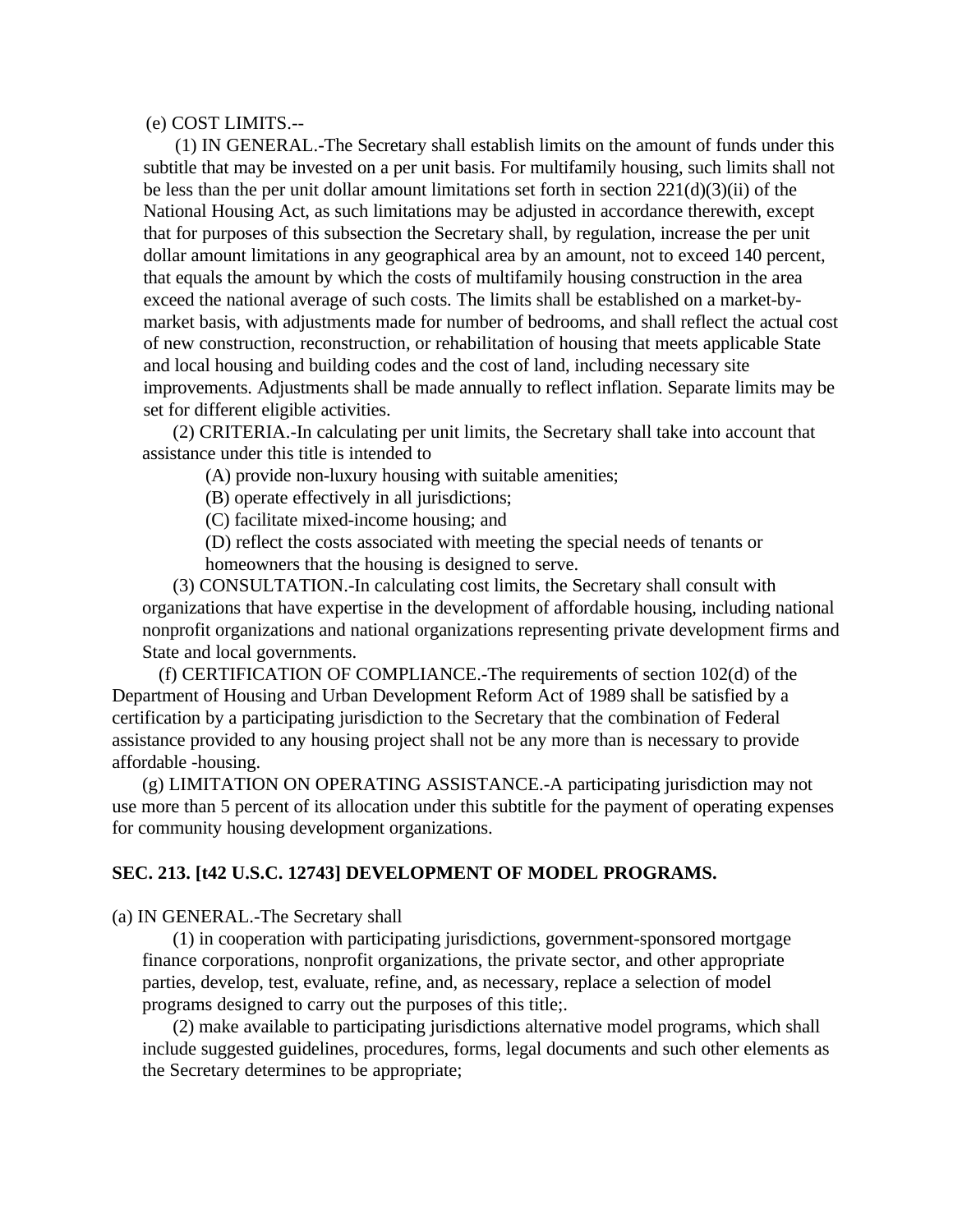(3) assure, insofar as is feasible, the availability of an appropriate variety of model programs designed for local market conditions, housing problems, project characteristics, and managerial capacities as they differ among participating jurisdictions;

(4) negotiate and enter into agreements with agencies of the Federal Government, participating jurisdictions, private financial institutions, government-sponsored mortgage finance corporations, nonprofit organizations, and other entities to provide such services, products, or financing as may be required for the implementation of a model program;

(5) provide detailed information on model programs as requested by participating jurisdictions, private financial institutions, developers, nonprofit organizations, and other interested parties; and

(6) encourage the use of such model programs to achieve efficiency, economies of scale, and effectiveness in the investment of funds made available under this subtitle through third-party training, printed materials, and such other means of support as the Secretary determines will achieve the purpose of this title.

(b) ADOPTION OF PROGRAMS.-Except as provided in section 223(2), each participating jurisdiction shall have the discretion to adopt one or more model programs, adapt one or more model programs to its own requirements, design additional forms of assistance by itself or in cooperation with other participating jurisdictions, and suggest additional model programs for adoption by the Secretary as the participating jurisdiction may deem appropriate, and the Secretary may assist a participating jurisdiction in adopting, adapting, or designing one or more model programs.

(c) SUBTITLE D PROGRAMS.-The selection of model programs to be made available for adoption or adaptation shall include programs meeting the criteria set forth in subtitle D.

## **SEC. 214. [t42 U.S.C. 12744] INCOME TARGETING.**

Each participating jurisdiction shall invest funds made available under this subtitle within each fiscal year so that

(1) with respect to rental assistance and rental units

(A) not less than 90 percent of W the families receiving such rental assistance are families whose incomes do not exceed 60 percent of the median family income for the area, as determined by the Secretary with adjustments for smaller and larger families, (except that the Secretary may establish income ceilings higher or lower than 60 percent of the median for the area on the basis of the Secretary's findings that such variations are necessary because of prevailing levels of construction cost or fair market rent, or unusually high or low family income) at the time of occupancy or at the time funds are invested, whichever is later, or (ii) the dwelling units assisted with such funds are occupied by families having such incomes; and

(B) the remainder of W the families receiving such rental assistance are households that qualify as low-income families (other than families described in subparagraph (A)) at the time of occupancy or at the time funds are invested, whichever is later, or (ii) the dwelling units assisted with such funds are occupied by such households;

(2) with respect to homeownership assistance, 100 percent of such funds are invested with respect to

dwelling units that are occupied by households that qualify as low-income families; and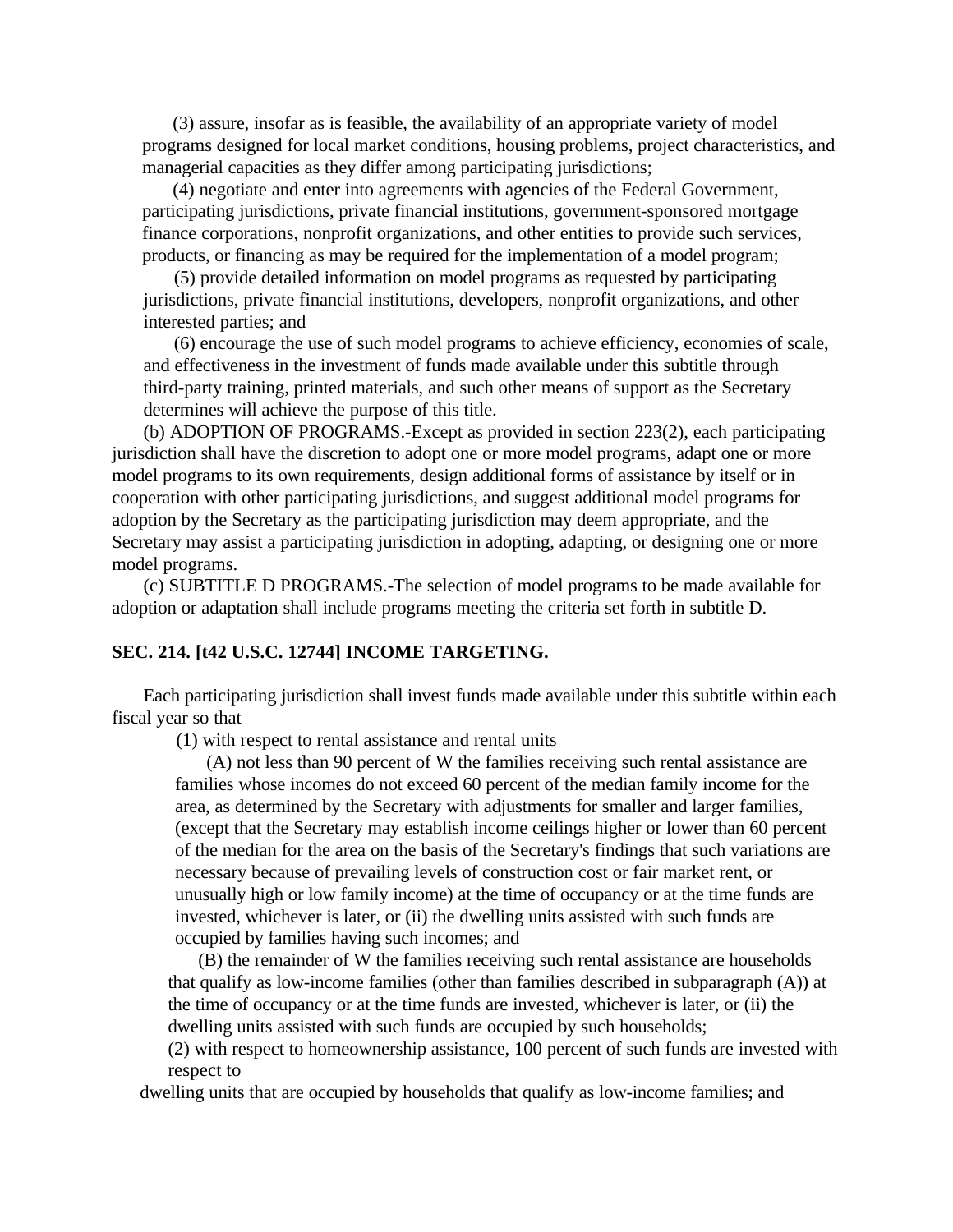(3) all such funds are invested with respect to housing that qualifies as affordable housing under section 215.

## **SEC. 215. [t42 U.S.C. 12745] QUALIFICATION AS AFFORDABLE HOUSING.**

#### (a) RENTAL HOUSING.

(1) QUALIFICATION.-Housing that is for rental shall qualify as affordable housing under this title only if the housing

(A) bears rents not greater than the lesser of (i) the existing fair market rent for comparable units in the area as established by the Secretary under section 8 of the United States Housing Act of 1937, or (ii) a rent that does not exceed 30 percent of the adjusted income of a family whose income equals 65 percent of the median income for the area, as determined by the Secretary, with adjustment for number of bedrooms in the unit, except that the Secretary may establish income ceilings higher or lower than 65 percent of the median for the area on the basis of the Secretary's findings that such variations are necessary because of prevailing levels of construction costs or fair market rents, or unusually high or low family incomes;

(B) has not less than 20 percent of the units (i) occupied by very low-income families who pay as a contribution toward rent (excluding any Federal or State rental subsidy provided on behalf of the family) not more than 30 percent of the family's monthly adjusted income as determined by the Secretary, or (ii) occupied by very low-income families and bearing rents not greater than the gross rent for rent-restricted residential units as determined under section  $42(g)(2)$  of the Internal Revenue Code of 1986;

(C) is occupied only by households that qualify as low-income families;

(D) is not refused for leasing to a holder of a voucher or certificate of eligibility under section 8 of the United States Housing Act of 1937 because of the status of the prospective tenant as a holder of such voucher or certificate of eligibility;

(E) will remain affordable, according to binding commitments satisfactory to the Secretary, for the remaining useful life of the property, as determined by the Secretary, without regard to the term of the mortgage or to transfer of ownership, or for such other period that the Secretary determines is the longest feasible period of time consistent with sound economics and the purposes of this Act, except upon a foreclosure by a lender (or upon other transfer in lieu of foreclosure) if such

action W. recognizes any contractual or legal rights of public agencies, nonprofit sponsors, or others to take actions that would avoid termination of low-income affordability in the case of foreclosure or transfer in lieu of foreclosure, and (ii) is not for the purpose of avoiding low income affordability restrictions, as deter mined by the Secretary; and

(F) if newly constructed, meets the energy efficiency standards promulgated by the Secretary in accordance with section 109 of this Act.

(2) ADJUSTMENT OF QUALIFYING RENT.-The Secretary may adjust the qualifying rent established for a project under subparagraph (A) of paragraph (1), only if the Secretary finds that such adjustment is necessary to support the continued financial viability of the project and only by such amount as the Secretary determines is necessary to maintain continued financial viability of the project.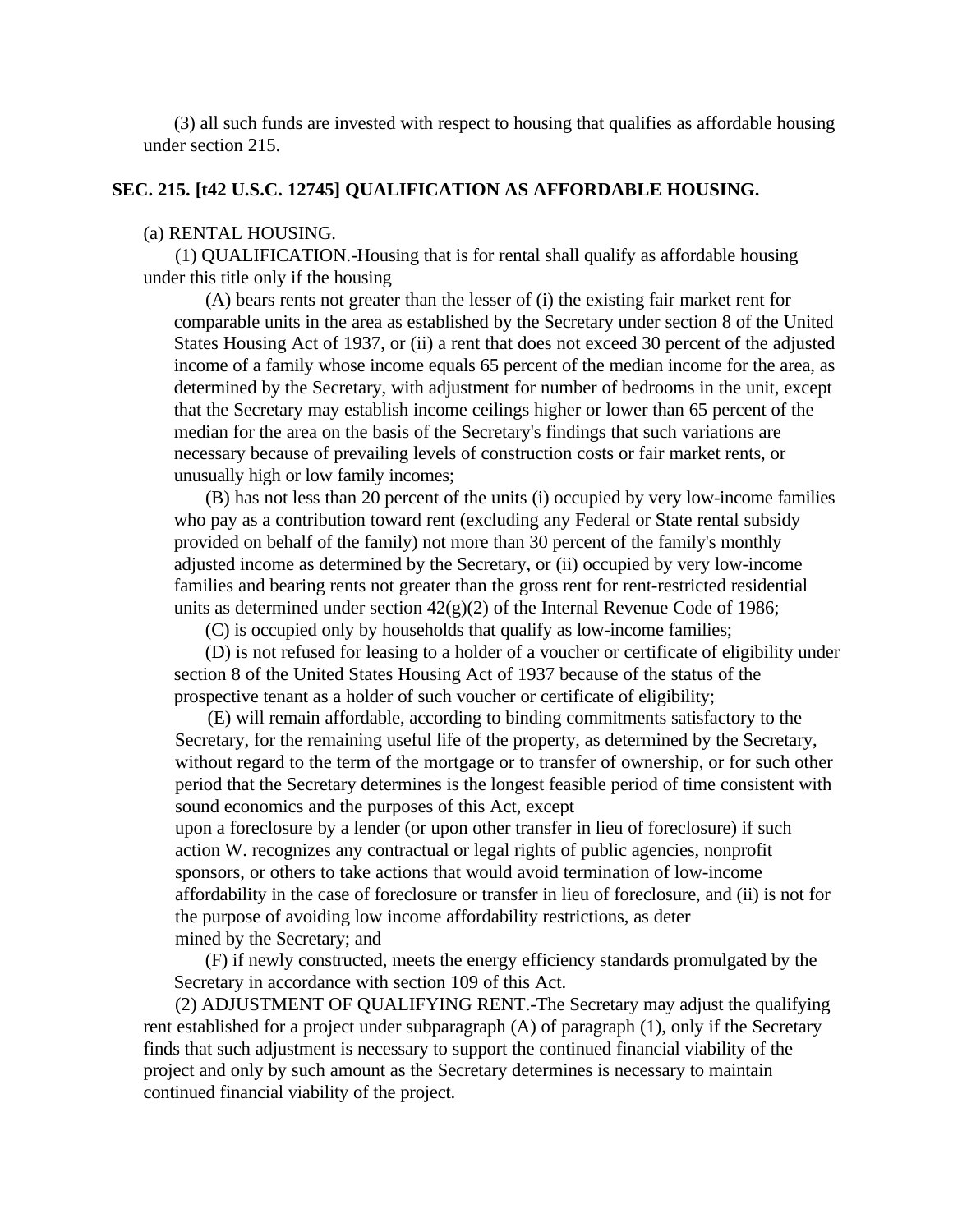(3) INCREASES IN TENANT INCOME.-Housing shall qualify as affordable housing despite a temporary noncompliance with subparagraph (B) or (C) of paragraph (1) if such noncompliance is caused by increases in the incomes of existing tenants and if actions satisfactory to the Secretary are being taken to ensure that all vacancies are filled in accordance with paragraph (1) until such noncompliance is corrected. Tenants who no longer qualify as low-income families shall pay as rent the lesser of the amount payable by the tenant under State or local law or 30 percent of the family's adjusted monthly income, as re-certified annually. The preceding sentence shall not apply with respect to funds made available under this Act for units that have been allocated a low-income housing tax credit by a housing credit agency pursuant to section 42 of the Internal Revenue Code 1986.

(4) MIXED-INCOME PROJECT.-Housing that accounts for less than 100 percent of the dwelling units in a project shall qualify as affordable housing if such housing meets the criteria of this section.

(5) MIXED-USE PROJECT.-Housing in a project that is designed in part for uses other than residential use shall qualify as affordable housing if such housing meets the criteria of this section.

(b) HOMEOWNERSHIP.-Housing that is for homeownership shall qualify as affordable housing under this title only if the housing

(1) has an initial purchase price that does not exceed 95 percent of the median purchase price for the area, as determined by the Secretary with such adjustments for differences in structure, including whether the housing is single-family or multifamily, and for new and old housing as the Secretary determines to be appropriate;

(2) is the principal residence of an owner whose family qualifies as a low-income family

(A) in the case of a contract to purchase existing housing, at the time of purchase;

(B) in the case of a lease-purchase agreement for existing housing or for housing to be constructed, at the time the agreement is signed; or

(C) in the case of a contract to purchase housing to be constructed, at the time the contract is signed;

(3) is subject to resale restrictions that are established by the participating jurisdiction and determined by the Secretary to be appropriate to

(A) allow for subsequent purchase of the property only by persons who meet the qualifications specified under paragraph (2), at a price which will (i) provide the owner with a fair return on investment, including any improvements, I and (ii) ensure that the housing will remain affordable

to a reasonable range of low-income homebuyers; or

(B) recapture the investment provided under this title in order to assist other persons in accordance with the requirements of this title, except where there are no net proceeds or where the net proceeds are insufficient to repay the full amount of the assistance; and

(4) if newly constructed, meets the energy efficiency standards promulgated by the Secretary in accordance with section 109 of this Act.

# **SEC. 216.[ t42 U.S.C. 12746] PARTICIPATION BY STATES AND LOCAL GOVERNMENTS.**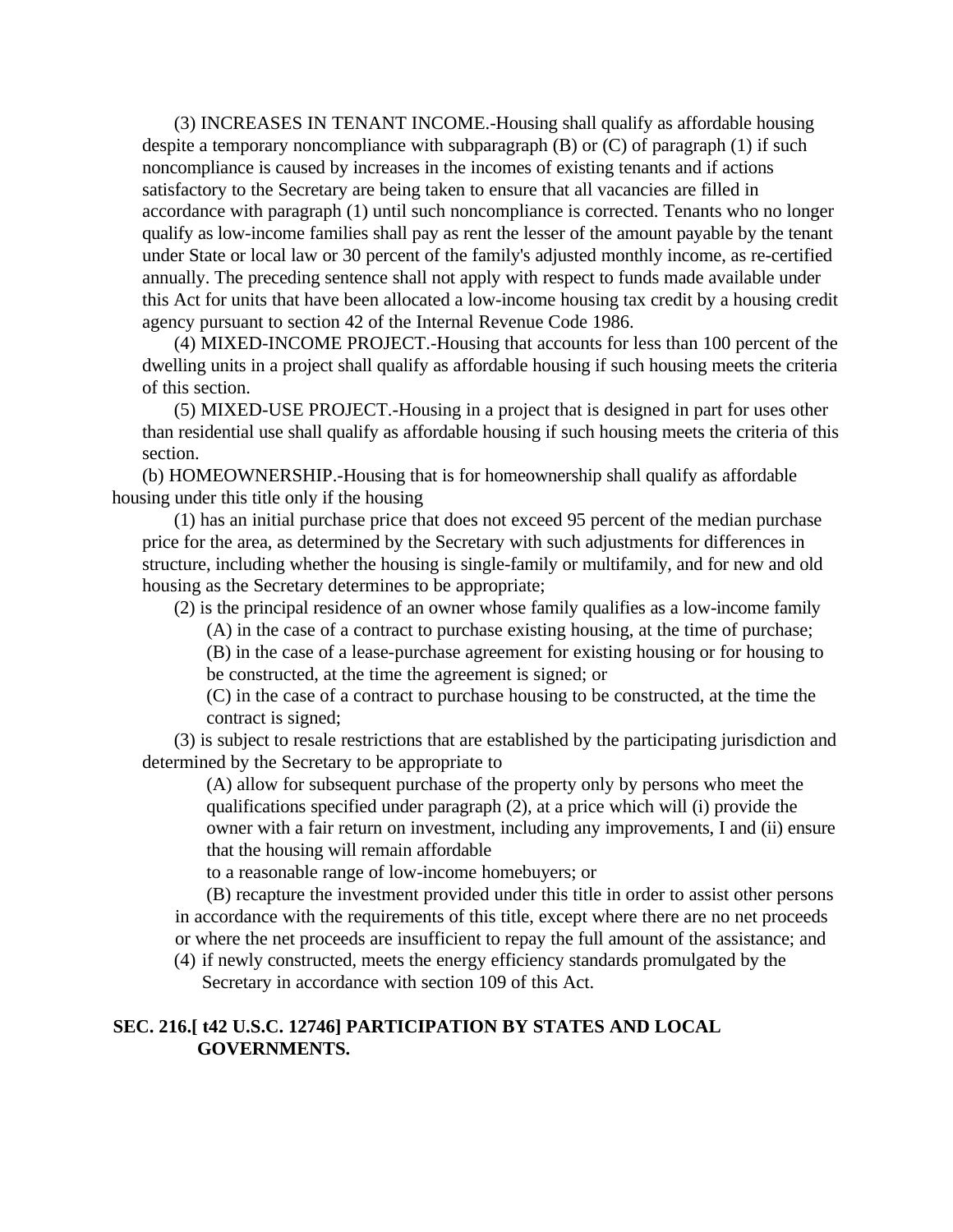The Secretary shall designate a State or unit of general local government to be a participating jurisdiction when it complies with procedures that the Secretary shall establish by regulation, which procedures shall only provide for the following:

(1) ALLOCATION.-Not later than 20 days after funds to carry out this subtitle become available (or, during the first year after enactment of this Act, 2 not later than 20 days after (A) funds to carry out this subtitle are provided in an appropriations Act, or (B) regulations to implement this subtitle are promulgated, whichever is later), the Secretary shall allocate funds in accordance with section 217 and promptly notify each jurisdiction receiving a formula allocation of its allocation amount. If a jurisdiction is not already a participating jurisdiction, the Secretary shall inform the jurisdiction in writing how the jurisdiction may become a participating jurisdiction.

(2) CONSORTIA.-A consortium of geographically contiguous units of general local government shall be deemed to be a unit of general local government for purposes of this title if the Secretary determines that the consortium

(A) has sufficient authority and administrative capability to carry out the purposes of this title on behalf of its member jurisdictions, and

(B) will, according to a written certification by the State (or States, if the consortium includes jurisdictions in more than one State), direct its activities to alleviation of housing problems within the State or States.

(3) ELTGIBILITY.-(A) Except as provided in paragraph (10), a jurisdiction receiving a formula allocation under section 217 shall be eligible to become a participating jurisdiction if its formula allocation is \$750,000 or greater, or if the Secretary finds that

(i) the jurisdiction has a local housing authority and has demonstrated a capacity to carry out provisions of this subtitle, and

(ii) the State has authorized the Secretary to transfer to the jurisdiction a portion of the State's allocation that is equal to or greater than the difference between the jurisdiction's formula allocation and-\$750,000, or the State or jurisdiction has made available from the State's or Jurisdiction's own sources an equal amount for use by the jurisdiction in conformance with the provisions of this subtitle. (B) If a jurisdiction has met the requirements of subparagraph (A), the jurisdiction's formula allocation for a fiscal year shall subsequently be deemed to equal the sum of the jurisdiction's allocation under section 217(a)(1) and the amount made available to the jurisdiction under subparagraph  $(A)(ii)$ .

(4) NOTIFICATION.-If an eligible jurisdiction notifies the Secretary in writing, not later than 30 days after receiving notification under paragraph (1), of its intention to become a participating jurisdiction, the Secretary shall reserve an amount equal to the jurisdiction's allocation (plus any reallocations for which the jurisdiction is eligible under section  $217(d)(1)$ ) pending the jurisdiction's designation as a participating jurisdiction. The Secretary shall reallocate, in accordance with paragraph (6) of this section, any funds reserved under the previous sentence if the Secretary determines that the jurisdiction will not meet the requirements for designation as a participating jurisdiction within a reasonable period of time.

(5) SUBMISSION OF STRATEGY.-Not later than 90 days after providing notification under paragraph (4), an eligible jurisdiction shall submit to the Secretary a comprehensive housing affordability strategy in accordance with section 105.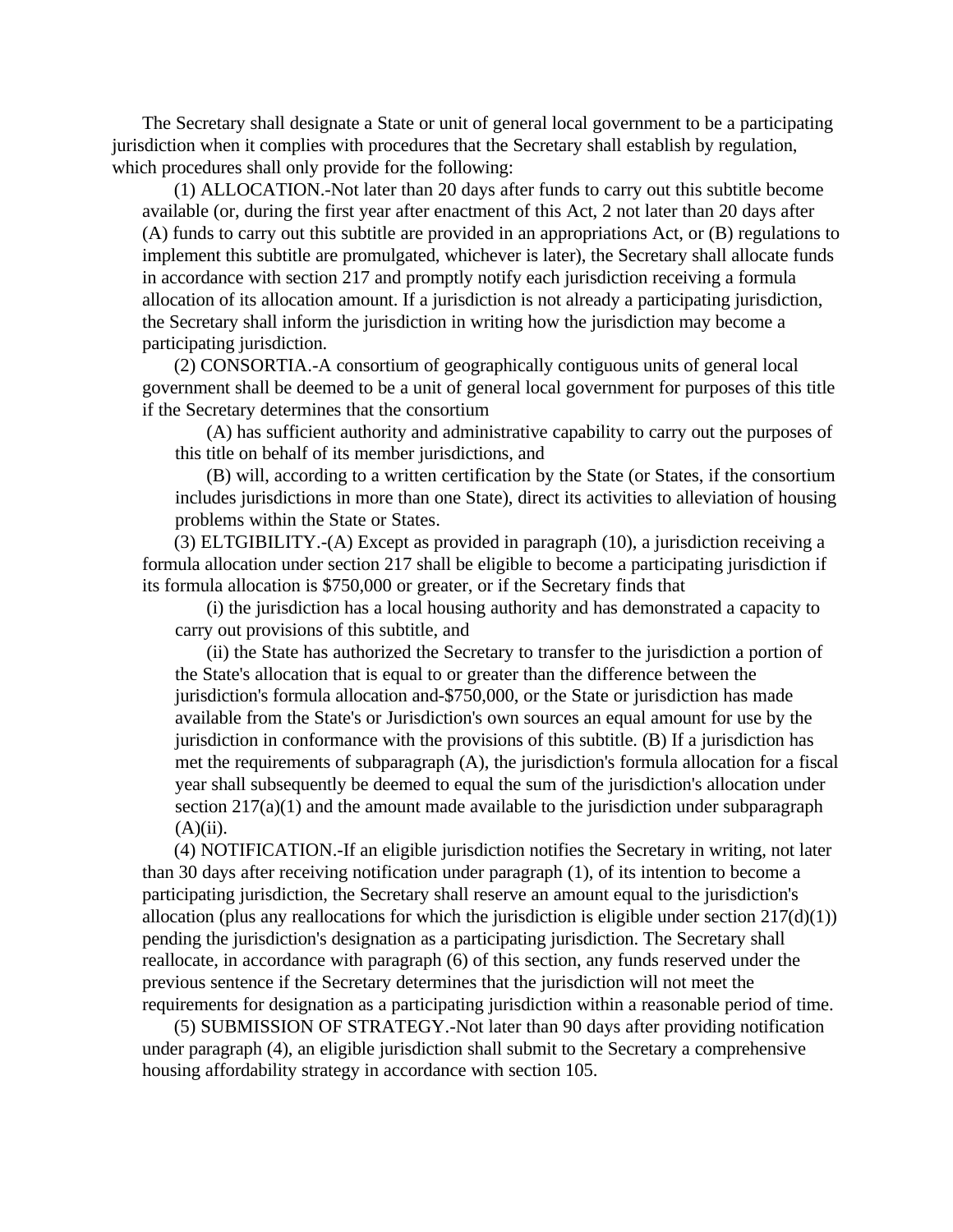(6) REALLOCATION.-If the Secretary determines that a jurisdiction has failed to meet the requirements of the previous 3 paragraphs or if the Secretary, after providing for amendments and resubmissions in accordance with section 105(c)(3), disapproves the jurisdiction's comprehensive housing affordability strategy, the Secretary shall reallocate any, funds reserved for the jurisdiction as follows:

(A) STATE.-If a State has failed to meet the requirements, the Secretary shall (i) make any funds reserved for the State available by direct reallocation among applications submitted by units of general local government within the State or consortia that include units of general local government within the State, insofar as approvable applications meeting the selection criteria under section 217(c) are received within 12 months after the funds become available for the direct reallocation, and (ii) reallocate the remainder by formula in accordance with section 217(b).

(B) LOCAL.-If a unit of general local government has failed to meet the requirements and is located in a State that is a participating jurisdiction, the Secretary shall reallocate to the State any funds reserved for the locality, with preference going to the provision of affordable housing within the locality.

(C) DIRECT REALLOCATION.-If a unit of general local government has failed to meet the requirements and is located in a State that is not a participating jurisdiction, the Secretary shall

(i) make any funds reserved for the locality available for use within the State by direct reallocation among units of general local government and community housing development organizations, insofar as approvable applications meeting the selection criteria under section 217(c) are received within 12 months after the funds become available for the direct reallocation with priority going to applications for affordable housing within the locality, and

(ii) reallocate the remainder in accordance with section 217(b).

(D) CERTAIN JURISDICTIONS DEEMED TO BE PARTICIPATING JURISDICTIONS.-If a State or unit of general local government is meeting the requirements of paragraphs (3), (4), and (5), it shall be deemed to be a participating jurisdiction for purposes of reallocation under this paragraph.

(7) DESIGNATION.-The Secretary shall designate an eligible jurisdiction to be a participating jurisdiction as soon as its comprehensive housing affordability strategy is approved in accordance with section 105.

(8) CONTINUOUS DESIGNATION.-Once a State or unit of general local government is designated a participating jurisdiction, it shall remain a participating jurisdiction for subsequent fiscal years, except as provided in paragraph (9). The provisions of paragraphs (3) through (6) shall not apply to participating jurisdictions.

(9) REVOCATION.-The Secretary may revoke a jurisdiction's designation as a participating jurisdiction if

(A) the Secretary finds, after reasonable notice and opportunity for hearing, that the jurisdiction is unwilling or unable to carry out the provisions of this title, or (B) the jurisdiction's allocation falls below \$750,000 for 3 consecutive years, below \$625,000 for 2 consecutive years, or the jurisdiction does not receive a formula allocation of \$500,000 or more in any 1 year, except as provided n paragraph (10). If a jurisdiction's designation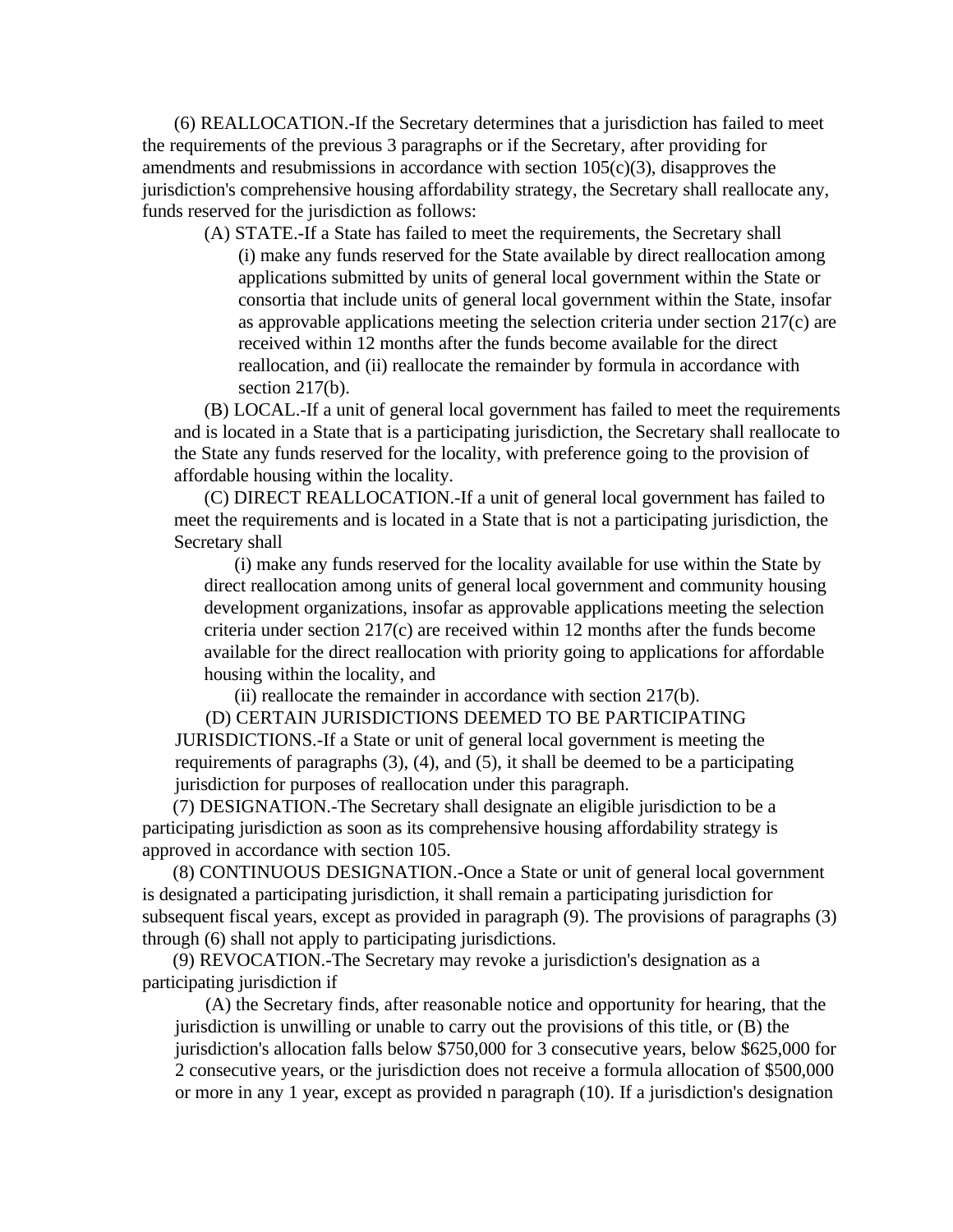as a participating jurisdiction is revoked, any remaining line of credit in the jurisdiction's **HOME Investment Trust Fund** established under section 218 shall be reallocated in accordance with paragraph (6) of this section.

(10) THRESHOLD REDUCTION.- If the amount appropriated pursuant to section 205 for any fiscal year is less than \$1,500,000,000, then this section shall be applied during that year-

 (A) by substituting "\$500,000" for '"\$750,000" both places it appears in paragraph (3); and

 (B) by substituting "\$500,000", "\$410,000", and "\$335,000" for "\$750,000", "\$625,000", and "\$500,000", respectively, where they appear in paragraph (9).

## **SEC. 217. [t42 U.S.C. 12747] ALLOCATION OF RESOURCES.**

## (a) IN GENERAL.

(1) STATES AND UNITS OF GENERAL LOCAL GOVERNMENT--.After reserving amounts under paragraph (3) for the insular areas, the Secretary shall allocate funds approved in an appropriation Act to carry out this title by formula as provided in subsection (b). Of the funds made available under the preceding sentence, the Secretary shall initially allocate 60 percent among units of general local government and 40 percent among States.

 $[(2)$  [Repealed.]]

 (3) INSULAR AREAS.-For each fiscal year, of any amounts approved in appropriation Acts to carry out this title, the Secretary shall reserve for grants to the insular areas the greater of (A) \$750,000, or (B) 0.2 percent of the amounts appropriated under such Acts. The Secretary shall provide for the distribution of amounts reserved under this paragraph among the insular areas pursuant to specific criteria for such distribution, which shall be contained in a regulation issued by the Secretary.

(b) FORMULA ALLOCATION.

(1) IN GENERAL.

(A) BASIC FORMULA.-The Secretary shall establish in regulation an allocation formula that reflects each jurisdiction's share of total need among eligible jurisdiction for an increased supply of affordable housing for very low-income and low-income families of different size, as identified by objective measures of inadequate housing supply, substandard housing, the number of low-income families in housing likely to be in need of rehabilitation, the costs of producing housing, poverty, and the relative fiscal incapacity of the jurisdiction to carry out housing activities eligible under section 212 without Federal assistance. Allocation among units of general local government shall take into account the housing needs of metropolitan cities, urban counties, and approved consortia of units of general local government.

(B) SOURCE OF DATA.-The data to be used for formula allocation of funds within a fiscal year shall be data obtained from a standard source that are available to the Secretary 90 days prior to the beginning of that fiscal year.

(C) USE OF BASIC FORMULA.-The basic formula established under subparagraph (A) shall be used for all formula allocations and reallocations provided for in this subtitle.

(D) WEIGHTS.-When allocation is made among States, the Secretary shall apply the formula in subparagraph (A) giving 20 percent weight to measures of need for the whole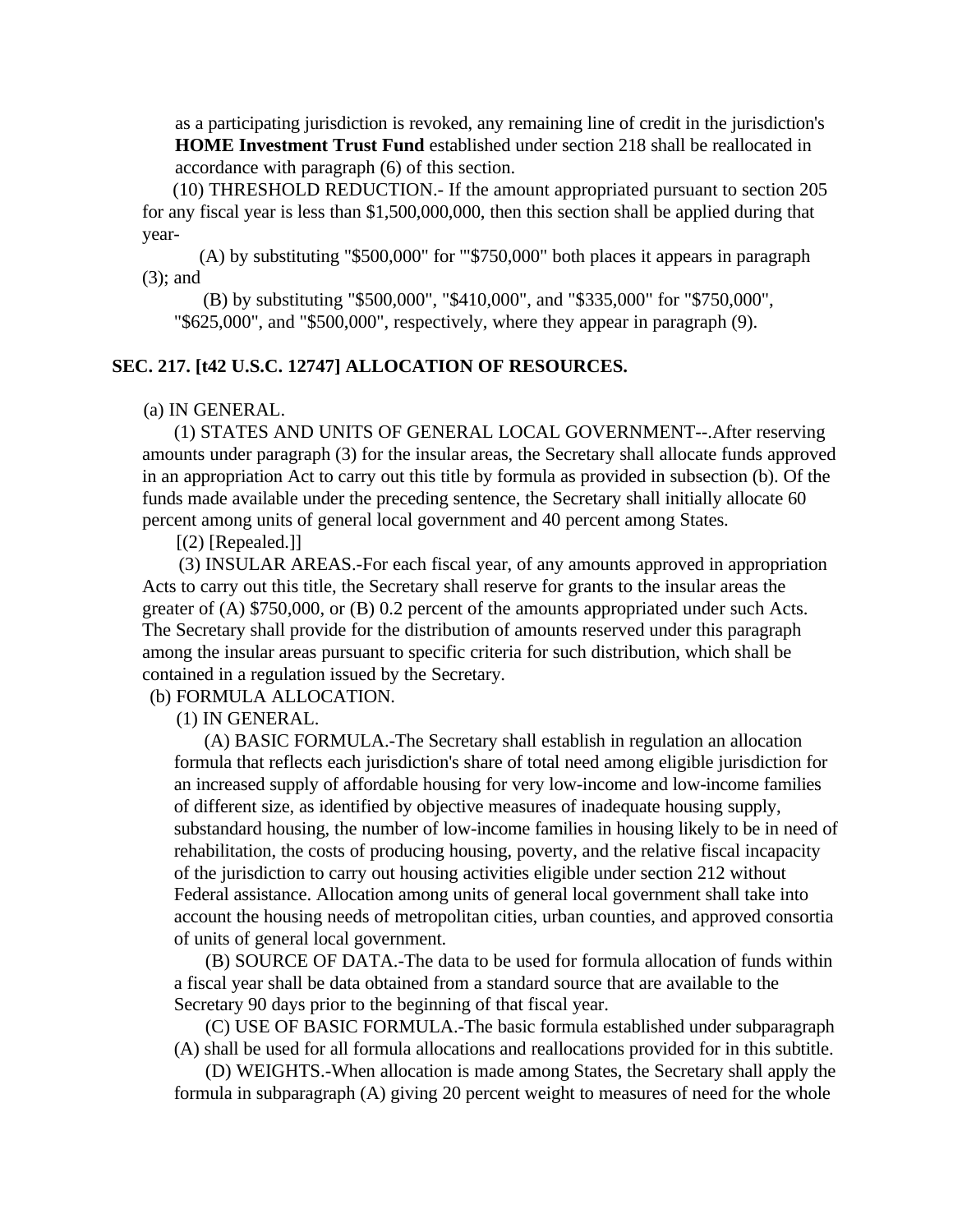State and 80 percent weight to measures of need among units of general local government that are not receiving an allocation under section 216(l).

(E) ADJUSTMENTS.-In developing the basic formula in subparagraph (A), the Secretary shall (i) avoid the allocation of an excessively large share of amounts made available under this subtitle to any one State or unit of general local government, and (ii) take into account the need for a geographic distribution of amounts made available under this subtitle that appropriately reflects the housing need in each region of the Nation.

(F) CONSULTATION.-The Secretary shall develop the formula in subparagraph (A) in ongoing consultation with (i) the Subcommittee on Housing and Urban Affairs of the Committee on Banking, Housing, and Urban Affairs of the Senate, (ii) the Subcommittee on Housing and Community Development of the Committee on Banking, Finance and Urban Affairs of the House of Representatives 1, and (iii) organizations representing States and units of general local government. Not less than 60 days prior to publishing a formula for comment, the Secretary shall submit to the Committee on Banking, Housing, and Urban Affairs of the Senate and the Committee on Banking, Finance and Urban Affairs of the House of Representatives a copy of the formula the Secretary intends to propose.

## (2) MINIMUM STATE ALLOCATION.

(A) IN GENERAL.-If the formula, when applied to funds approved under this section in appropriations Acts for a fiscal year, would allocate less than \$3,000,000 to any State, the allocation for such State shall be \$3,000,000, and the increase shall be deducted pro rata from the allocations of other States.

(B) INCREASED MINIMUM ALLOCATION.-If no unit of general local government within a State receives an allocation under paragraph (3), the State's allocation shall be increased by \$500,000. Priority for use of such increased allocation shall go to the provision of affordable housing within the boundaries of metropolitan cities, urban counties, and approved consortia within the State, based on the need for such funds. The increased allocation to a State under the preceding sentence shall be derived by a pro rata deduction from the allocations to units of general local government in all States, except that such pro rata deduction shall not reduce the allocation of any unit of general local government below \$500,000.

(3) MINIMUM LOCAL ALLOCATION.-The Secretary shall allocate funds available for formula allocation to units of general local government that, as of the end of the previous fiscal year, qualified as metropolitan cities, urban counties, and consortia approved by the Secretary in accordance with section 216(2) so that, when all such funds are initially allocated by formula, jurisdictions that are allocated an amount of \$500,000 or more, and participating jurisdictions (other than consortia that fail to renew the membership of all of their member jurisdictions) that are allocated an amount less than \$500,000, shall receive an allocation. Prior to announcing initial allocations, the Secretary shall successively recalculate the allocations to jurisdictions under this subsection so that the maximum number of such jurisdictions can receive initial allocations, except as provided in paragraph (4).

(4) THRESHOLD REDUCTION.-'If the amount appropriated pursuant to section 205 for any fiscal year is less than 1,500,000,000, then this section shall be applied during that year by substituting "\$335,000" for "\$500,000" where it appears in paragraph (3).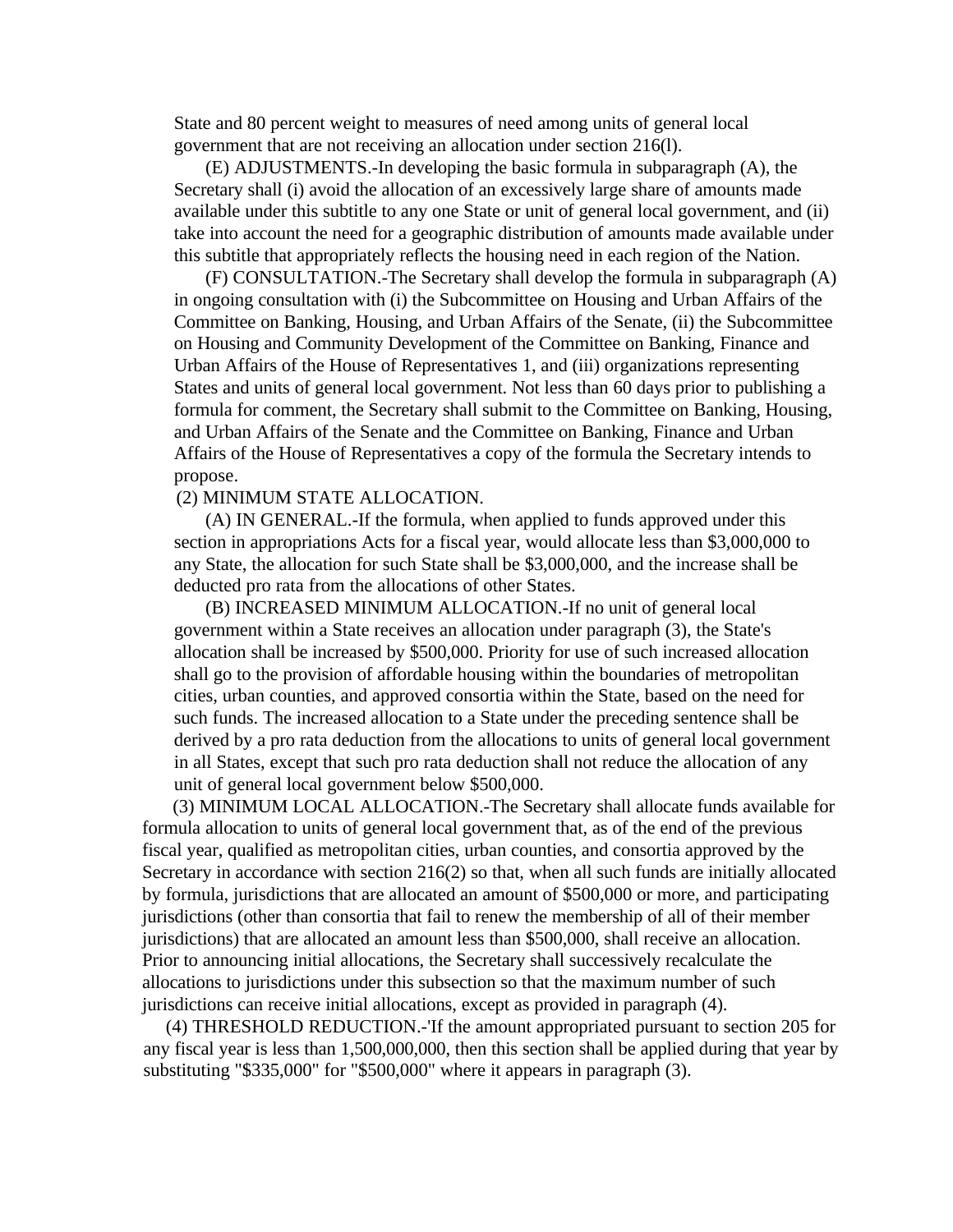(C) CRITERIA FOR DIRECT REALLOCATION.-The Secretary shall establish objective criteria for making direct reallocations to any participating jurisdiction and other eligible entities. A jurisdiction shall be eligible for a direct reallocation under this subsection only if the jurisdiction, in a form acceptable to the Secretary, submits an application that demonstrates to the satisfaction of the Secretary that the jurisdiction is engaged, or has made good faith efforts to engage, in cooperative efforts between the State and appropriate participating jurisdictions within the State to develop, coordinate, and implement housing strategies under this title. The Secretary shall by regulation establish objective selection criteria for such direct reallocations, which criteria shall take into account

(1) the applicant's demonstrated commitment to expand the supply of affordable rental housing, including units developed by public housing agencies, as indicated by the additional number of units of affordable housing made available through production or rehabilitation within the previous 2 years, making adjustment for regional variations in construction and rehabilitation costs and giving special consideration to the number of additional units made available under this title through production or rehabilitation, including units developed by public housing agencies, in relation to the amounts made available under this program;

(2) the applicant's actions that

(A) direct funds made available under this subtitle to benefit very low-income families, with a range of incomes, in amounts that exceed the income targeting requirements of section 214, with extra consideration given for activities that expand the supply of affordable housing for very low-income families whose incomes do not exceed 30 percent of the median family income for the area, as determined by the Secretary;

(B) apply the tenant selection preference categories applicable under section 8 of the United States Housing Act of 1937 to the selection of tenants for housing assisted under this subtitle;

(C) provide matching resources in excess of funds required under section 220; and

(D) stimulate a high degree of investment and participation in development the private sector, including nonprofit organizations; and

(3) the degree to which the applicant is pursuing policies that

(A) make existing housing more affordable;

(B) remove or ameliorate any negative effects that public policies identified by the applicant pursuant to Section 105(b)(4) may have on the cost of housing or the incentives to develop, maintain, or improve affordable housing in the jurisdiction;

(C) preserve the affordability of privately-owned housing that is vulnerable to conversion, demolition, disinvestment, or abandonment;

(D) increase the supply of housing that is affordable to very low-income and low-income persons, particularly in areas that are accessible to expanding job opportunities; and

(E) remedy the effects of discrimination and improve housing opportunities for disadvantaged minorities.

## (d) REALLOCATIONS.

(1) IN GENERAL.-The Secretary shall make any reallocations periodically throughout each fiscal year so as to ensure that all funds to be reallocated are made available to eligible jurisdictions as soon as possible, consistent with orderly program administration. Jurisdictions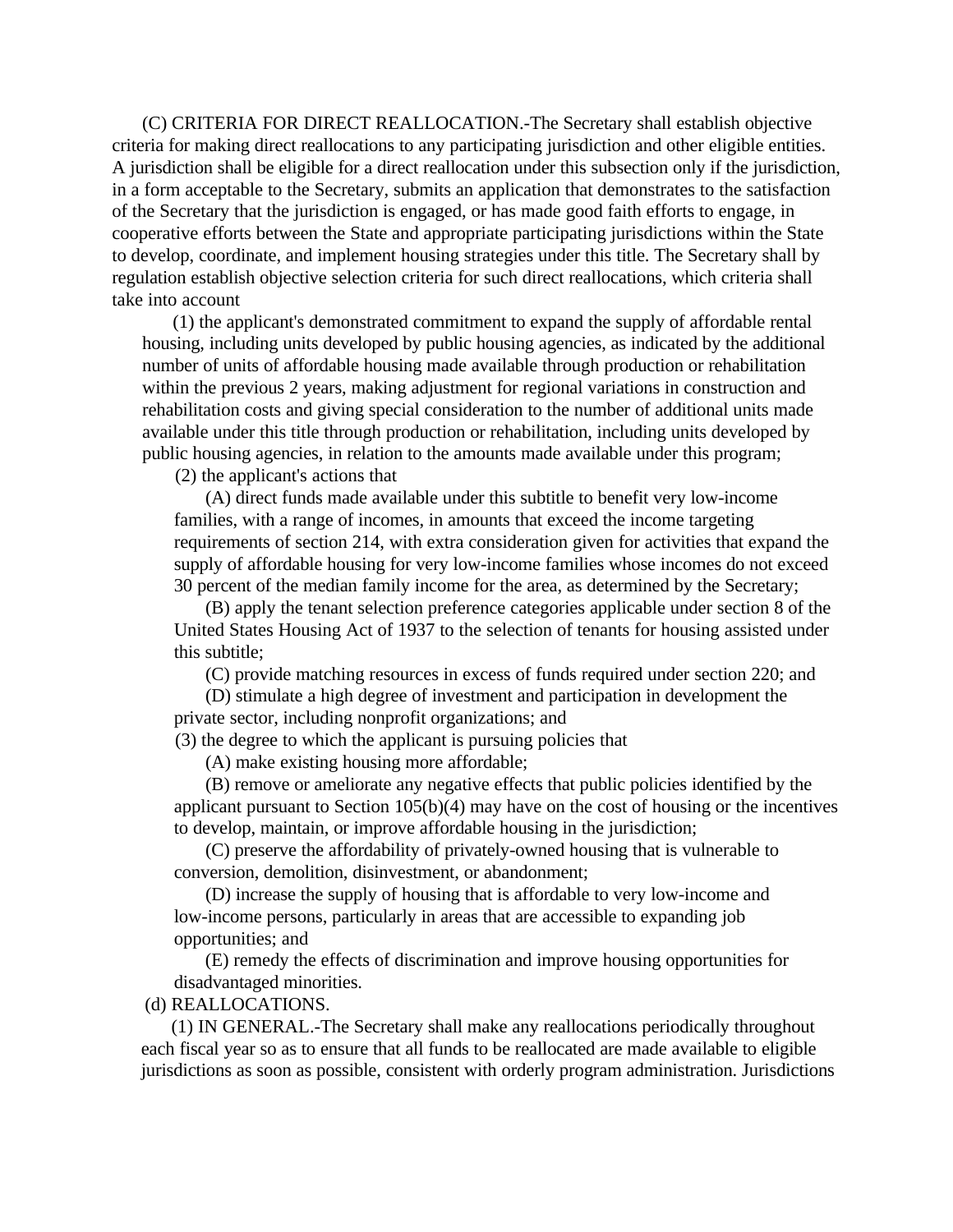eligible for such reallocations shall include participating jurisdictions and jurisdictions meeting the requirements of paragraphs (3), (4), and (5) of section 216.

(2) COMMITMENTS.-The Secretary shall establish procedures according to which participating jurisdictions may make commitments to invest funds made available under this section. Such procedures shall provide for appropriate stages of commitment of funds to a project from initial reservation through binding commitment. Notwithstanding any other provision of this title, funds that the Secretary determines are needed to fulfill binding commitments shall not be available for reallocation.

(3) LIMITATION.-Unless otherwise specified in this sub title, any reallocation of funds from a State shall be made only among all participating States, and any reallocation of funds from units of general local government shall be made only among all participating units of general local government.

## **SEC. 218. [42 U.S.C. 12748] HOME INVESTMENT TRUST FUNDS.**

(a) ESTABLISHMENT.-The Secretary shall establish for each participating jurisdiction a HOME Investment Trust Fund, which shall be an account (or accounts as provided in section 219(c)) for use solely to invest in affordable housing within the participating jurisdiction's boundaries or within the boundaries of contiguous jurisdictions in joint projects which serve residents from both jurisdictions in accordance with the provisions of this subtitle.

(b) LINE OF CREDIT.-The Secretary shall establish a line of credit in the HOME Investment Trust Fund of each participating jurisdiction, which line of credit shall include

(1) funds allocated or reallocated to the participating jurisdiction under section 217, and

(2) any payment or repayment made pursuant to section 219.

(c) REDUCTIONS.-A participating jurisdiction's line of credit shall be reduced by

(1) funds drawn from the HOME Investment Trust Fund by the participating jurisdiction,

(2) funds expiring under subsection (g), and

(3) any penalties assessed by the Secretary under section 224.

(d) CERTIFICATION.-A participating jurisdiction may draw funds from its HOME Investment Trust Fund, but not to exceed the remaining line of credit, only after providing certification that the funds shall be used pursuant to the participating jurisdiction's approved housing strategy and in compliance with all the requirements of this title. When such certification is received, the Secretary shall immediately disburse such funds in accordance with the form of the assistance determined by the participating jurisdiction.

(e) INVESTMENT WITHIN 15 DAYS.-The participating jurisdiction shall, not later than 15 days after funds are drawn from the jurisdiction's HOME Investment Trust Fund, invest such funds, together with any interest earned thereon, in the affordable housing for which the funds were withdrawn.

(f) NO INTEREST OR FEES.-The Secretary shall not charge any interest or levy any other fee with regard to funds in a HOME Investment Trust Fund.

(g) EXPIRATION OF RIGHT TO DRAW FUNDS.-If any funds becoming available to a participating jurisdiction under this title are not placed under binding commitment to affordable housing within 24 months after the last day of the month in which such funds are deposited in the jurisdiction's HOME Investment Trust Fund, the jurisdiction's right to draw such funds from the HOME Investment Trust Fund shall expire. The Secretary shall reduce the line of credit in the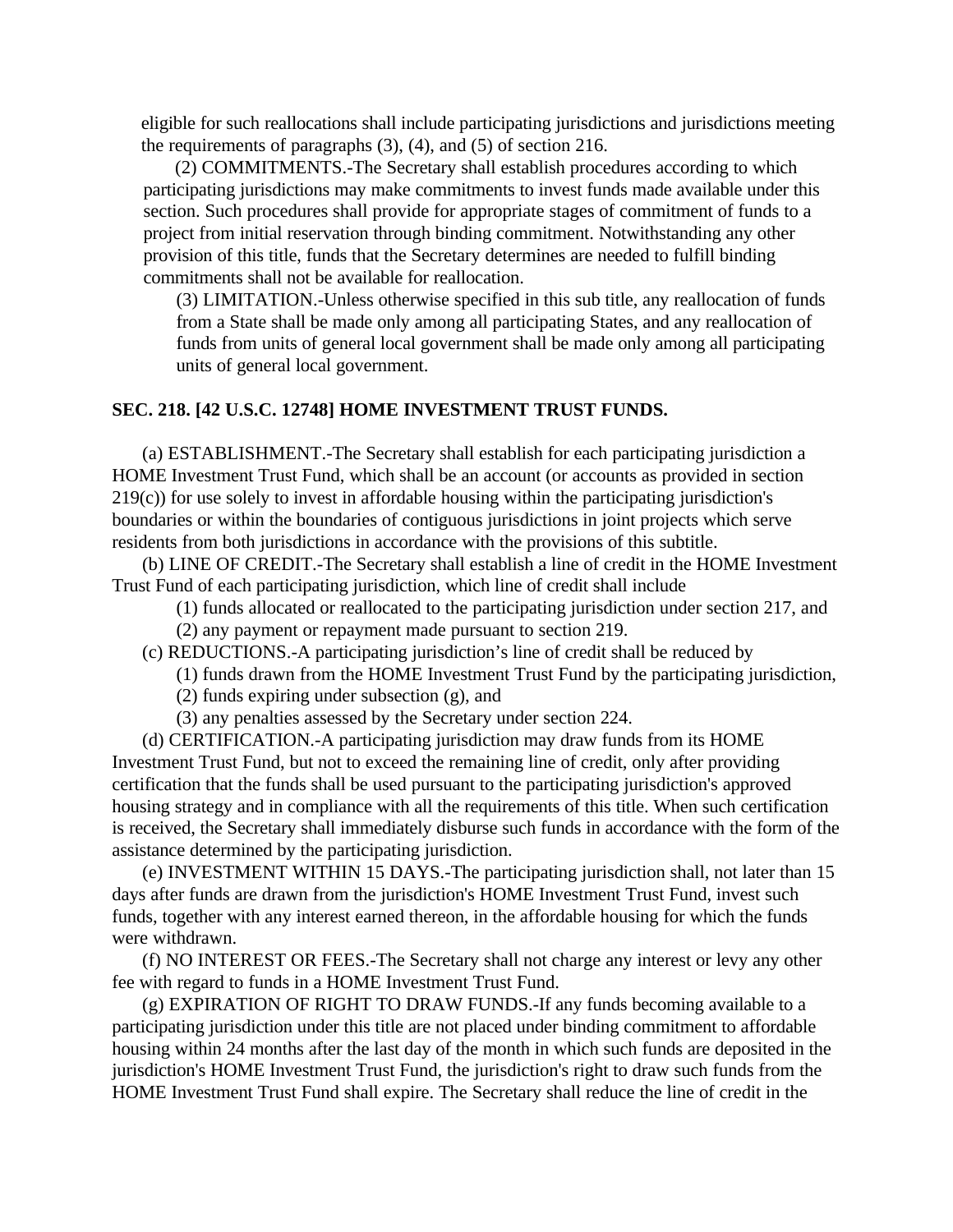participating jurisdiction's HOME Investment Trust Fund by the expiring amount and shall reallocate the funds by formula in accordance with section 217(d).

(h) ADMINISTRATIVE PROVISION.-The Secretary shall keep each participating jurisdiction informed of the status of its HOME Investment Trust Fund, including the status of amounts under various stages of commitment.

## **SEC. 219. [t42 U.S.C. 12749] REPAYMENT OF INVESTMENT.**

(a) IN GENERAL.-Any repayment of funds drawn from a jurisdiction's HOME Investment Trust Fund, and any payment of interest or other return on the investment of such funds, shall be deposited in such jurisdiction's HOME Investment Trust Fund, except that, if the jurisdiction is not a participating jurisdiction when such payment or repayment is made, the amount of such payment or repayment shall be reallocated in accordance with section 217(d).

(b) ASSURANCE OF REPAYMENT.-Each participating jurisdiction shall enter into an agreement with the Secretary ensuring that funds invested in affordable housing under this subtitle are repayable when the housing no longer qualifies as affordable housing. Any repayment under the previous sentence shall be for deposit in the HOME Investment Trust Fund of the jurisdiction making the investment; except that if such jurisdiction is not a participating jurisdiction when such repayment is made, the amount of such repayment shall be reallocated in accordance with section  $217(d)$ .

(c) AVAILABILITY.-The Secretary shall take such actions as are necessary to ensure that any repayments deposited in a HOME Investment Trust Fund in accordance with this section shall be immediately available to the participating jurisdiction for investment subject to the provisions of this subtitle that apply to funds that are allocated under section 217. Actions authorized under the preceding sentence may include authorizing the establishment for a participating jurisdiction of a HOME Investment Trust Fund account outside of the Federal Government that, under arrangements satisfactory to the Secretary, shall be used solely to invest in affordable housing within the participating jurisdiction's boundaries in accordance with the provisions of this title. Such accounts shall be established in such a manner that repayments are not receipts or collections of the Federal Government.

## **SEC. 220. [42 U.S.C. 12750] MATCHING REQUIREMENTS.**

(a) CONTRIBUTION.-Each participating jurisdiction shall make contributions to housing that qualifies as affordable housing under this title that total, throughout a fiscal year, not less than 25 percent of the funds drawn from the jurisdiction's HOME Investment Trust Fund in such fiscal year. Such contributions shall be in addition to any amounts made available under section  $216(3)(A)(ii)$ .

## (b) RECOGNITION.

(1) IN GENERAL.-A contribution shall be recognized for purposes of subsection (a) only if it

(A) is made with respect to housing that qualifies as affordable housing under section 215; or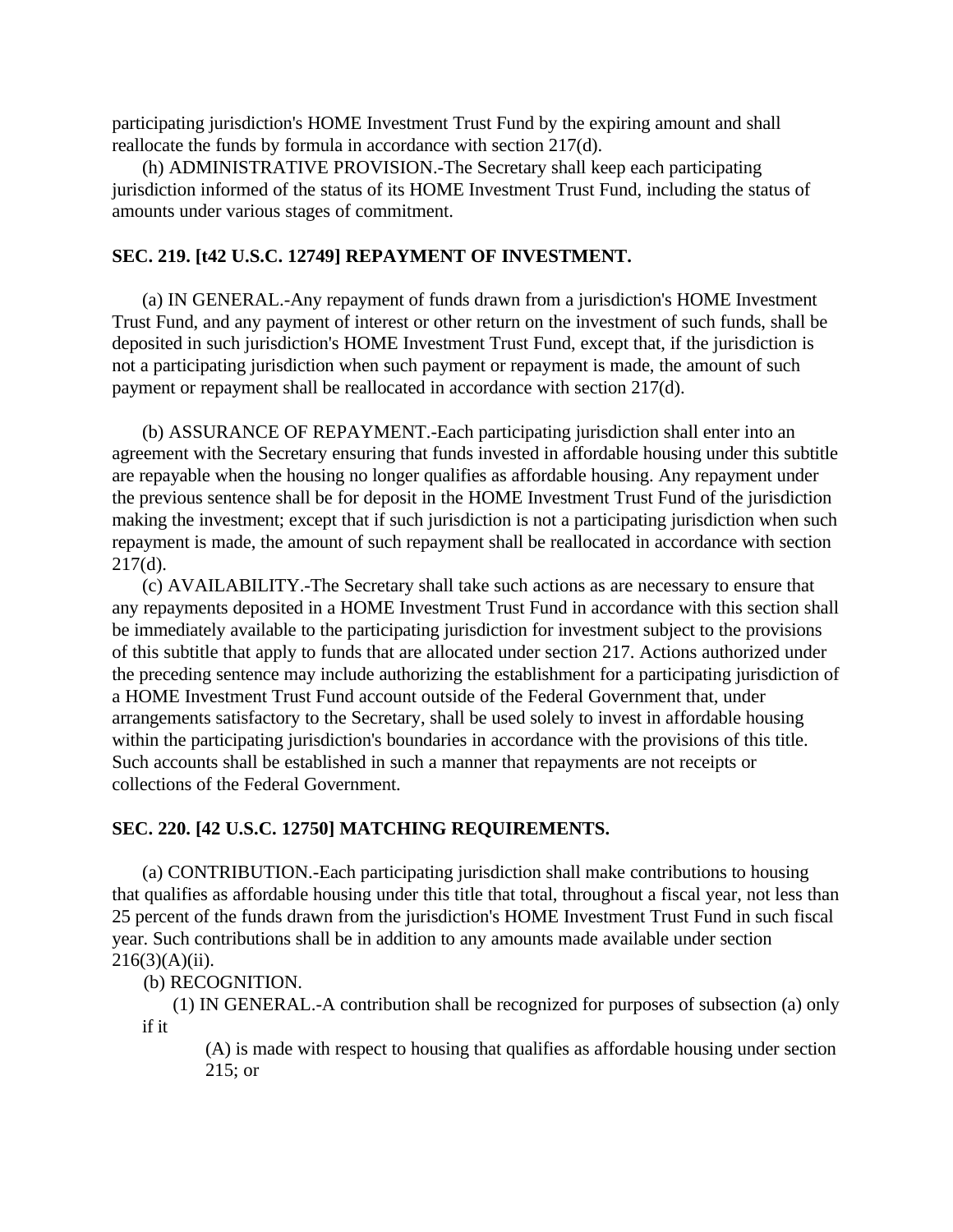(B) is made with respect to any portion of a project not less than 50 percent of the units of which qualify as affordable housing under section 215.

(2) ADMINTSTRATIVE EXPENSES.-Contributions for administrative expenses may not be recognized for purposes of subsection (a).

(C) FORM.-Such contributions may be in the form of

(1) cash contributions from non-Federal resources, which may not include funds from a grant made under section 106(b) or section 106(d) of the Housing and Community Development Act of 1974;

(2) the value of taxes, fees, or other charges that are normally and customarily imposed but are waived, foregone, or deferred in a manner that achieves affordability of housing assisted under this title;

(3) the value of land or other real property as appraised according to procedures acceptable to the Secretary; and 1

(4) the value of investment in on-site and off-site infrastructure directly required for affordable housing assisted under this title.

(6) 2 Up to

(A) 50 percent of proceeds from bond financing validly issued by a State or local government, agency or instrumentality thereof, or political subdivision thereof, and repayable with revenues derived from a multifamily affordable housing project financed, and

(B) 25 percent of proceeds from bond financing validly issued by a State or local government, agency or instrumentality thereof, or political subdivision thereof, and repayable with revenues derived from a single-family project financed, but not more than 25 percent of the contribution required under subsection (a) may be derived from these sources;

(7) the reasonable value of any site-preparation and construction materials and any donated or voluntary labor in connection with the site-preparation for, or construction or rehabilitation of, affordable housing; and

(8) such other contributions to affordable housing as the Secretary considers appropriate**.** (d) REDUCTION OF REQUIREMENT.

(1) IN GENERAL.-The Secretary shall reduce the matching requirement under subsection (a) with respect to any funds drawn from a jurisdiction's HOME Investment Trust Fund Account during a fiscal year by

(A) 50 percent for a jurisdiction that certifies that it is in fiscal distress; and

(B) 100 percent for a jurisdiction that certifies that it is in severe fiscal distress.

(2) DEFINITIONS.-For purposes of this section

(A) "fiscal distress" means a jurisdiction other than a State that satisfies 1 of the distress criteria set forth in paragraph (3); and

(B) "severe fiscal distress" means a jurisdiction other than a State that satisfies both of the distress criteria set forth in paragraph (3).

(3) DISTRESS CRITERIA.-For purposes of a jurisdiction other than a State certifying that it is distressed, the following criteria shall apply:

(A) POVERTY RATE.-The average poverty rate in the jurisdiction for the calendar year immediately preceding the year in which its fiscal year begins was equal to or greater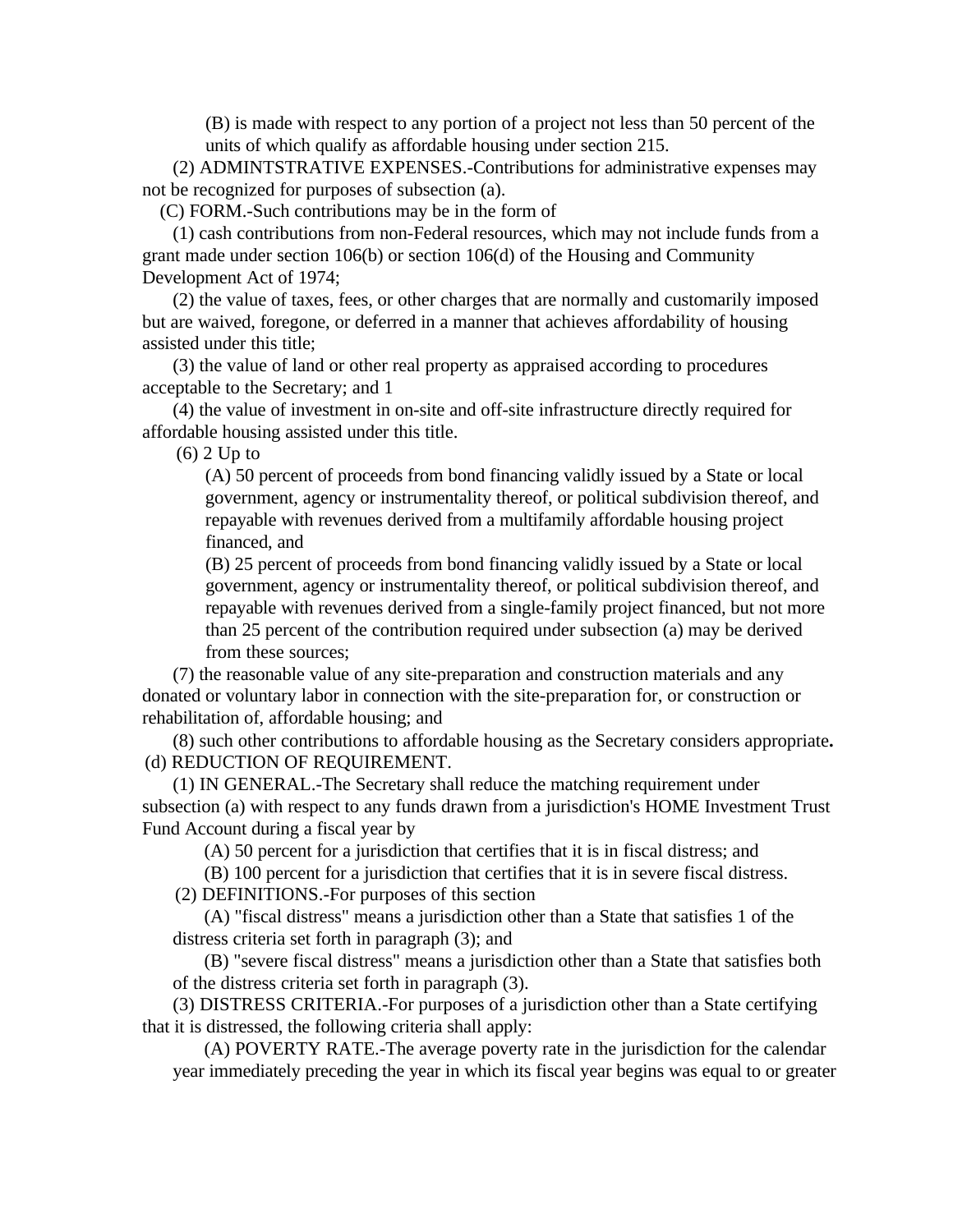than 125 percent of the average national poverty rate during such calendar year (as determined according to information of the Bureau of the Census).

(B) PER CAPITA INCOME.-The average per capita income in the jurisdiction for the calendar year immediately preceding the year in which its fiscal year begins was less than 75 percent of the average national per capita income during such calendar year (as determined according to information of the Bureau of the Census).

(4) STATES.-In determining the degree to which a jurisdiction that is a State is distressed, the Secretary shall take into consideration the State's fiscal capacity and expenditure needs as determined by a national organization which compiles the relevant data.

(5) WAIVER IN DISASTER AREAS.-If a participating jurisdiction is located in an area in which a declaration of a disaster pursuant to the Robert T. Stafford Disaster Relief and Emergency Assistance Act is in effect for any part of a fiscal year, the Secretary may reduce the matching requirement for that fiscal year under subsection (a) with respect to any funds drawn from a jurisdiction's HOME Investment Trust Fund Account during that fiscal year by up to 100 percent.

## **SEC. 221. [t42 U.S.C. 12751] PRIVATE-PUBLIC PARTNERSHIP.**

Each participating jurisdiction shall make all reasonable efforts, consistent with the purposes of this title, to maximize participation by the private sector, including nonprofit organizations and for-profit entities, in the implementation of the jurisdiction's housing strategy, including participation in the financing, development, rehabilitation and management of affordable housing. Nothing in the previous sentence shall preclude public housing authorities from fully participating in the implementation of a jurisdiction's housing strategy.

#### **SEC. 222. [t142 U.S.C. 12752] DISTRIBUTION OF ASSISTANCE.**

(a) LOCAL.-Each participating jurisdiction shall, insofar as is feasible, distribute assistance under this subtitle geographically within its boundaries and among different categories of housing need, according to the priorities of housing need identified in the jurisdiction's approved housing strategy.

(b) STATE.-Participating States shall be responsible for distributing assistance throughout the State according to the State's assessment of the geographical distribution of the housing need within the State, as identified in the State's approved housing strategy. Participating States shall distribute assistance to rural areas in amounts that take into account the non-metropolitan share of the State's total population and objective measures of rural housing need, such as poverty and substandard housing, as set forth in the State's housing strategy approved under section 105 of this Act. To the extent the need is within the boundaries of a participating unit of general local government, the State and the unit of general local government shall coordinate activities to address that need.

## **SEC. 223. [t42 U.S.C. 12753] PENALTIES FOR MISUSE OF FUNDS.**

If the Secretary finds after reasonable notice and opportunity for hearing that a participating jurisdiction has failed to comply substantially with any provision of this subtitle and until the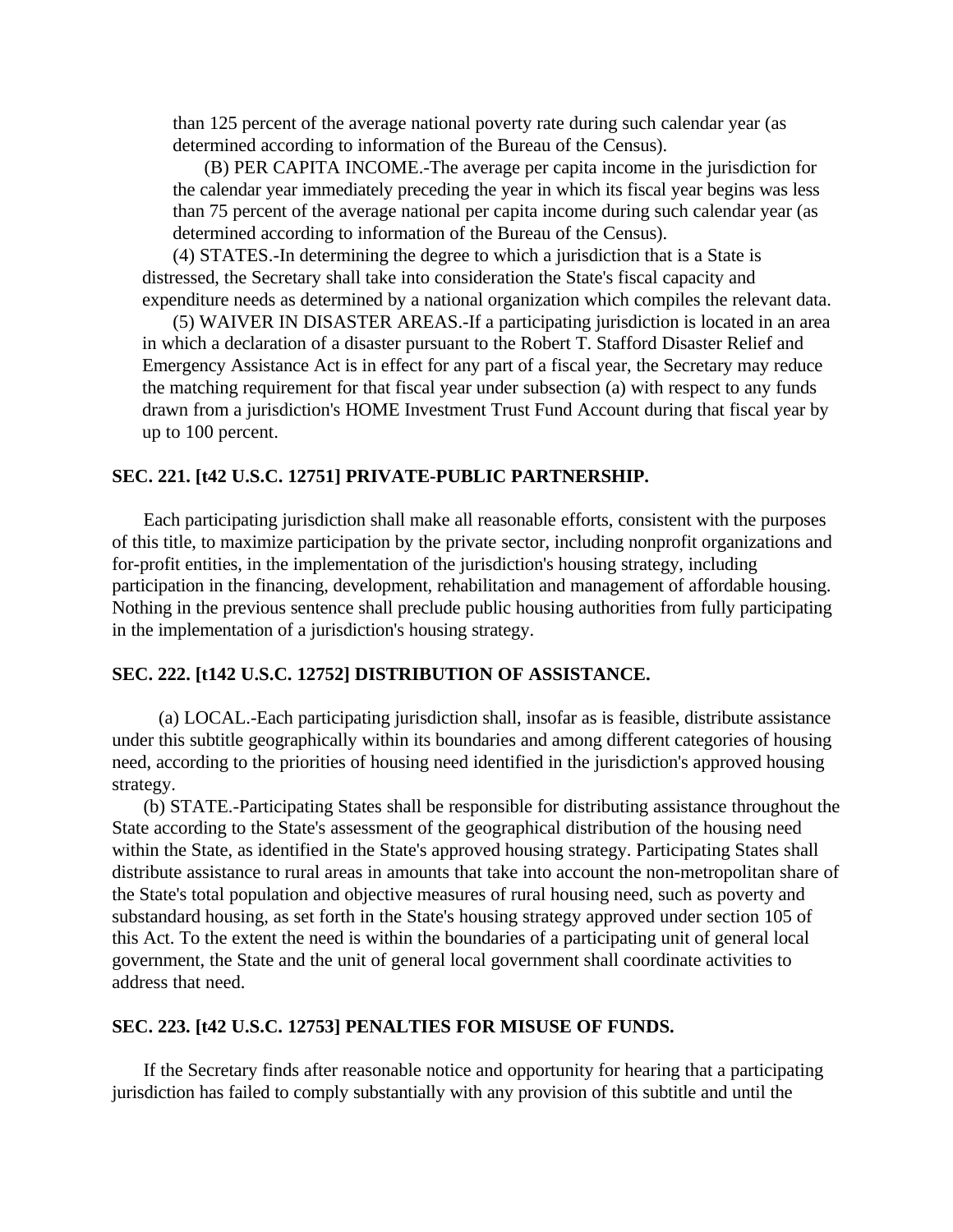Secretary is satisfied that there is no longer any such failure to comply, the Secretary shall reduce the line of credit in the participating jurisdiction's HOME Investment Trust Fund by the amount of any expenditures that were not in accordance with the requirements of this title, and the Secretary may

(1) prevent withdrawals from the participating jurisdiction's HOME Investment Trust Fund for activities affected by such failure to comply;

(2) restrict the participating jurisdiction's activities under this title to activities that conform to one or more model programs made available under section 213; or

(3) remove the participating jurisdiction from participation in allocations or reallocations of funds made available under this subtitle.

## **SEC. 224. [t42 U.S.C. 12754] LIMITATION ON JURISDICTIONS UNDER COURT ORDER.**

(a) IN GENERAL.-Notwithstanding any other provision of this Act, the Secretary shall ensure that funds provided under this subtitle are not employed to carry out housing remedies or to pay fines, penalties, or costs associated with an action in which

(1) a participating jurisdiction has been adjudicated, by a Federal, State, or local court, to be in violation of title VI of the Civil Rights Act of 1964, the Fair Housing Act, or any other Federal, State, or local law promoting fair housing or prohibiting discrimination, or

(2) a settlement has been entered into in any case where claims of such violations have been asserted against a participating jurisdiction, except to the extent permitted by subsection (b).

(b) REMEDIAL USE OF FUNDS PERMITTED.-In the case of settlement described in subsection (a)(2), a jurisdiction may use funds provided under this Act to carry out housing remedies with eligible activities.

# **SEC. 225. [t42 U.S.C. 12755] TENANT AND PARTICIPANT PROTECTIONS.**

(a) LEASE.-The lease between a tenant and an owner of affordable housing assisted under this title for rental shall be for not less than one year, unless by mutual agreement between the tenant and the owner, and shall contain such terms and conditions as the Secretary shall determine to be appropriate.

(b) TERMINATION OF TENANCY.-An owner shall not terminate the tenancy or refuse to renew the lease of a tenant of rental housing assisted under this title except for serious or repeated violation of the terms and conditions of the lease, for violation of applicable Federal, State, or local law, or for other good cause. Any termination or refusal to renew must be preceded by not less than 30 days by the owner's service upon the tenant of a written notice specifying the grounds for the action.

(C) MAINTENANCE AND REPLACEMENT.-The owner of rental housing assisted under this title shall maintain the premises in compliance with all applicable housing quality standards and local code requirements.

(d) TENANT SELECTION.-The owner of rental housing assisted under this title shall adopt written tenant selection policies and criteria that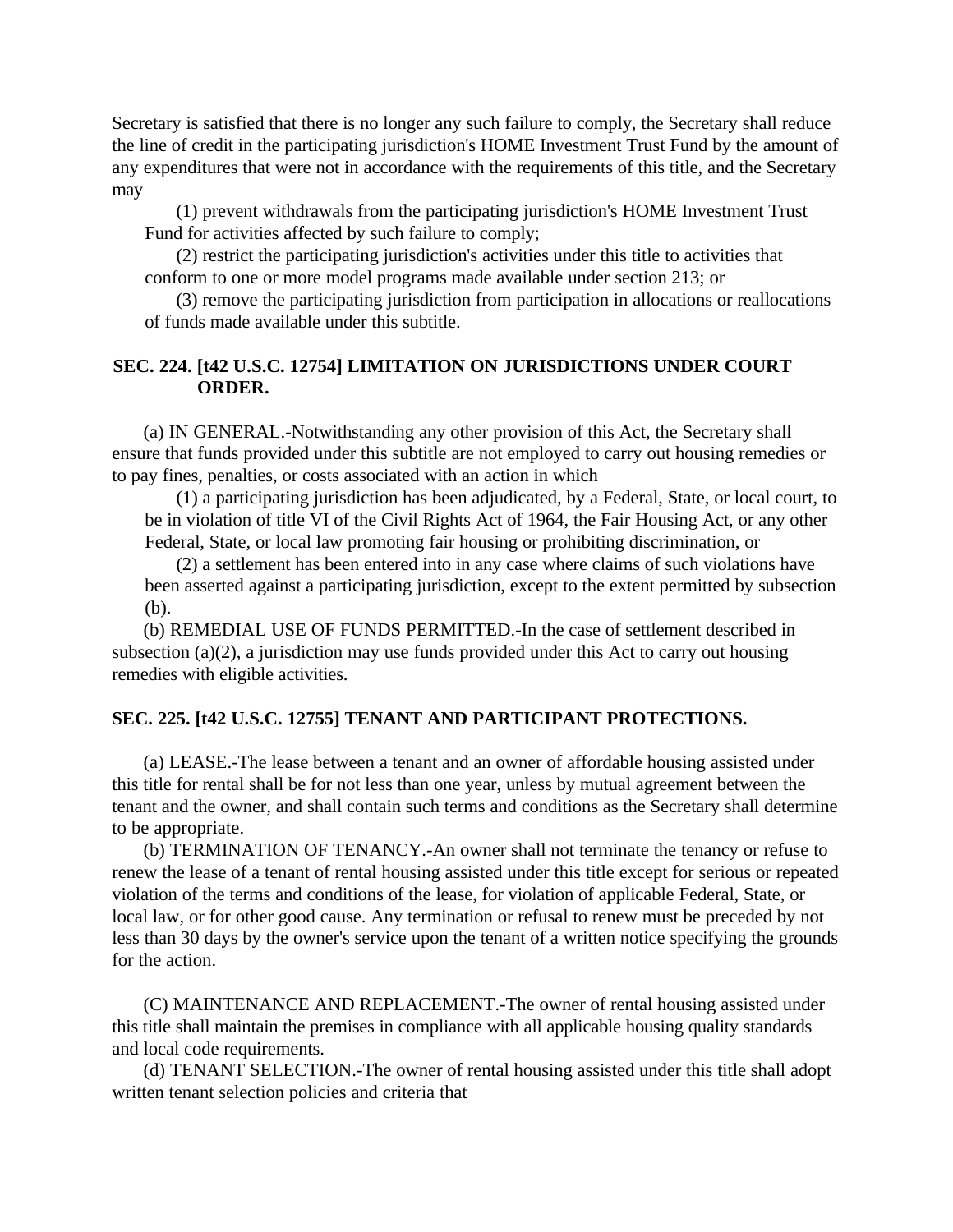(1) are consistent with the purpose of providing housing for very low-income and low-income families,

(2) are reasonably related to program eligibility and the applicant's ability to perform the obligations of the lease,

(3) give reasonable consideration to the housing needs of families that would have a preference under section  $6(c)(4)(A)$  of the United States Housing Act of 19371 (42) U.S.C.  $1437d(c)(4)(A)$ , and

(4) provide for (A) the selection of tenants from a written waiting list in the chronological order of their application, insofar as is practicable, and (B) for the prompt notification in writing of any rejected applicant of the grounds for any rejection.

## **SEC. 226. [t42 U.S.C. 12756] MONITORING OF COMPLIANCE.**

(a) 'ENFORCEABLE AGREEMENTS.-Each participating jurisdiction, through binding contractual agreements with owners and otherwise, shall ensure long-term compliance with the provisions of this title. **Such measures shall provide for (1)** enforcement of the provisions of this title by the jurisdiction or by the intended beneficiaries, and (2) remedies for the breach of such provisions.

(b) PERIODIC MONITORING.-Each participating jurisdiction, not less frequently than annually, shall review the activities of owners of affordable housing assisted under this title for rental to assess compliance with the requirements of this title. Such review shall include on-site inspection to determine compliance with housing codes and other applicable regulations. The results of each review shall be included in the jurisdiction's performance report submitted to the Secretary under section 108(a) and made available to the public.

(C) SPECIAL PROCEDURES FOR CERTAIN PROJECTS.-In the case of small-scale or scattered site housing, the Secretary may provide for such streamlined procedures for achieving the purposes of this section as the Secretary determines to be appropriate.

## **Subtitle B-Community Housing Partnership**

## **SEC. 231 [t42 U.S.C. 12771] SET-ASIDE FOR COMMUNITY HOUSING DEVELOPMENT ORGANIZATIONS**

(a) IN GENERAL.-For a period of 24 months after funds under subtitle A are made available to a jurisdiction, the jurisdiction shall reserve not less than 15 percent of such funds for investment only in housing to be developed, sponsored, or owned by community housing development organizations. Each participating jurisdiction shall make reasonable efforts to identify community housing development organizations that are capable or can reasonably be expected to become capable of carrying out elements of the jurisdiction's housing strategy and to encourage such community housing development organizations to do so. If during the first 24 months of its participation under this title, a participating jurisdiction is unable to identify a sufficient number of capable community housing development organizations, then up to 20 percent of the funds allocated to that jurisdiction under this section, but not to exceed \$150,000 , may be made available to carry out activities that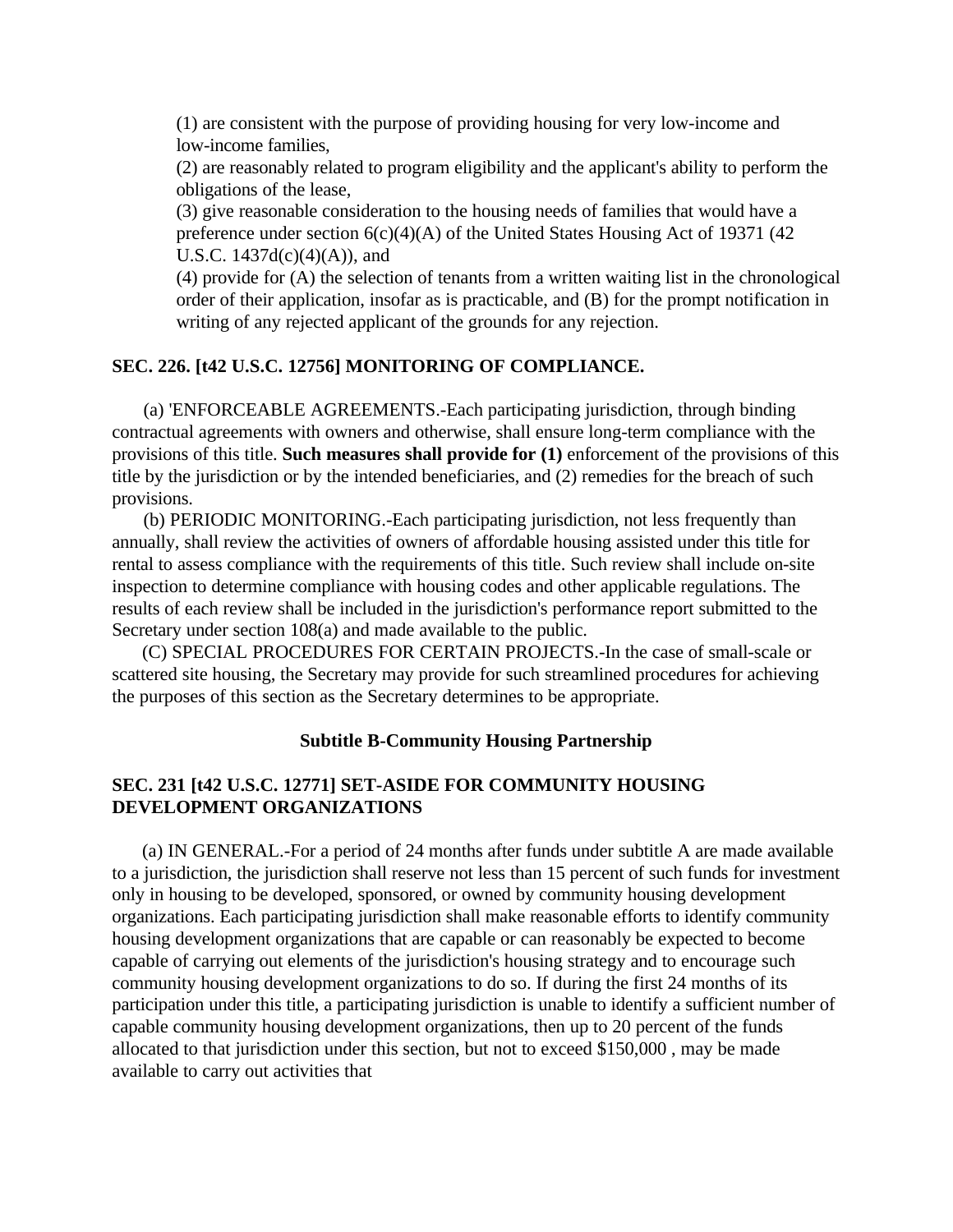develop the capacity of community housing development organizations in that jurisdiction. A participating jurisdiction is authorized to enter into contracts with community housing development organizations to carry out this section.

(b) RECAPTURE AND REUSE.-If any funds reserved under subsection (a) remain uninvested for a period of 24 months, then the Secretary shall deduct such funds from the line of credit in the participating jurisdiction's HOME Investment Trust Fund and make such funds available by direct reallocation (1) to other participating

jurisdictions for affordable housing developed, sponsored or owned by community housing development organizations, or (2) to nonprofit intermediary organizations to carry out activities that develop the capacity of community housing development organizations consistent with section 233, with preference to community housing development organizations serving the jurisdiction from which the funds were recaptured.

(c) DIRECT REALLOCATION CRITERIA.-Insofar as practicable, direct reallocations under this section shall be made according to the selection criteria established under section 217(c).

# **SEC. 232 [t42 U.S.C. 12772] PROJECT-SPECIFIC ASSISTANCE TO COMMUNITY HOUSING DEVELOPMENT ORGANIZATIONS**

(a) IN GENERAL.-Amounts reserved under section 231 may be used for activities eligible under section 212 and, in amounts not to exceed 10 percent of the amounts so reserved, for other activities specified under this section.

(b) PROJECT-SPEFIC TECHNICAL ASSISTANCE AND SITE CONTROL LOANS. (1) IN GENERAL.-Amounts reserved under the previous section may be used to provide technical assistance and site control loans to community housing development

organizations in the early stages of site development for an eligible project. Such loans shall not *exceed* amounts that the jurisdiction determines to be customary and reasonable project preparation costs allowable under paragraph (2).

(2) ALLOWABLE EXPENSES.-A loan under this subsection may be provided to cover *project expenses* necessary to determine *project* feasibility (including costs of an initial feasibility study), consulting fees, costs of preliminary financial applications, legal fees, architectural fees, engineering fees, engagement of a development team, site control and title clearance.

(3) REPAYMENT.-A community housing development organization that receives a loan under this subsection shall repay the loan to the participating jurisdiction's HOME Investment Trust Fund from construction loan proceeds or other *project in*come. The participating jurisdiction may waive repayment of the loan, in part or in whole, if there are impediments to *project development that* the participating jurisdiction determines are reasonably beyond the control of the borrower.

(C) PROJECT-SPECIFIC SEED MONEY LOANS.

(1) IN GENERAL.-Amounts reserved under the previous section may be used to provide loans to community housing development organizations to cover preconstruction project costs that the jurisdiction determines to be customary and reasonable, including, but not limited to the costs of obtaining firm construction loan commitments, architectural plans and specifications, zoning approvals, engineering studies, and legal fees.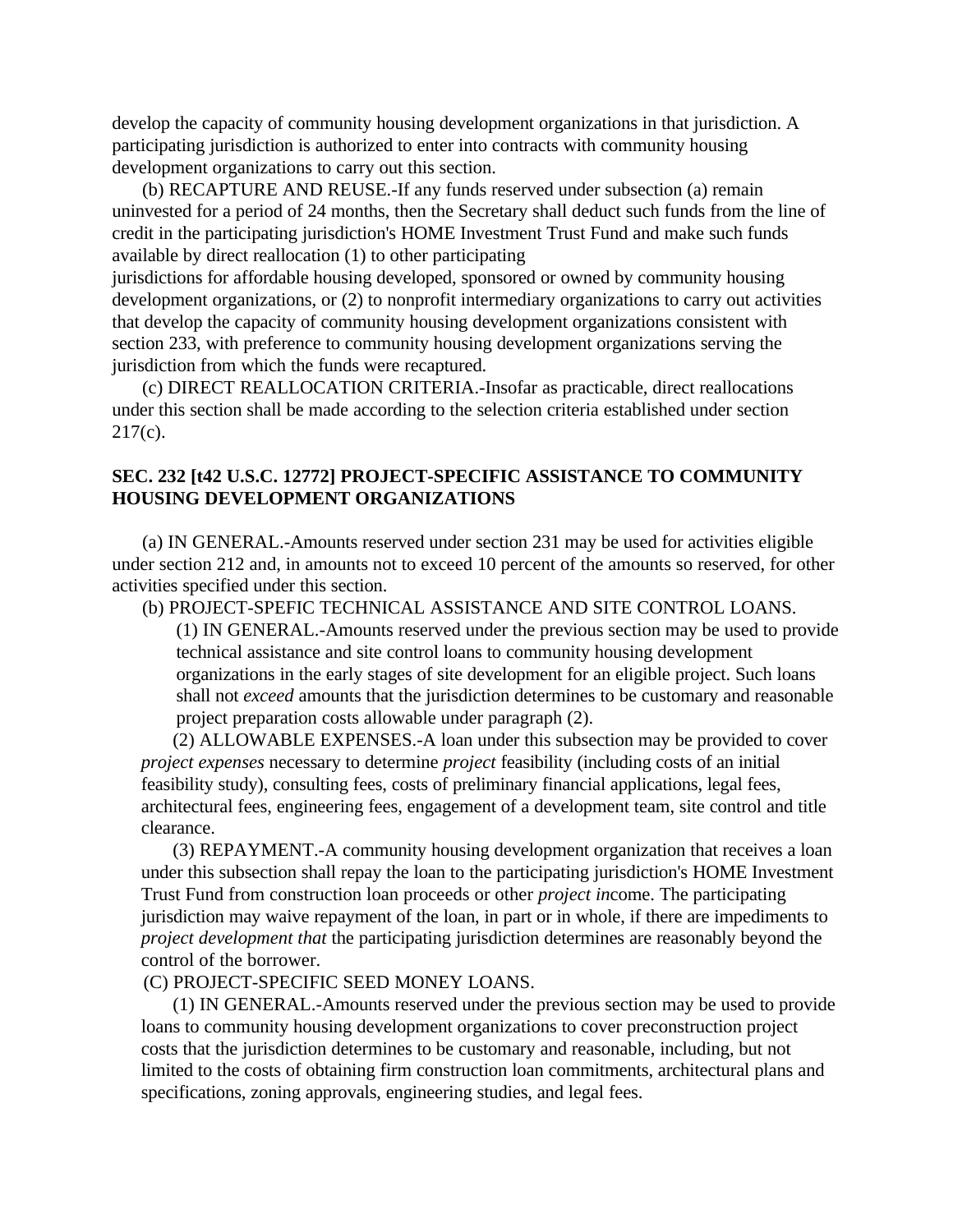(2) ELIGIBLE SPONSORS.-A loan under this subsection may be provided only to a community housing development organization that has, with respect to the project concerned, site control, a preliminary financial commitment, and a capable development team.

(3) REPAYMENT.-A community housing development organization that receives a loan under this subsection shall repay the loan to the jurisdiction's HOME Investment Trust Fund from construction loan proceeds or other project income. The participating jurisdiction may waive repayment of the loan, in whole or in part, if there are impediments to project development that the participating jurisdiction determines are reasonably beyond the control of the borrower.

## **SEC. 233. [t42 U.S.C. 12773] HOUSING EDUCATION AND ORGANIZATIONAL SUPPORT.**

(a) IN GENERAL.-The Secretary is authorized to provide education and organizational support assistance, in conjunction with other assistance made available under this subtitle

(1) to facilitate the education of low-income homeowners and tenants;

(2) to promote the ability of community housing development organizations, including community land trusts, to maintain, rehabilitate and construct housing for low-income and *moderate-income families in* conformance with the requirements of this title; and

(3) to achieve the purposes under paragraphs (1) and (2) by helping women who reside in low- and moderate-income neighborhoods rehabilitate and construct housing in the neighborhoods.

(b) ELIGIBLE ACTIVITIES.-Assistance under this section may be used only for the following eligible activities:

(1) ORGANIZATIONAL SUPPORT.-Organizational support assistance may be made available to community housin5 development organizations to cover operational expenses an to cover expenses for training and technical, legal, engineering and other assistance to the board of directors, staff, and members of the community housing development organization.

(2) HOUSING EDUCATION.-Housing education assistance may be made available to community housing development organizations to cover expenses for providing or administering programs for educating, counseling, or organizing homeowners and tenants who are eligible to receive assistance under other provisions of this title.

(3)PROGRAM-WIDE SUPPORT OF NONPROFIT DEVELOPMENT AND MANAGEMENT.-Technical assistance, training, and continuing support may be made available to eligible community housing development organizations for managing and conserving properties developed under this title.

(4) BENEVOLENT LOAN FUNDS.-Technical assistance may be made available to increase the investment of private capital in housing for very low-income families, particularly by encouraging the establishment of benevolent loan funds through which private financial institutions will accept deposits at below-market interest rates and make those funds available at favorable rates to developers of low-income housing and to low-income homebuyers.

(5) COMMUNITY DEVELOPMENT BANKS AND CREDIT UNIONS.-Technical assistance may be made available to establish privately owned, local community development banks and credit unions to finance affordable housing.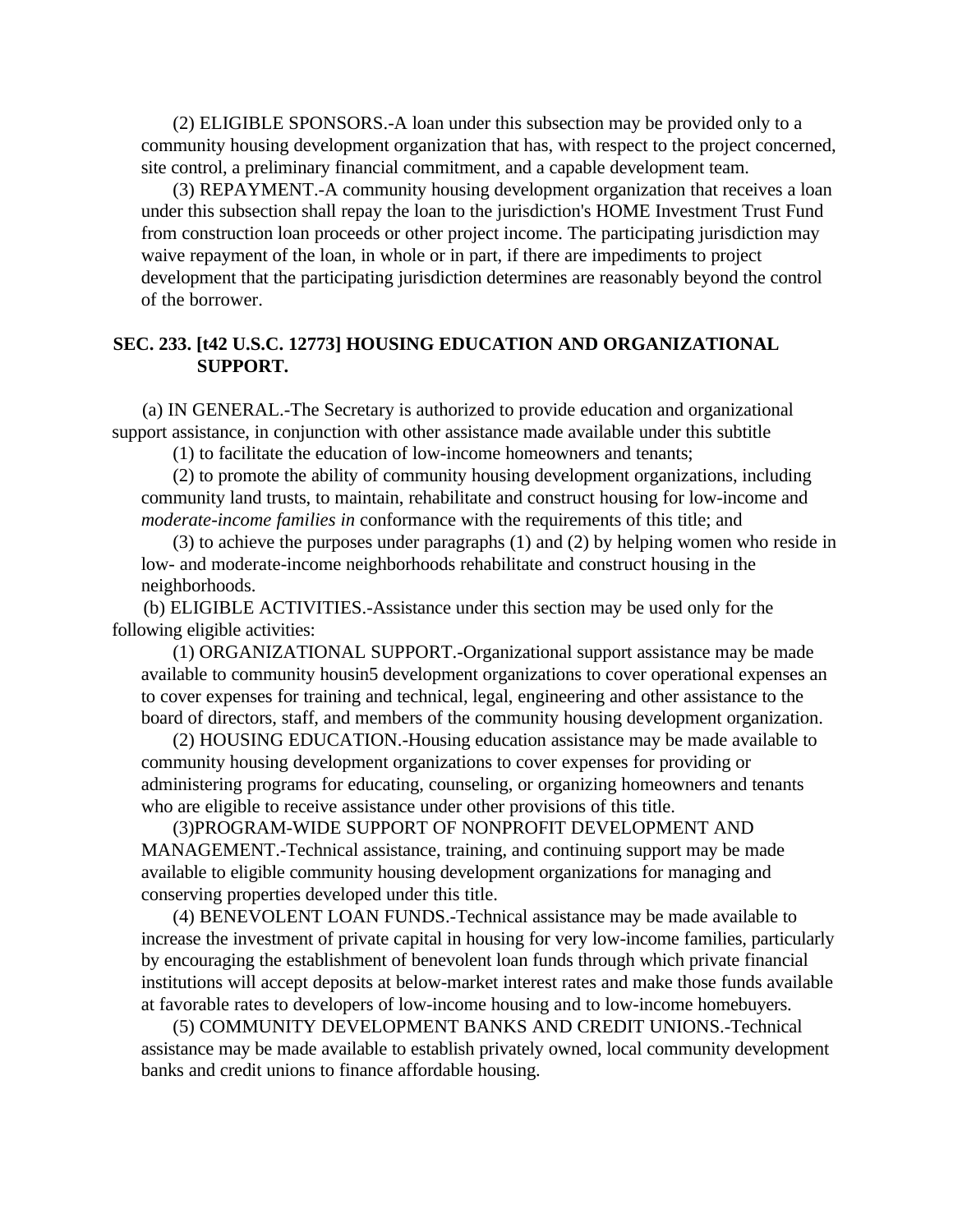(6) COMMUNITY LAND TRUSTS.-Organizational support, technical assistance, education, training and continuing support under this subsection m; e available to community land trusts (as such term is defined in subsection (f)) and to community groups for the establishment of community land trusts.

(7) FACILITATING WOMEN IN HOMEBUILDING PROFESSIONS. Technical assistance may be made available to businesses, unions, and organizations involved in construction and rehabilitation of housing in low- and moderate-income areas to assist women residing in the area to obtain jobs involving such activities, which may include facilitating access by such women to, and providing, apprenticeship and other training programs regarding nontraditional skills, recruiting women to participate in such programs, providing continuing support for women at job sites, counseling and educating businesses regarding suitable work environments for women, providing information to such women regarding opportunities for establishing small housing construction and rehabilitation businesses, and providing materials and tools for training such women (in an amount not exceeding 10 percent of any assistance provided under this paragraph). The Secretary shall give priority under this paragraph to providing technical assistance for organizations rehabilitating single family or multifamily housing owned or controlled by the Secretary pursuant to title II of the National Housing Act and which have women members in occupations in which women constitute 25 percent or less of the total number of workers in the occupation (in this section referred to as "nontraditional occupations").

(c) DELIVERY OF ASSISTANCE.-The Secretary shall provide this assistance only through contract

(1) with a nonprofit intermediary organization that, in the determination of the Secretary

(A) customarily provides, in more than one community, services related to the provision of decent housing that is affordable to low-income and moderate-income persons or the revitalization of deteriorating neighborhoods;

(B) has demonstrated experience in providing a range of assistance (such as financing, technical assistance, construction and property management assistance, capacity building and training) to community housing development organizations or similar organizations that engage in community revitalization;

(C) has demonstrated the ability to provide technical assistance and training for community-based developers of affordable housing;

(D) has described the uses to which such assistance will be put and the intended beneficiaries of the assistance; and

(E) in the case of activities under subsection (b)(7), is a community-based organization (as such term is defined in section 4 of the Job Training Partnership Act) or public housing agency, which has demonstrated experience in preparing women for apprenticeship training in construction or administering programs for training women **for construction or other nontraditional occupations** (and such organizations may use assistance for activities under such subsection to employ women in housing construction and rehabilitation activities to the extent that the organization has the capacity to conduct such activities); or

(2) with another organization, if a participating jurisdiction demonstrates that the organization is qualified to carry out eligible activities and that the jurisdiction would not be served in a timely manner by intermediaries specified under paragraph (1). Contracts under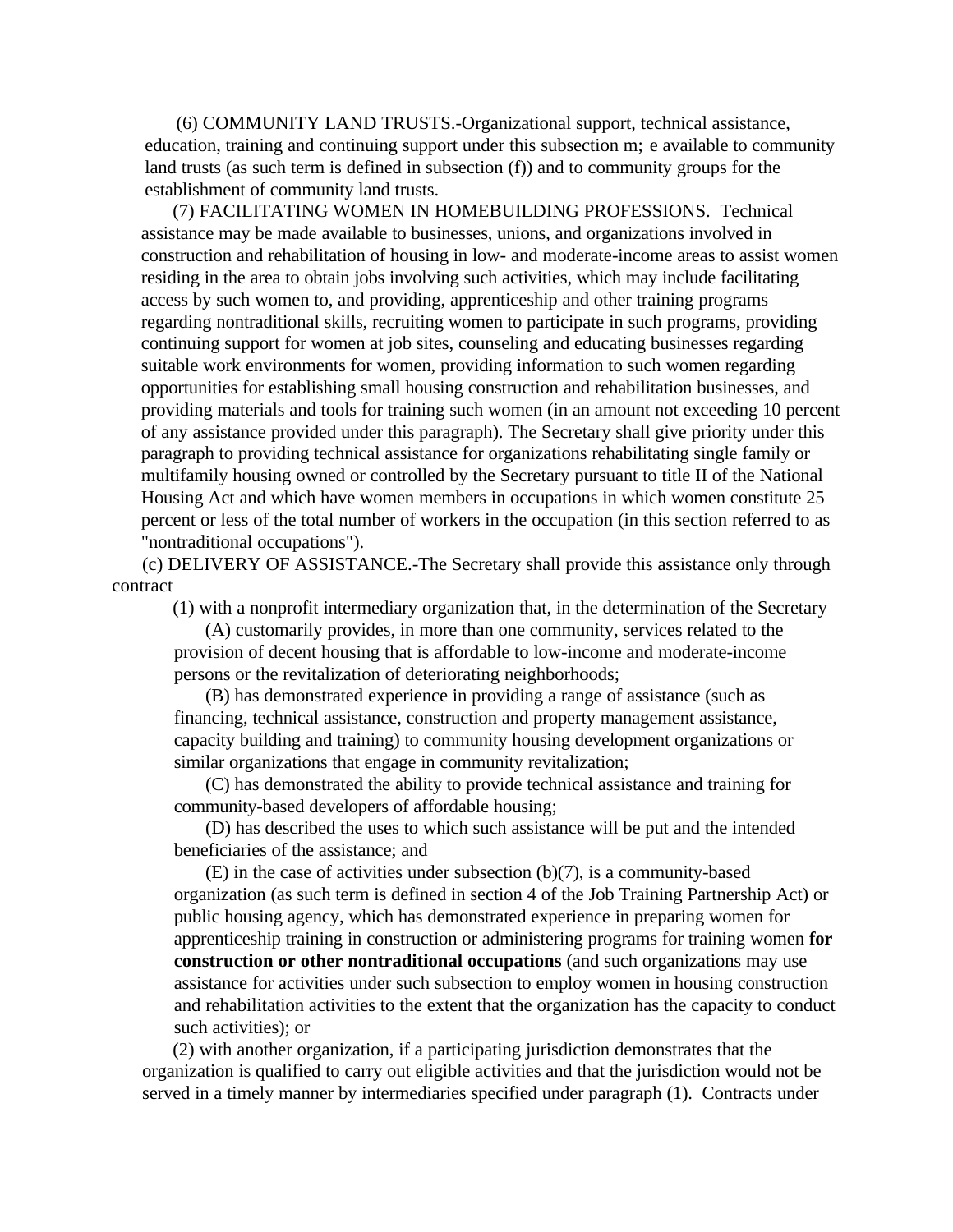paragraph (2) shall be for activities specified in an application from the participating jurisdiction, which application shall include a certification that the activities are necessary to the effective implementation of the participating jurisdiction's housing strategy.

(d) LIMITATIONS.-Contracts under this section with any one contractor for a fiscal year may not

(1) exceed 20 percent of the amount appropriated for this section for such fiscal year; or

(2) provide more than 20 percent of the operating budget (which shall not include funds that are passed through to community housing development organizations) of the contracting organization for any one year.

(e) SINGLE-STATE CONTRACTORS.-Not less than 40 percent of the funds made available for this section in an appropriations Act in any fiscal year shall be made available for eligible contractors that have worked primarily in one State. The Secretary shall provide assistance under this section, to the extent applications are submitted and approved, to contractors in each of the geographic regions having a regional office of the Department of Housing and Urban Development.

(f) DEFINITION OF COMMUNITY LAND TRUST.-For purposes of this section, the term "community land trust" means a community housing development organization (except that the requirements under subparagraphs (C) and (D) of section 104(6) shall not apply for purposes of this subsection)

(1) that is not sponsored by a for-profit organization;

(2) that is established to carry out the activities under paragraph (3);

(3) that--

 (A) acquires parcels of land, held in perpetuity, primarily for conveyance under long-term ground leases;

(B) transfers ownership of any structural improvements located on such leased parcels to the lessees; and

(C) retains a preemptive option to purchase any such structural improvement at a price determined by formula that is designed to ensure that the improvement remains affordable to low- and moderate-income families in perpetuity;

(4) whose corporate membership that is open to any adult resident of a particular geographic area specified in the bylaws of the organization; and

(5) whose board of directors

(A) includes a majority of members who are elected by the corporate membership; and

(B) is composed of equal numbers of (i) lessees pursuant to paragraph (3)(B), (ii) corporate members who are not lessees, and (iii) any other category of persons described in the bylaws of the organization.

## **SEC. 234. [t42 U.S.C. 12774] OTHER REQUIREMENTS.**

(a) TENANT PARTICIPATION PLAN.-A community housing development organization that receives assistance under this subtitle shall provide a plan for and follow a program of tenant participation in management decisions and shall adhere to a fair lease and grievance procedure approved by the participating jurisdiction.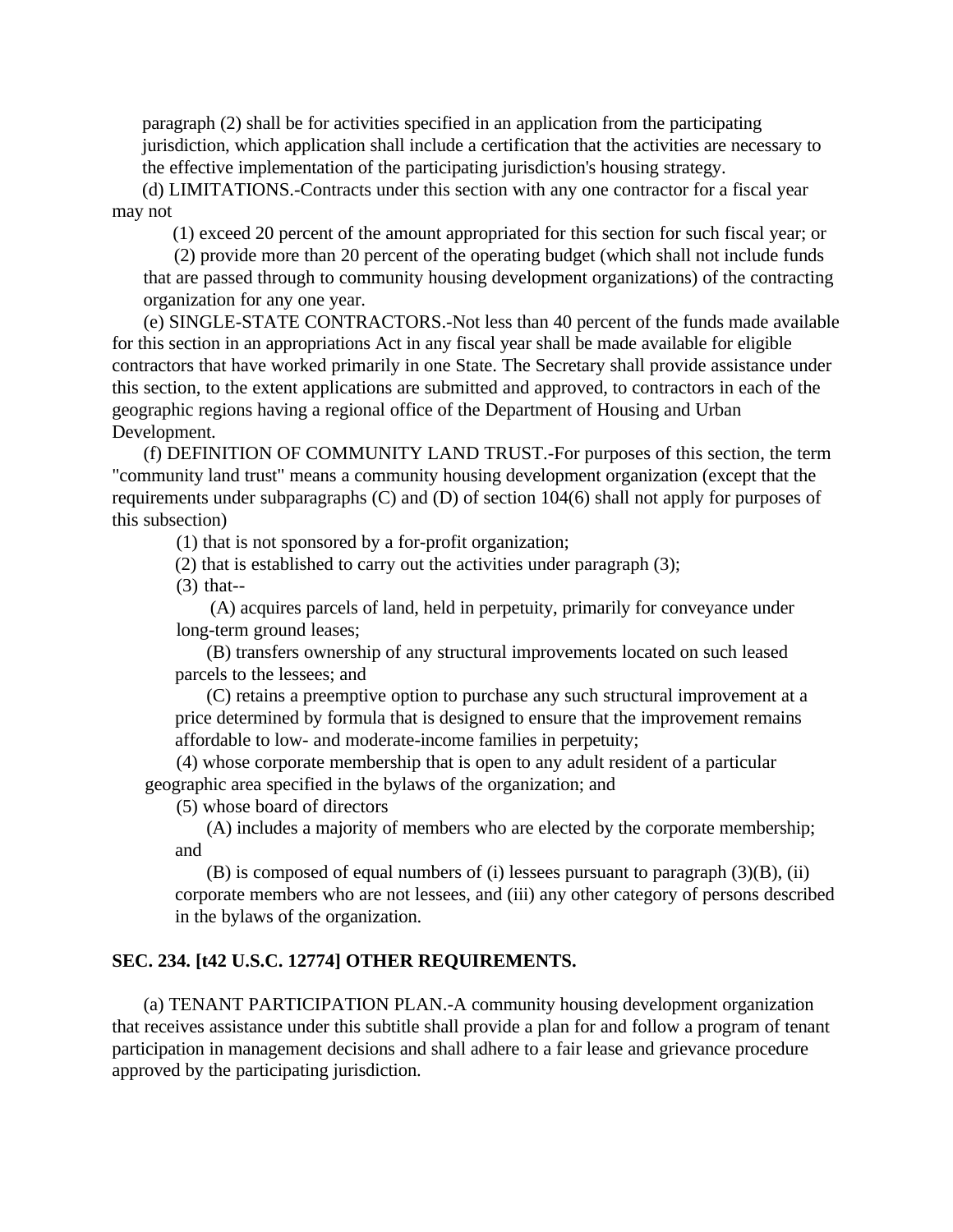(b) LIMITATION ON ASSISTANCE.-A community housing development organization may not receive assistance under this title for any fiscal year in an amount that provides more than 50 percent of the organization's total operating budget in the fiscal year or \$50,000 annually, whichever is greater.

(c) ADJUSTMENTS OF OTHER ASSISTANCE.-The Secretary shall take account of assistance provided to a project under this subtitle when adjusting other assistance to be provided to the project as required by section 102(d) of the Department of Housing and Urban Development Reform Act of 1989.

## **Subtitle C-Other Support for State and Local Housing Strategies**

#### **SEC. 241. [t42 U.S.C. 12781] AUTHORITY.**

The Secretary shall, insofar as is feasible through contract with eligible organizations, develop the capacity of participating jurisdictions, State and local housing finance agencies, nonprofit organizations and for-profit corporations, working in partnership, to identify and meet needs for an increased supply of decent, affordable housing.

#### **SEC. 242. [t42 U.S.C. 12782] PRIORITIES FOR CAPACITY DEVELOPMENT.**

To carry out section 241, the Secretary shall provide assistance under this subtitle to

(1) facilitate the exchange of information that would help participating jurisdictions carry out the purposes of this title, including information on program design, housing finance, land use controls, and building construction techniques;

(2) improve the ability of States and units of general local government to design and implement comprehensive housing affordability strategies, particularly those States and units of general local government that are relatively inexperienced in the development of affordable housing;

(3) encourage private lenders and for-profit developers of low-income housing to participate in public-private partnerships to achieve the purposes of this title;

(4) improve the ability of States and units of general local government, community housing development organizations, private lenders, and for-profit developers of low-income housing to incorporate energy efficiency into the planning, design, financing, construction, and operation of affordable housing;

(5) facilitate the establishment and efficient operation of employer-assisted housing programs through research, technical assistance and demonstration projects; and

(6) facilitate the establishment and efficient operation of land bank programs, under which title to vacant and abandoned parcels of real estate located in or causing blighted neighborhoods is cleared for use consistent with the purposes of this title.

## **SEC. 243. [t42 U.S.C. 12783] CONDITIONS OF CONTRACTS.**

(a) ELIGIBLE ORGANIZATIONS.-The Secretary shall carry out this subtitle insofar as is practicable through contract with

(1) a participating jurisdiction or agency thereof;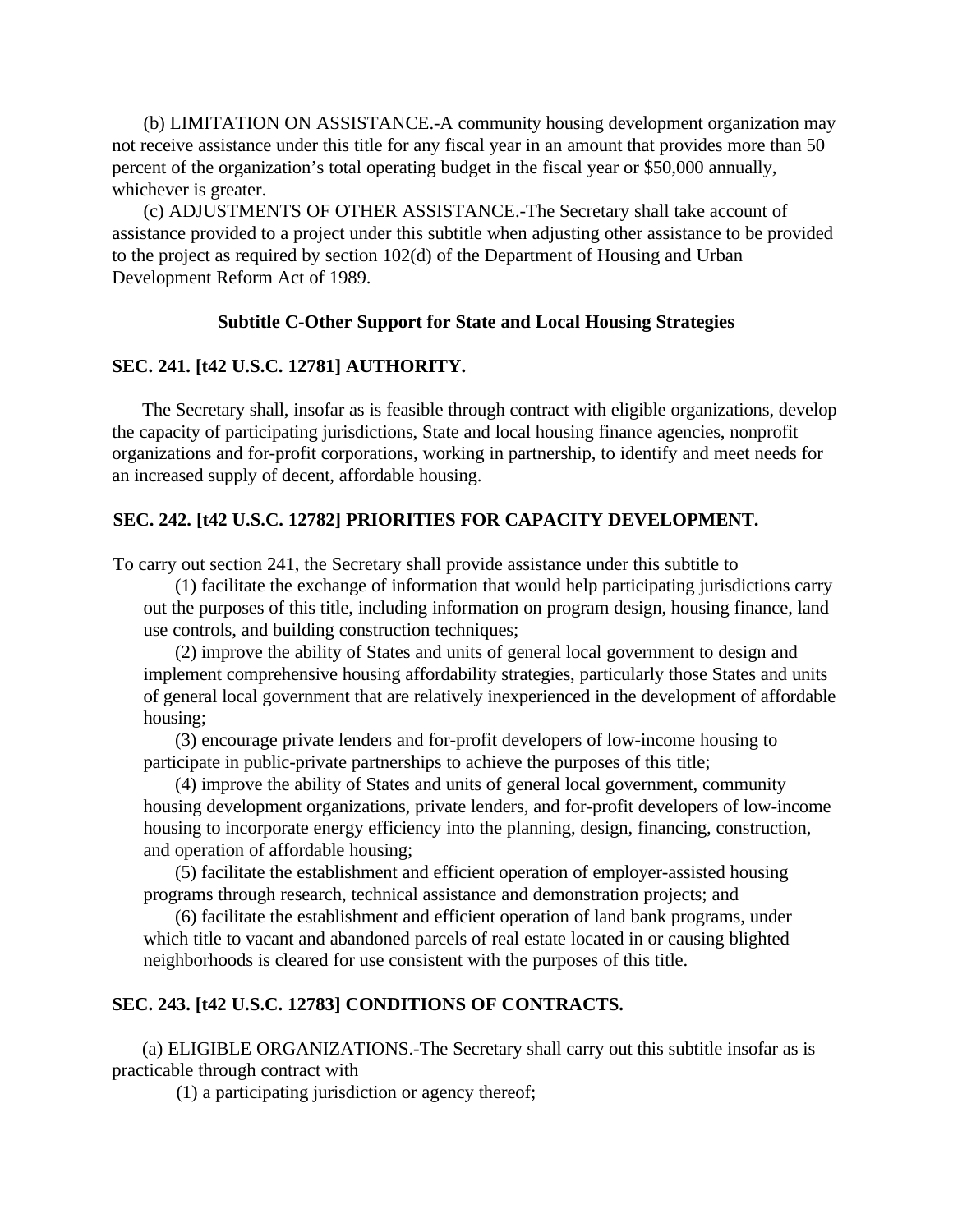(2) a public purpose organization established pursuant to State or local legislation and responsible to the chief elected official of a participating jurisdiction;

(3) an agency or authority established by two or more participating jurisdictions to carry out activities consistent with the purposes of this title;

 (4) a national or regional nonprofit organization that has a membership comprised predominantly of entities or officials of entities that qualify under paragraph (1), (2), or (3); or

(5) a professional and technical services company or firm that has demonstrated capacity to provide services under this subtitle.

(b) CONTRACT TERMS.-Contracts under this subtitle shall be for not more than 3 years and shall provide not more than 20 percent of the operating budget of the contracting organization in any one year. Within any fiscal year, contracts with any one organization may not be entered into for a total of more than 20 percent of the funds appropriated under this subtitle in that fiscal year.

#### **SEC. 244. [t42 U.S.C. 12784] RESEARCH IN HOUSING AFFORDABILITY.**

The Secretary is authorized to support, through contracts with eligible organizations and otherwise, such research and to publish such reports as will assist in the achievement of the purposes of this title. Activities authorized by the previous sentence may include an ongoing analysis of the impact of public policies at the Federal, State, and local levels, both individually and in the aggregate, on the incentives to expand and maintain the supply of energy-efficient affordable housing in the United States, particularly in areas with severe problems of housing affordability, through the use of cost-saving innovative building technology and construction techniques. For purposes of this section, agencies of the United States, government- sponsored mortgage finance corporations, and qualified research organizations shall be included as eligible organizations in addition to eligible organizations specified under section 243.

# **SEC. 245. [t42 U.S.C. 12785] REACH: ASSET RECYCLING INFORMATION DISSEMINATION.**

(a) IN GENERAL.-The Secretary shall make available upon request by any participating jurisdiction a list of eligible properties that are located within the jurisdiction and that are owned or controlled by the Department of Housing and Urban Development to facilitate the purchase, development, or rehabilitation of such properties with assistance made available under this title.

(b) ELIGIBLE PROPERTIES.-An eligible property under this section shall

(1) be an unoccupied single-family or multifamily dwelling, such that acquisition and rehabilitation of the dwelling would not result in the displacement of any residents of the dwelling; and

(2) have an appraised value that does not exceed (A) in the case of a 1to 4-family dwelling, 95 percent of the median purchase price for the area for such dwellings, as determined by the Secretary, or (B) in the case of a dwelling with more than 4 units, the applicable maximum dollar amount limitation under section  $221(d)(3)(ii)$  of the National Housing Act (12 U.S.C. 17151(d)(3)(ii)) for elevator-type structures.

#### **Subtitle D-Specified Model Programs**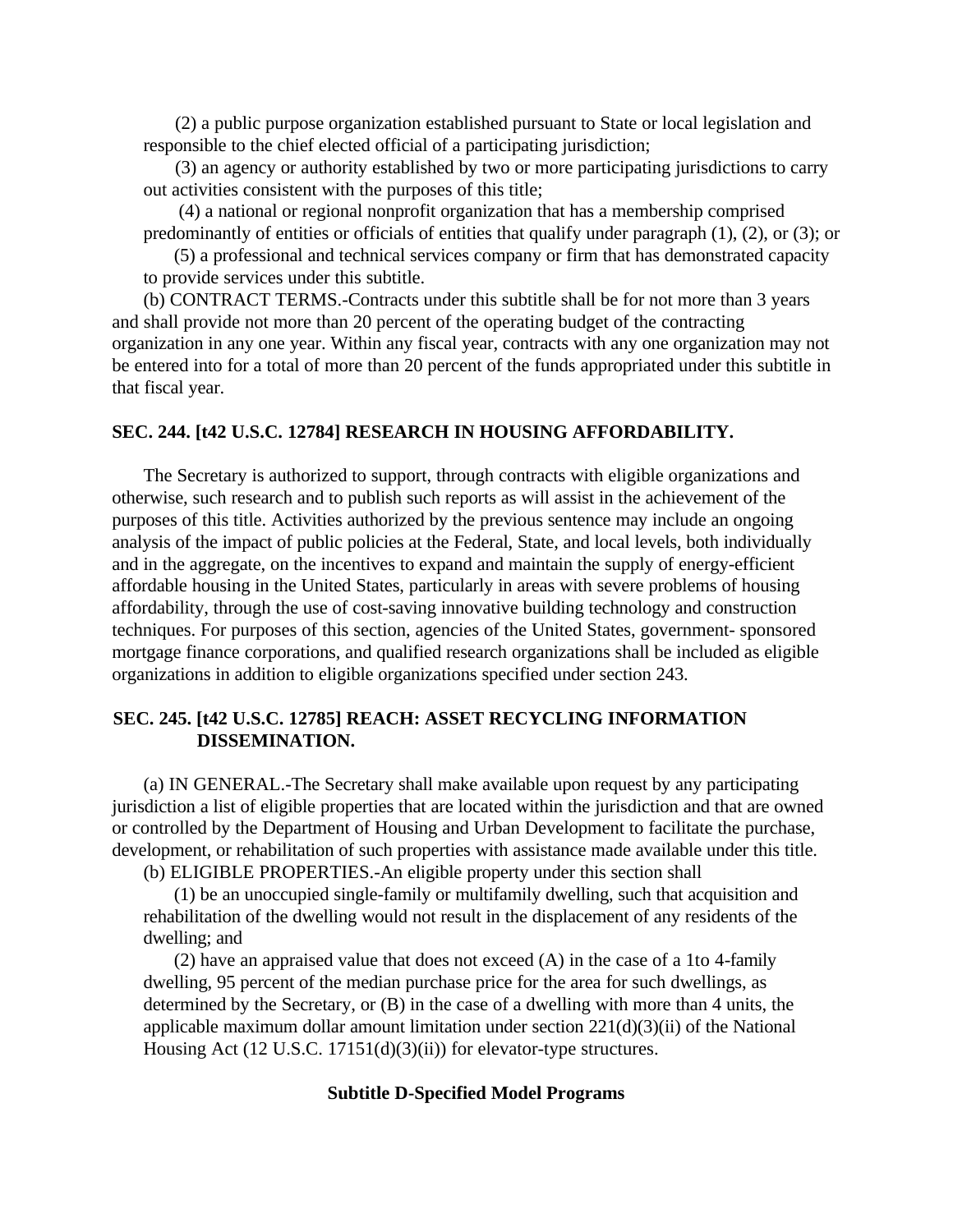#### **SEC. 251. [t42 U.S.C. 12801] GENERAL AUTHORITY.**

Among the alternative model programs that the Secretary shall make available for use by participating jurisdictions under the provisions of section 213 shall be model programs specified in this subtitle. The Secretary shall keep these specified model programs under review and submit to Congress such recommendations for change as the Secretary determines to be appropriate.

## **SEC. 252. [t42 U.S.C. 12802] RENTAL HOUSING PRODUCTION.**

## (a) REPAYABLE ADVANCES.

(1) IN GENERAL.-The Secretary shall make available a model program under which repayable advances may be made to public and private project sponsors in constructing, acquiring, or substantially rehabilitating projects to be used as affordable rental housing, including limited equity cooperatives and mutual housing.

(2) MAXIMUM AMOUNT OF ADVANCE.-An advance under this model program shall not exceed 50 percent of the total costs associated with the construction, acquisition, or substantial rehabilitation of the project, as determined by the participating jurisdiction.

# (3) TERMS OF REPAYMENT.

(A) INTEREST PAYMENTS.

(i) IN GENERAL.-Under the model program, advances shall be repaid with interest calculated at a rate of not more than 3 percent per year, as determined by the participating jurisdiction to be appropriate. Interest shall begin to accrue 1 year after the completion of the construction, acquisition, or substantial rehabilitation of the project and shall be payable in annual installments.

(ii) EXCEPTION.-Interest and any accrued interest shall be payable only from the surplus cash flow of the project, after a minimum return on equity determined by the participating jurisdiction to be appropriate. As used in the previous sentence, the term "surplus cash flow" means the cash flow of the project after the payment of all amounts due under the first mortgage, operating expenses, and required replacement reserves, as determined by the participating jurisdiction.

(B) ADDITIONAL INTEREST PAYMENTS.-Under the model program, for any year in which the sum of the surplus cash flow of a project and the return on equity exceeds all interest payments due under subparagraph (A), 50 percent of the excess surplus cash flow shall be paid to the participating jurisdiction's HOME Investment Trust Fund as additional interest.

(C) PRINCIPAL AND UNPAID INTEREST.-The principal amount of an advance under the model program, and any interest remaining unpaid pursuant to subparagraph (A)(ii) shall be repayable when the housing no longer qualifies as affordable housing in accordance with section 219(b).

(b) SELECTION GUIDELINES.

(1) IN GENERAL.-The Secretary shall establish guidelines

for the selection of projects by participating jurisdictions for assistance under the model program. Such guidelines shall be designed to select projects in areas and for markets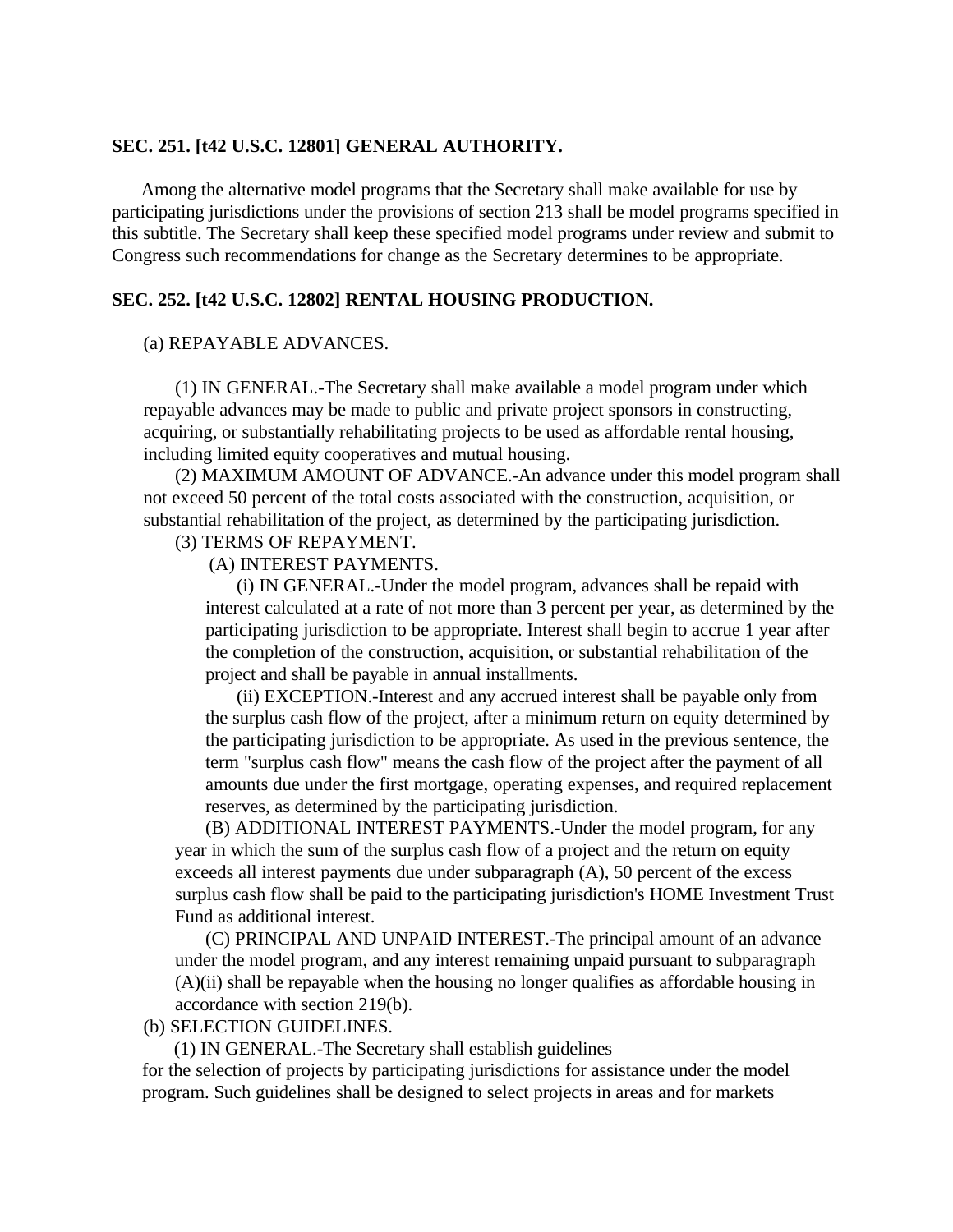demonstrating the greatest need for the production of affordable rental housing. (2) SPECIFIC REQUIREMENTS.-The selection guidelines may include

(A) the extent of the shortage of rental housing in the area that is available to low-income families;

(B) the extent large families with children will be served by the project;

(C) the extent to which the project provides congregate facilities and has available supportive services that will permit elderly or handicapped residents who become frail and are in need of assistance in living to continue to reside in the project;

(D) the extent of very low-income and low-income occupancy in excess of the income targeting requirements in section 214;

(E) the extent of the project sponsor's commitment of equity to the project (except that this criterion shall not apply to or affect the selection of applications submitted by public housing agencies and nonprofit entities);

(F) the extent of the project sponsor's commitment of equity to the project in comparison to the value of all public assistance for the project, including assistance under this title, other Federal assistance and financing, and State and local government contributions (except that this criterion shall not apply to or affect the selection of applications submitted by public housing agencies and nonprofit entities);

(G) the extent of non-Federal public or private assistance to the project;

(H) the extent to which the project provides supportive services for persons with disabilities; and

(1) any other factor determined by the Secretary to be appropriate.

(c) GUIDELINES.-The Secretary shall publish guidelines for the model program under this section not later than 180 days after enactment of this Act.

## **SEC. 253. [t42 U.S.C. 12803] RENTAL REHABILITATION.**

(a) IN GENERAL.-The Secretary shall make available a model program to support the rehabilitation of privately owned rental housing located in neighborhoods where the median income does not exceed 80 percent of the area median as determined by the Secretary and where rents can reasonably be expected not to change materially over an extended period of time.

 (b) AMOUNT OF SUBS1DY.-The amount of the rehabilitation subsidy shall be moderate and shall generally not exceed 50 percent of the total costs associated with the rehabilitation of the housing.

(c) ADDITIONAL RESTRICTIONS.-The guidelines of the model program shall generally comport with the additional protections and restrictions specified under section 17(c) of the United States Housing Act of 1937.

#### **SEC. 254. [t42 U.S.C. 12804] REHABILITATION LOANS.**

(a) IN GENERAL.-The Secretary shall make available a model program to provide direct loans to finance the rehabilitation of low and moderate income single family and multifamily residential properties.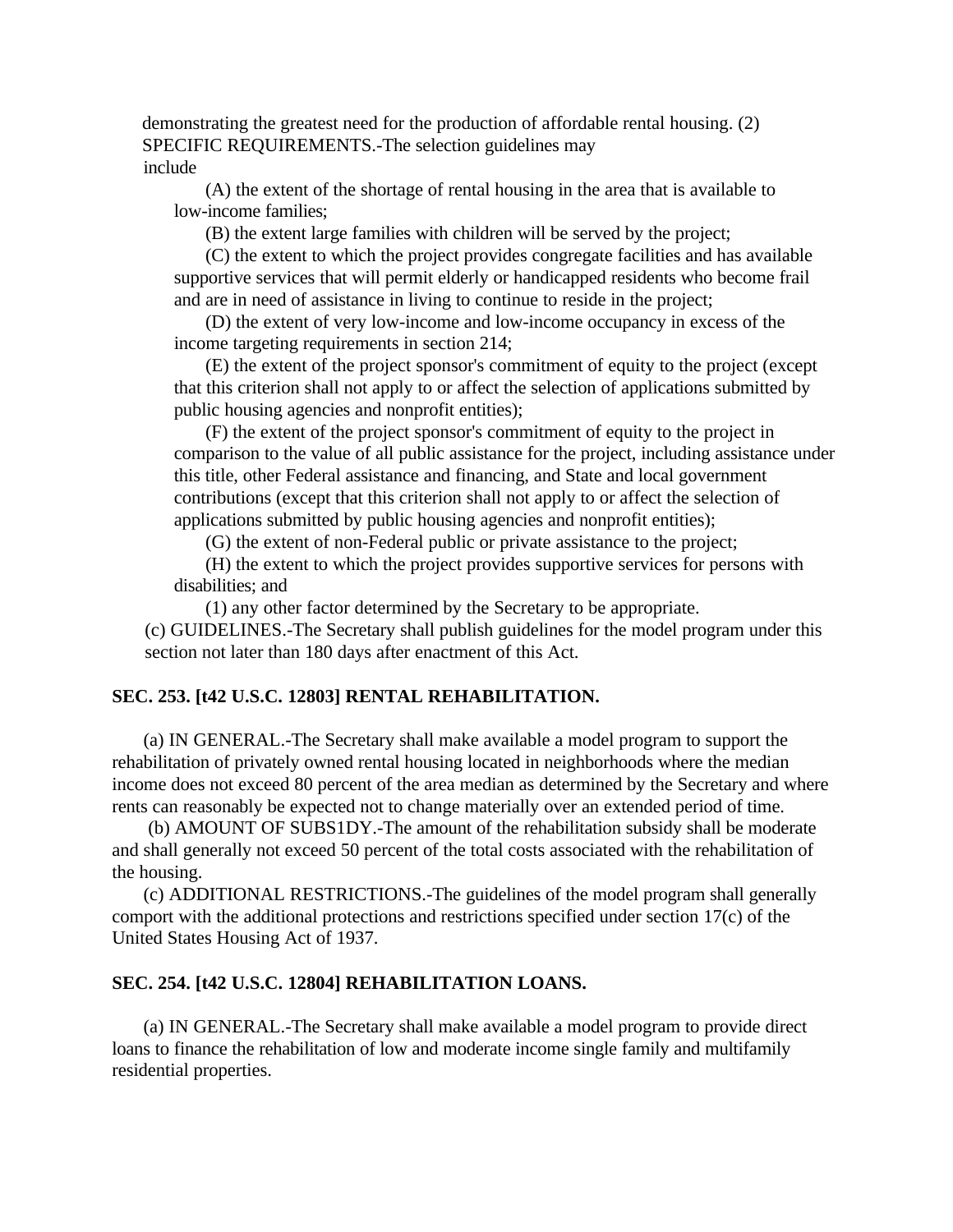(b) CONDITION OF LOANS.-The Secretary shall establish terms and conditions to ensure that such loans are acceptable risks, taking into consideration the need for rehabilitation, the security for the loan and the ability of the borrower to repay the loan. The Secretary may establish the interest rate for loans under the model program, which shall include special interest rates for loans to borrowers with incomes below 80 percent of the area median income.

(c) ADDITIONAL RESTRICTIONS.-Guidelines for the model program may require that the property

(1) be located in an area that contains a substantial number of dwellings in need of rehabilitation;

(2) the property is residential and owner-occupied; and

(3) the property is in need of rehabilitation or concentrated code enforcement within a reasonable time, and the rehabilitation of such property is consistent with a local plan for rehabilitation or code enforcement. Additional guidelines for the model program shall generally comport with the additional protections and restrictions specified under section 312 of the Housing Act of 1964.

## **SEC. 255. [t42 U.S.C. 12805] SWEAT EQUITY MODEL PROGRAM.**

(a) IN GENERAL.-The Secretary shall make available a model program to provide grants to public and private nonprofit organizations and community housing development organizations to provide technical and supervisory assistance to low-income and very low-income families, including the homeless, in acquiring, rehabilitating, and constructing housing by the self-help housing method.

(b) REHABILITATION OF PROPERTTES.-The program shall target for rehabilitation properties which have been acquired by the Federal, State, or local governments.

(c) HOMEOWNERSHIP OPPORTUNITIES THROUGH SWEAT EQUITY.

(1) The program shall utilize the skilled or unskilled labor of eligible families in exchange for acquisition of the property.

(2) Training shall be provided to eligible families in building and home maintenance skills.

(d) RENTAL OPPORTUNITIES THROUGH SWEAT EQUITY.-(1) The program shall include rental opportunities for eligible families which will help expand the stock of affordable housing which is most appropriate for the target group. (2) The use of the tenant's skilled or unskilled labor shall be encouraged in lieu of or as a supplement to rent payments by the tenant.

(e) DEFINITION-The term "self-help housing" means the same as in section 523 of the Housing Act of 1949.

(f) ADDITIONAL RESTRICTIONS.-The guidelines for the model program shall generally comport with the additional protections and restrictions specified under section 523 of the Housing Act of 1949.

## **SEC. 256. [t42 U.S.C. 12806] HOME REPAIR SERVICES GRANTS FOR OLDER AND DISABLED HOMEOWNERS.**

(a) IN GENERAL.-The Secretary shall make available a model program to provide home repair services for older homeowners and disabled homeowners, including such services as the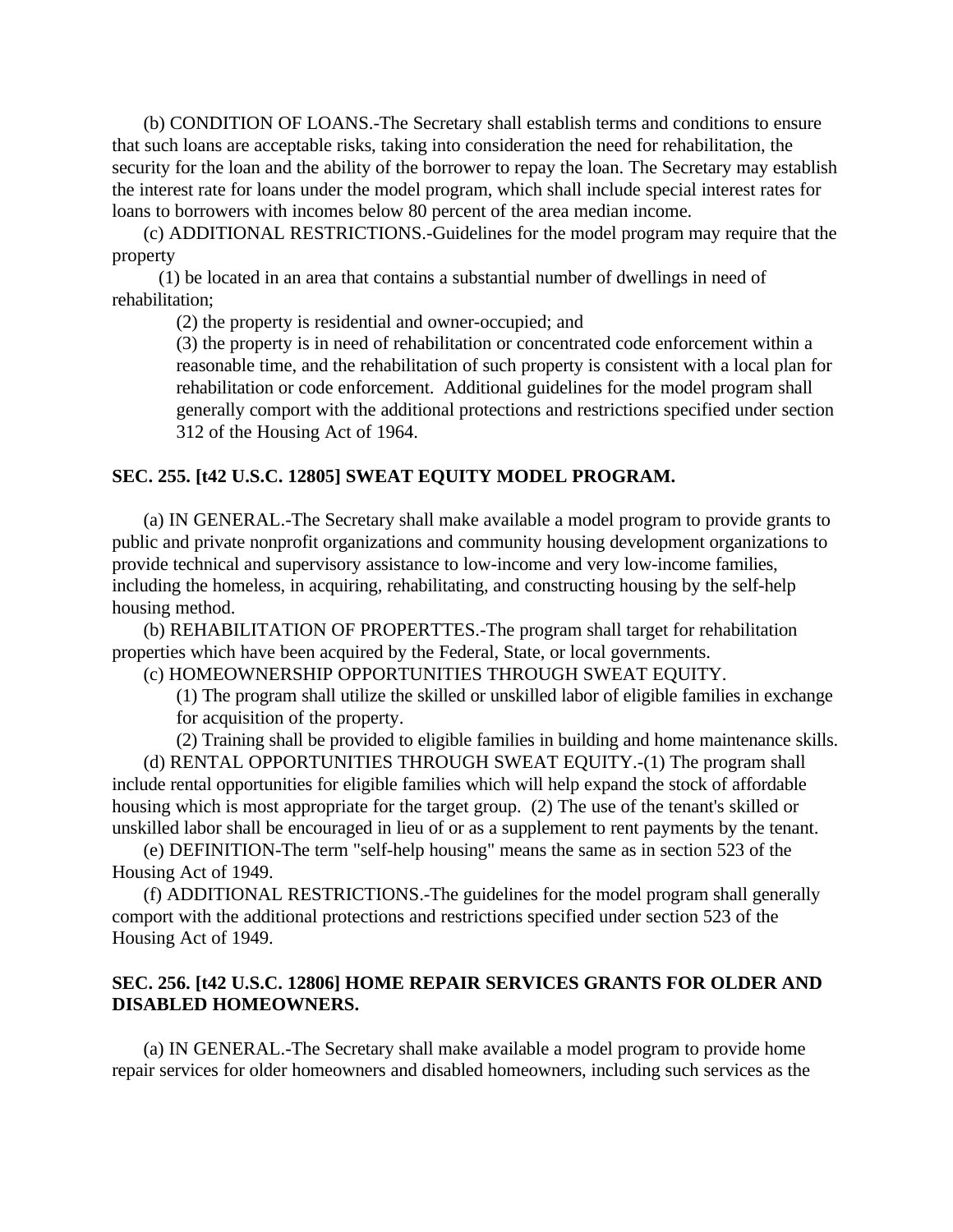examination of homes, repair services, and follow-up to ensure the continued effectiveness of the repairs provided.

(b) ELIGIBLE RECIPIENTS.-Home repair services shall be provided to homeowners who

(1) own and reside in the dwellings for which services are provided;

(2) are older or disabled; and

(3) are members of low-income families.

(C) PERMITTED RESTRICTIONS.-Guidelines for the model program shall require that

(1) assisted dwelling units be the primary residence of the homeowner for whom services are provided;

(2) preferences be provided for (A) very low-income families, and (B) individuals with intense need characterized by non-economic factors such as physical and mental disabilities, language barriers, and cultural, social, or geographical isolation caused by racial or ethnic status that restricts the ability of an individual to perform normal daily tasks or that threatens the capacity of the individual to live independently;

(3) any fees charged be based on the income of the individual receiving the home repair services.

## **SEC. 257. [t42 U.S.C. 12807] LOW-INCOME HOUSING CONSERVATION AND EFFICIENCY GRANT PROGRAMS.**

(a) IN GENERAL.-The Secretary shall make available a model program to provide safe, energy-efficient affordable housing for low-income persons.

(b) ACTIVITIES.-The model program shall provide for

(1) identification of housing that is

(A) owned and occupied by low-income families who have received, are currently receiving, or are scheduled to receive assistance under the weatherization assistance for low-income persons program under part A of title IV of the Energy Conservation and Production Act (or a comparable Federal or State program);

(B) in danger of becoming uninhabitable within a 5 year period because of structural weaknesses or problems; and

(C) not sufficiently sound to permit energy conservation improvements without other repair or rehabilitation measures to protect such energy investments;

(2) repairs that will significantly prolong the habitability of units identified under paragraph (1), including roofing, electrical, plumbing, furnace, and foundation repairs or replacement that will prolong the use of the unit as a safe and energy-efficient residence for low-income persons; and

(3) reasonable steps to ensure that any units so repaired will remain occupied by persons or families eligible for assistance under this title.

## **SEC. 258. [t42 U.S.C. 12808] SECOND MORTGAGE ASSISTANCE FOR FIRST-TIME HOMEBUYERS.**

(a) IN GENERAL.-The Secretary shall make available a model program under which units of general local government provide loans (secured by second mortgages) with deferred payment of interest and principal to first-time homebuyers.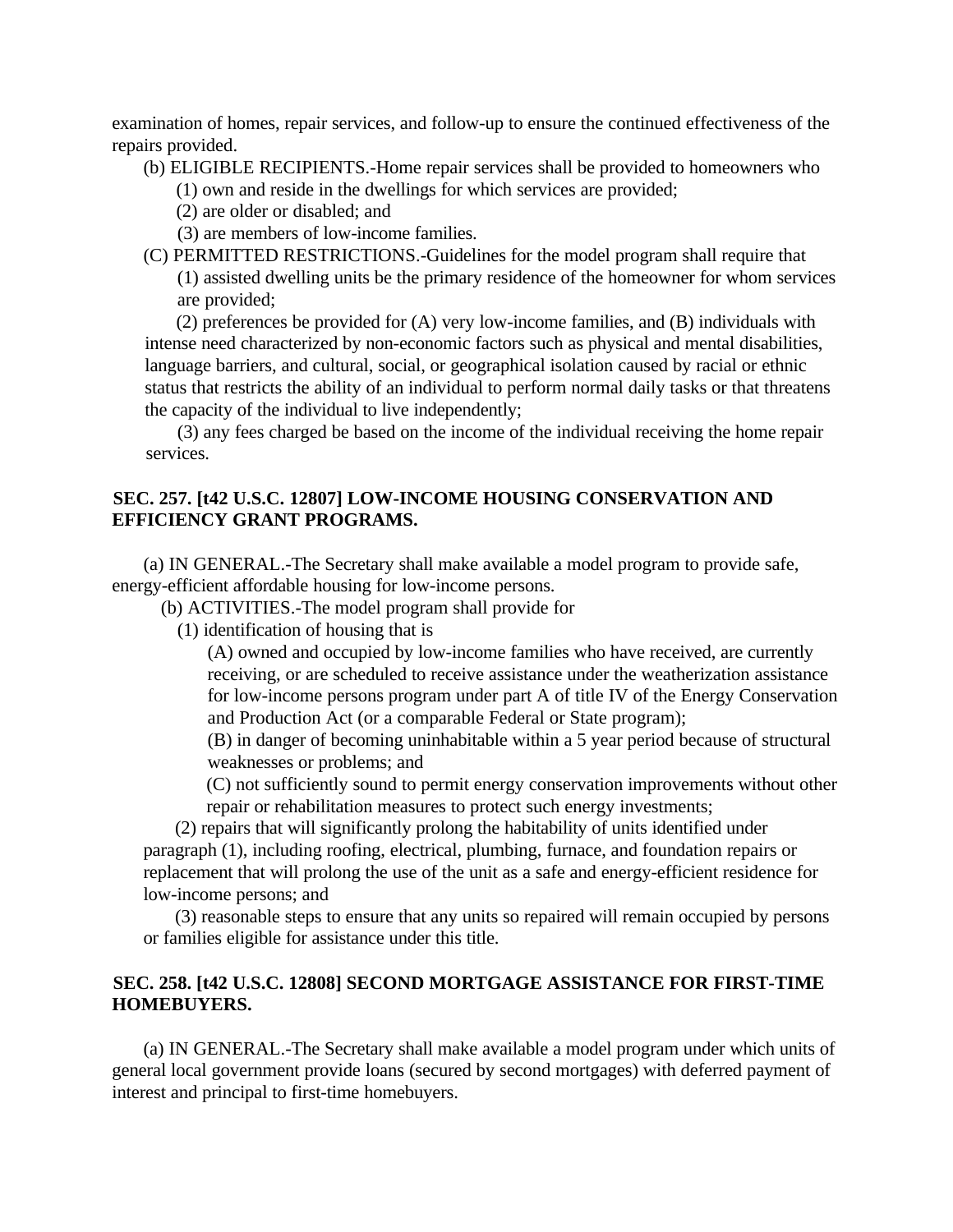(b) HOMEOWNERSHIP COUNSELING.-The program under this section shall provide for homeownership counseling to first-time homebuyers assisted, which shall include

(1) counseling before and after purchase of the property;

(2) assisting first-time homebuyers in identifying the most suitable and affordable properties;

(3) providing homebuyers with financial management assistance;

(4) assisting homebuyers in understanding mortgage transactions and home sales contracts; and

(5) assisting homebuyers with eliminating any credit problems that may prevent the homebuyers from purchasing the property.

(c) ELIGIBILITY REQUIREMENTS.-Deferred payment loans secured by second mortgages may be provided under the model program under this section if

(1) the homebuyer assisted is a first-time homebuyer;

(2) the property secured by the second mortgage is a single-family residence and is the principal residence of the homebuyer; and

(3) the principal obligation of the deferred payment loan secured by a second mortgage does not exceed 30 percent of the acquisition price of the residence to the homebuyer. (d) PAYMENT TERMS.

(1) PERIOD OF DEFERRAL.-The payment of any principal and interest on a loan under this section shall be deferred for not less than the 5-year period beginning on the date of the acquisition of the residence by the homebuyer.

(2) INTEREST RATE.-The interest rate on the unpaid balance of a loan under this section shall be at least 4 percent.

(3) REPAYMENT PERIOD.-A deferred payment loan secured by a second mortgage shall be repayable over the 15-year period beginning at the end of the deferral period.

(e) SECURITY.-A deferred payment loan assisted with amount provided under a grant under this section shall be secured by a lien on the property involved, which lien shall be subordinate to the first mortgage on the property.

# **SEC. 259. [t42 U.S.C. 12809] REHABILITATION OF STATE AND LOCAL GOVERNMENT IN REM PROPERTIES.**

(a) IN GENERAL.-The Secretary shall make available a model program under which States and units of general local government may convert in rem properties to provide affordable permanent housing for the homeless by leasing such properties to nonprofit organizations and permitting such organizations to rehabilitate the properties.

(b) TARGET.-The program shall target vacant properties for rehabilitation by nonprofit organizations.

## **SEC. 260. [t42 U.S.C. 12810] COST-SAVING BUILDING TECHNOLOGIES AND CONSTRUCTION TECHNIQUES.**

(a) IN GENERAL.-The Secretary shall make available a model program to utilize cost-saving buil7ing technologies and construction techniques for purposes of providing homeownership and rental opportunities under this title.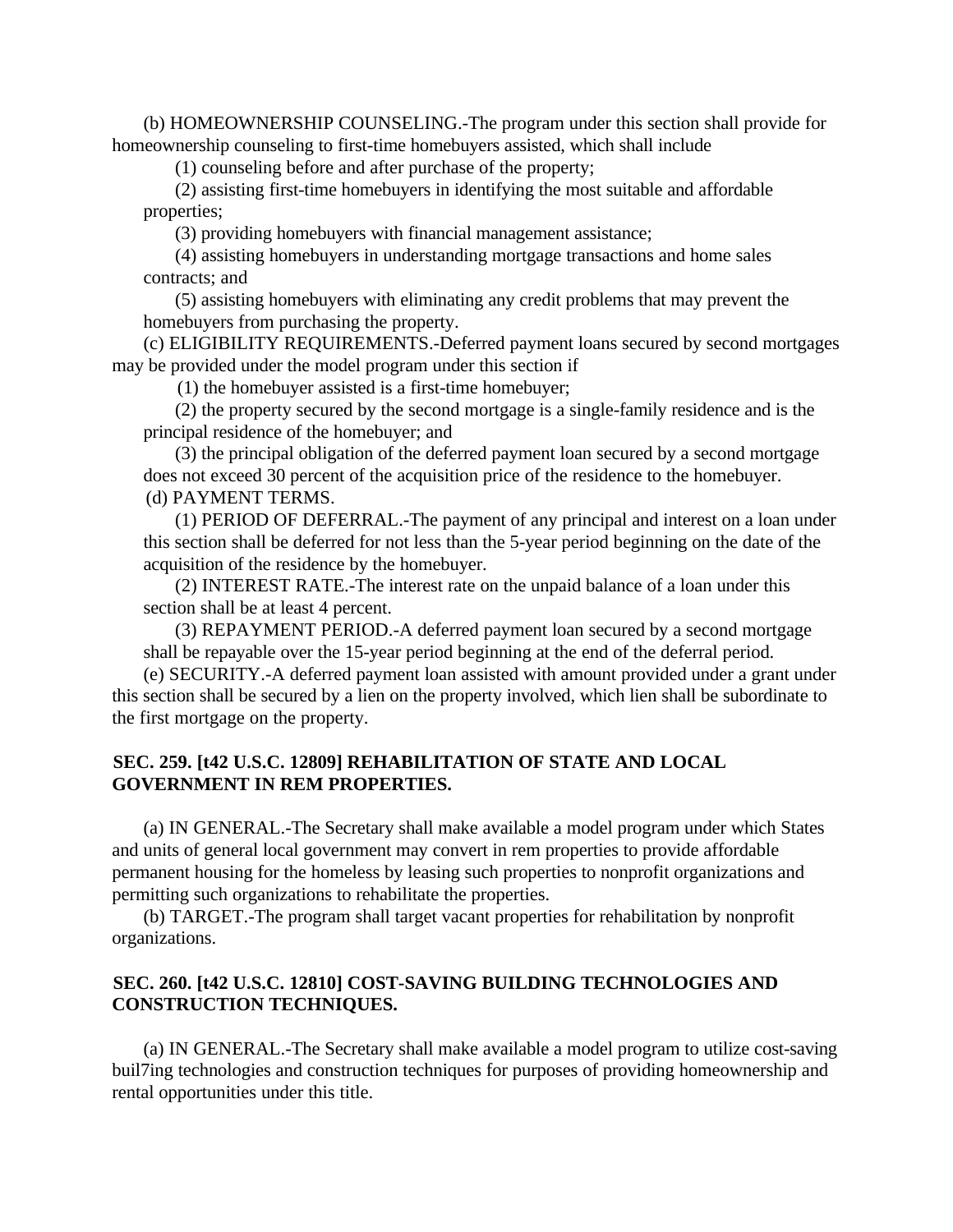(b) SELECTION CRITERIA.-The Secretary shall establish criteria for participating jurisdictions to select projects for assistance under the model program which may include

(1) the extent to which innovative, cost-saving building and construction technologies are utilized;

(2) the extent to which innovative, cost-saving construction techniques are utilized;

(3) the extent to which units will be made available to low income families and individuals;

(4) the extent to which non-Federal public or private as assistance is utilized; and

(5) any other factor, determined by the Secretary to be appropriate.

(c) GUIDELINES.-The Secretary shall publish guidelines for the model program under this section not later than 180 days after the date of the enactment of the Housing and Community Development Act of 1992.

(d) REPORT.-The Secretary shall submit a biennial report to the Congress on the utilization of the model program under this section.

#### **Subtitle E-Mortgage Credit Enhancement**

## **SEC. 271. [t42 U.S.C. 12821] REPORT ON CREDIT ENHANCEMENT.**

(a) IN GENERAL.-The Comptroller General of the United States shall carry out a study of ways in which financing for affordable housing may be made available to assist in the most efficient implementation of comprehensive housing affordability strategies of participating jurisdictions. In conducting the study, the Comptroller General shall draw upon the expertise of such representatives of State and local government, State and local housing finance agencies, agencies of the United States, government- sponsored mortgage finance corporations, for-profit and nonprofit housing developers, private financial institutions, and sources of long-term mortgage investment, as the Comptroller General determines to be appropriate.

 (b) REPORT.-Not later than one year after the enactment of this Act'2 the Comptroller General shall submit to the Congress and the Secretary a report containing any recommendations for legislative or administrative actions needed to improve the availability of mortgage finance for affordable housing. The report shall include, but need not be limited to, an assessment of

(1) the need for the Department of Housing and Urban Development or other agencies of the United States to provide partial credit enhancement to make financing for affordable housing available efficiently and at the lowest possible cost; and

(2) alternative ways in which

(A) the Department could provide any needed credit enhancement on a one-stop basis for participating jurisdictions, in coordination with other forms of assistance under this subtitle;

(B) the Department or other agencies of the Federal Government could assist government-sponsored mortgage finance corporations in the financing of mortgages on affordable housing through the development of mortgage-backed securities that are more standardized and readily traded in the capital markets;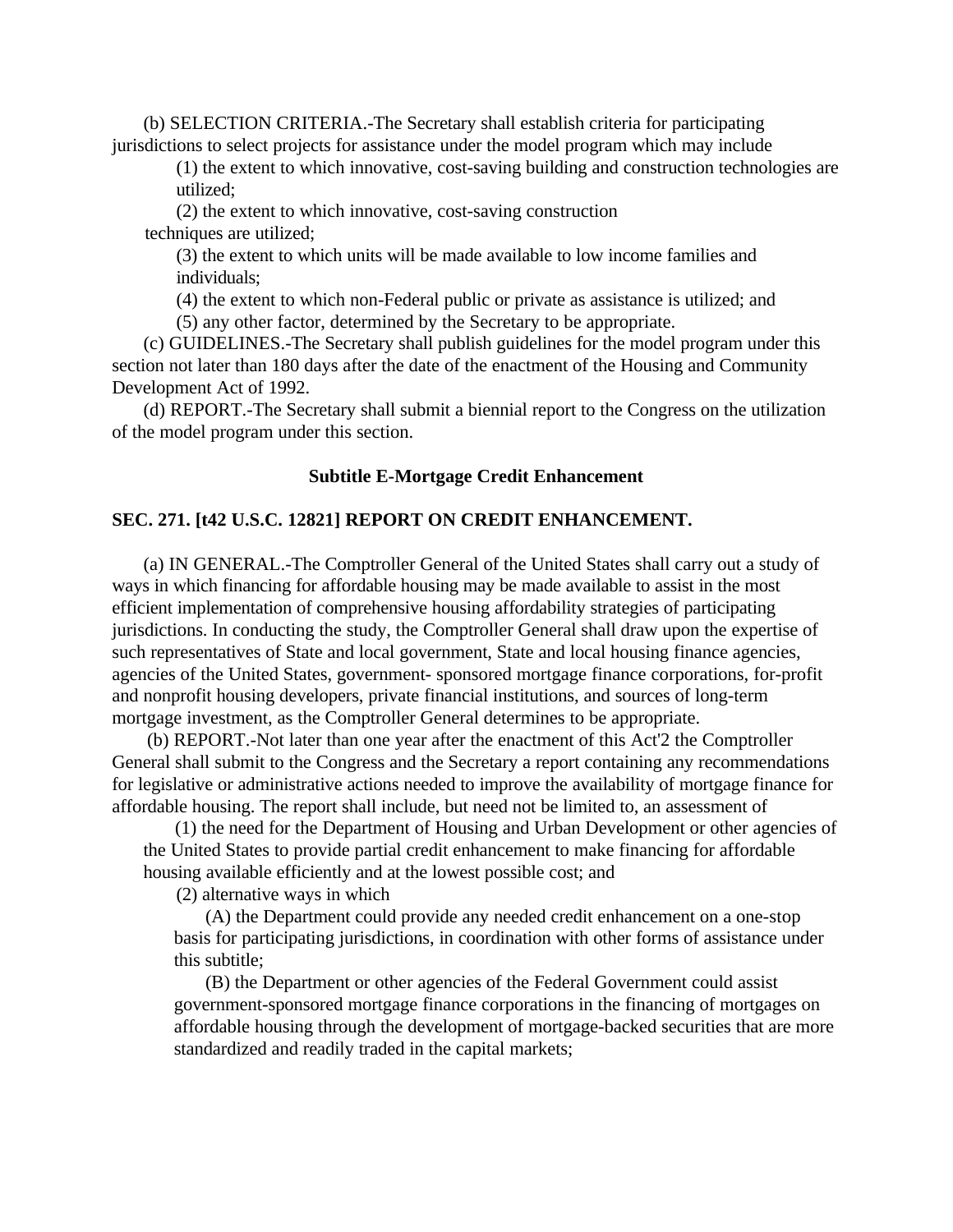(C) the capacities of existing agencies of the United States could be used to provide mortgage finance more efficiently for affordable housing through government- sponsored mortgage finance corporations; and

(D) the interests of the Federal Government could be protected and any risks of loss could be minimized through requirements for fees, mortgage insurance, risk-sharing, secure collateral, and guarantees by other parties, and through standards relating to minimum capital and prior experience with underwriting, origination and servicing.

## **Subtitle F-General Provisions**

## **SEC. 281. [t42 U.S.C. 12831] EQUAL OPPORTUNITY.**

(a) SOLICITATION OF CONTRACTS.-Each participating jurisdiction shall prescribe procedures acceptable to the Secretary to establish and oversee a minority outreach program within each such jurisdiction to ensure the inclusion, to the maximum extent possible, of minorities and women, and entities owned by minorities and women, including, without limitation, real estate firms, construction firms, appraisal firms, management firms, financial institutions, investment banking firms, underwriters, accountants, and providers of legal services, in all contracts, entered into by the participating jurisdiction with such persons or entities, public and private, in order to facilitate the activities of the participating jurisdiction to provide affordable housing authorized under this Act or any other Federal housing law applicable to such jurisdiction.

(b) REPORT TO CONGRESS.-Before the end of the 180-day period beginning on the date the first allocation of funds is made under section 217, the Secretary shall submit to the Congress a report containing a description of the actions taken by each participating jurisdiction pursuant to subsection (a) and such recommendations for administrative and legislative action as the Secretary may determine to be appropriate to carry out the purposes of such section.

#### **SEC. 282. [t42 U.S.C. 12832] NONDISCRIMINATION.**

No person in the United States shall on the grounds of race, color, national origin, religion, or sex be excluded from participation in, be denied the benefits of, or be subjected to discrimination under any program or activity funded in whole or in part with funds made available under this title. Any prohibition against discrimination on the basis of age under the Age Discrimination Act of 1975 or with respect to an otherwise qualified handicapped individual as provided in section 504 of the Rehabilitation Act of 1973 shall also apply to any such program or activity. The Secretary may waive this section in connection with the use of funds made available under this title on lands set aside under the Hawaiian Homes Commission Act, 1920 (42 Stat. 108).

## **SEC. 283. [t42 U.S.C. 12883] AUDITS BY COMPTROLLER GENERAL.**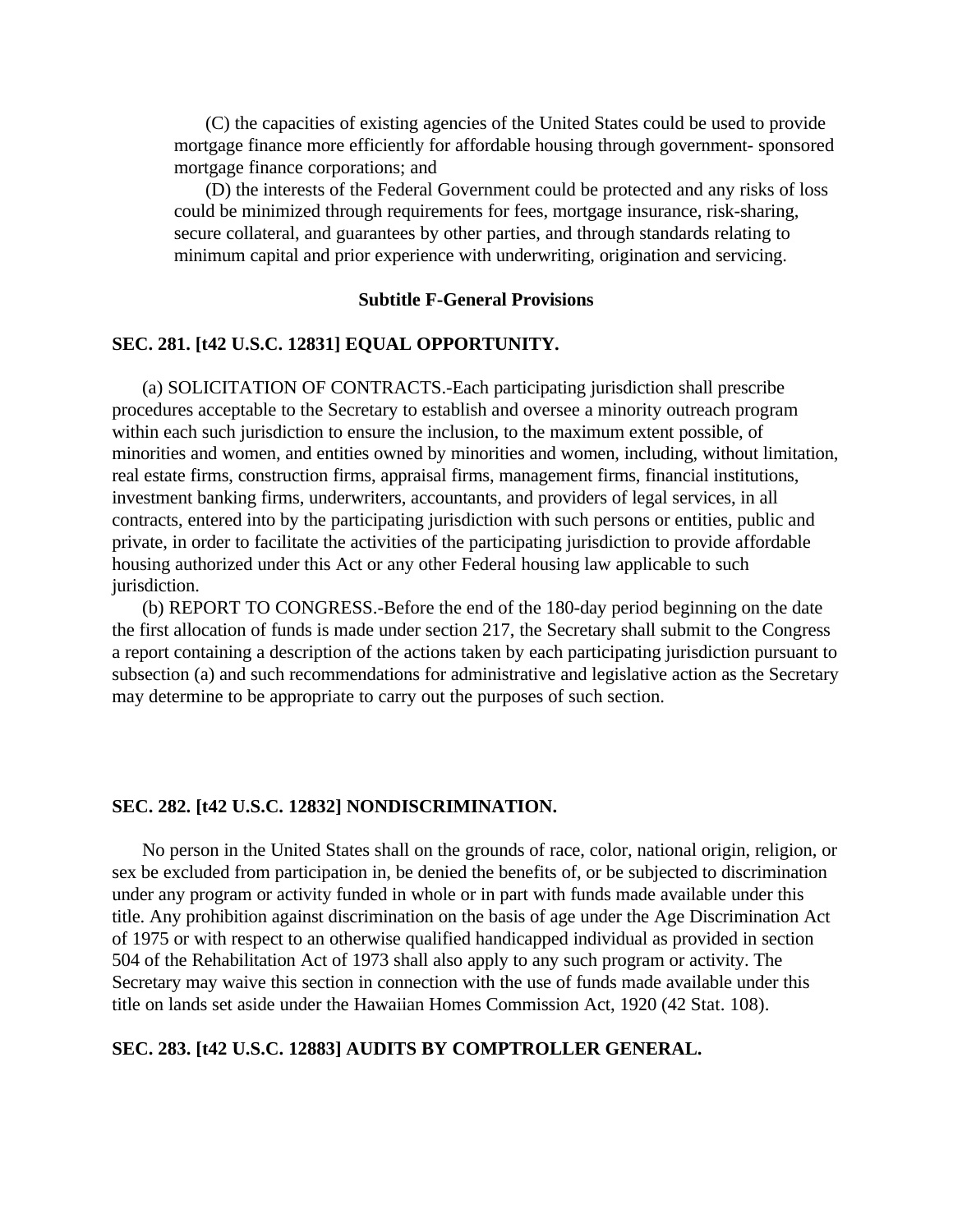(a) AUDITS OF THE HOME INVESTMENT PARTNERSHIPS PROGRAM.-The Comptroller General, when the Comptroller General deems it to be appropriate or when requested by the Committee on Banking, Housing, and Urban Affairs of the Senate or the Committee on Banking, Finance and Urban Affairs of the House of Representatives 1, shall conduct a full financial audit of the records of the HOME Investment Partnerships program for any fiscal year. The report of the Comptroller General shall be submitted promptly to the Secretary and the Congress and shall be published.

(b) AUDITS OF RECTPIENTS.-The financial transactions of participating jurisdictions and of other recipients of funds provided under this title may, insofar as they relate to funds provided under this title, be audited by the General Accounting Office under such rules and regulations as may be prescribed by the Comptroller General of the United States. The representatives of the General Accounting Office shall have access to all books, accounts, records, reports, files, and other papers, things, or property belonging to or in use by such recipients pertaining to such financial transactions and necessary to facilitate the audit.

## **SEC. 284. [t42 U.S.C. 12834] UNEFORM RECORDKEEPING AND REPORTS TO THE CONGRESS.**

(a) UNIFORM REQUIREMENTS.-The Secretary shall develop and establish uniform recordkeeping, performance reporting, and auditing requirements for use by participating jurisdictions.

(b) REPORT TO THE CONGRESS.-Not later than 120 days after the end of each fiscal year, the Secretary shall make an annual report to the Congress that summarizes and assesses the results of reports provided under this section. Such report shall include a description of actions taken by each participating jurisdiction pursuant to section 281(a) and such recommendations for administrative and legislative action as may be appropriate to carry out the purposes of such section.

#### **SEC. 285. [t42 U.S.C. 12835] CITIZEN PARTICEPATION.**

The Secretary shall ensure that each participating jurisdiction, and each jurisdiction seeking to become a participating jurisdiction, complies with the requirements of section 107 of this Act.

#### **SEC. 286. [t42 U.S.C. 12836] LABOR.**

(a) IN GENERAL.-Any contract for the construction of affordable housing with 12 or more units assisted with funds made available under this subtitle shall contain a provision requiring that not less than the wages prevailing in the locality, as predetermined by the Secretary of Labor pursuant to the Davis-Bacon Act (40 U.S.C. 276a-276a-5), shall be paid to all laborers and mechanics employed in the development of affordable housing involved, and participating jurisdictions shall require certification as to compliance with the provisions of this section prior to making any payment under such contract.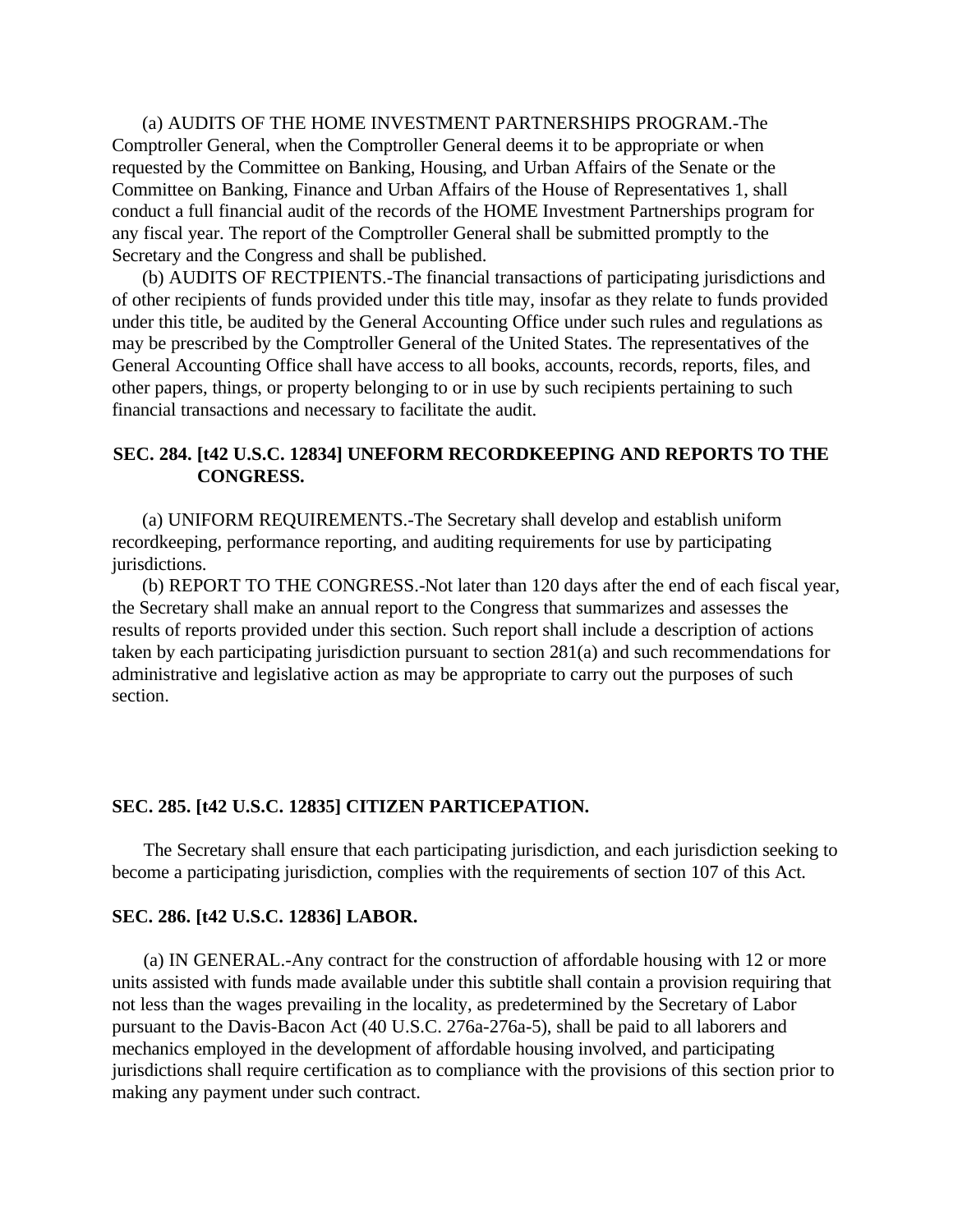(b) WAIVER.-Subsection (a) shall not apply if the individual receives no compensation or is paid expenses, reasonable benefits, or a nominal fee to perform the services for which the individual volunteered and such persons are not otherwise employed at any time in the construction work.

## **SEC. 287. [t42 U.S.C. 12837] INTERSTATE AGREEMENTS.**

The consent of the Congress is hereby given to any two or more States to enter into agreements or compacts, not in conflict with any law of the United States, for cooperative efforts and mutual assistance in support of activities authorized under this title as they pertain to interstate areas and to localities within such States, and to establish such agencies, joint or otherwise, as they may deem desirable for making such agreements and compacts effective.

## **SEC. 288. [t42 U.S.C. 12838] ENVIRONMENTAL REVIEW.**

(a) IN GENERAL.-In order to assure that the policies of the National Environmental Policy Act of 1969 and other provisions of law which further the purposes of such Act (as specified in regulations issued by the Secretary) are most effectively implemented in connection with the expenditure of funds under this title, and to assure to the public undiminished protection of the environment, the Secretary, in lieu of the environmental protection procedures otherwise applicable, may under regulations provide for the release of funds for particular projects to jurisdictions or insular areas under this title who assume all of the responsibilities for environmental review, decision making, and action pursuant to such Act, and such other provisions of law as the regulations of the Secretary specify, that would apply to the Secretary were he to undertake such projects as Federal projects. The Secretary shall issue regulations to carry out this section only after consultation with the Council on Environmental Quality. The regulations shall provide

(1) for the monitoring of the environmental reviews performed under this section;

(2) in the discretion of the Secretary, to facilitate training for the performance of such reviews; and

(3) for the suspension or termination of the assumption under this section.

The Secretary's duty under the preceding sentence shall not be construed to limit or reduce any responsibility assumed by a State or unit of general local government with respect to any particular release of funds.

(b) PROCEDURE.-The Secretary shall approve the release of funds subject to the procedures authorized by this section only if, at least 15 days prior to such approval and prior to any commitment of funds to such projects the jurisdiction or insular area has submitted to the Secretary a request for \*such release accompanied b a certification which meets the requirements of subsection (c). The Secretary's approval of any such certification shall be deemed to satisfy his responsibilities under the National Environmental Policy Act of 1969 and such other provisions of law as the regulations of the Secretary specify insofar as those responsibilities relate to the releases of funds for projects to be carried out pursuant thereto which are covered by such certification.

(C) CERTIFICATION.-A certification under the procedures authorized by this section shall

(1) be in a form acceptable to the Secretary,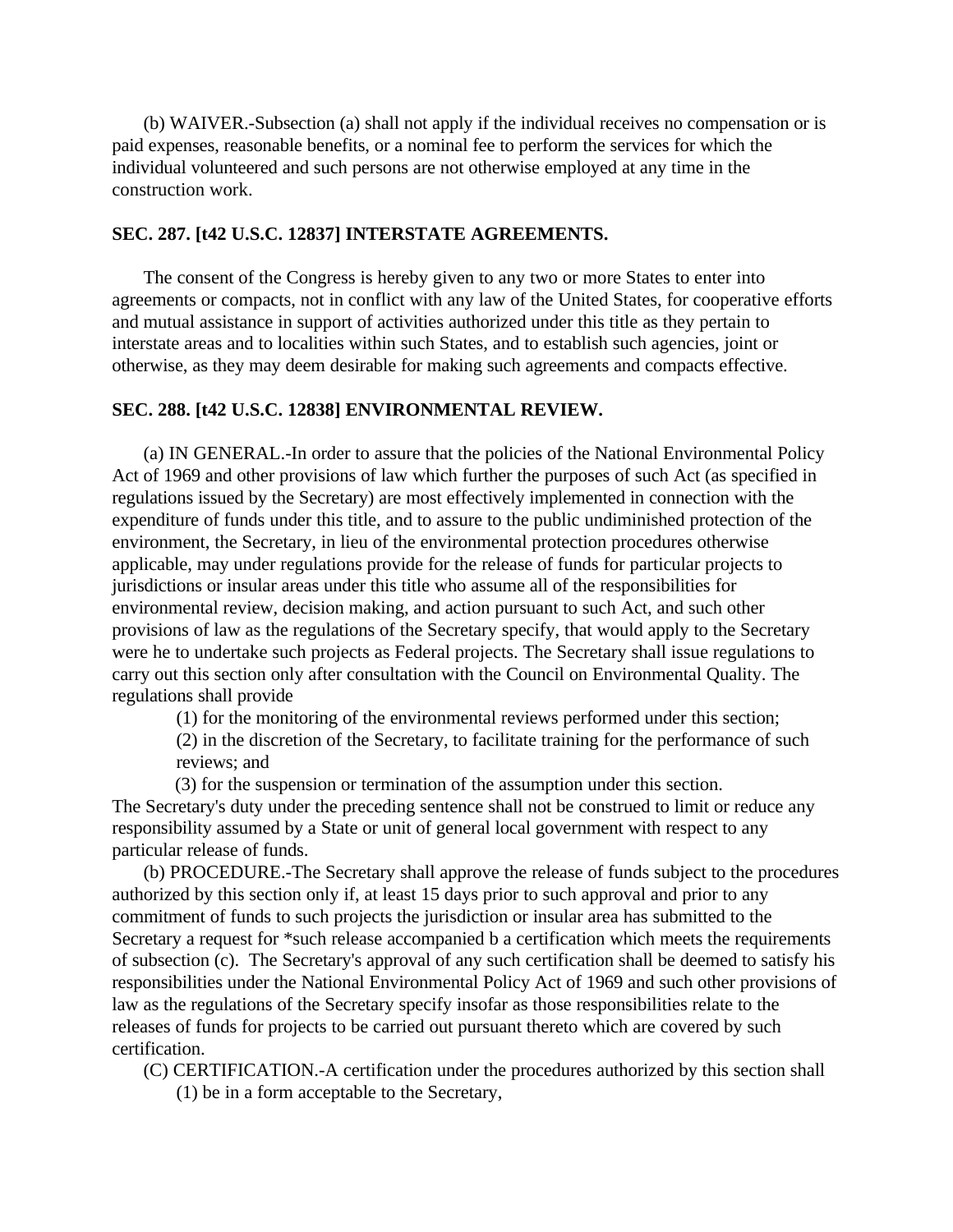(2) be executed by the chief executive officer or other officer of the recipient of assistance under this title qualified under regulations of the Secretary,

(3) specify that the recipient of assistance under this title has fully carried out its responsibilities as described under subsection (a), and

(4) specify that the certifying officer (A) consents to assume the status of a responsible Federal official under the National Environmental Policy Act of 1969 and each provision of law specified in regulations issued by the Secretary insofar as the provisions of such Act or other such provision of law apply pursuant to subsection (a), and (B) is authorized and consents on behalf of the jurisdiction or insular area and himself to accept the jurisdiction of the Federal courts for the purpose of enforcement of his responsibilities as such an official.

(d) ASSISTANCE TO UNITS OF GENERAL LOCAL GOVERNMENT FROM A STATE.-In the case of assistance to units of general local government from a State, the State shall perform those actions of the Secretary described in subsection (b) and the performance of such actions shall be deemed to satisfy the Secretary's responsibilities referred to in the second sentence of such subsection.

#### **SEC. 289. [t42 U.S.C. 12839] TERMINATION OF EXISTING HOUSING PROGRAMS.**

(a) IN GENERAL.-Except with respect to projects and programs for which binding commitments have been entered into prior to October 1, 1991, no new grants or loans shall be made after October 1, 1991, under

(1) section 17 of the United States Housing Act of 1937;

(2) section 312 of the Housing Act of 1964;

(3) title VI of the Housing and Community Development Act of 1987;

(4) section 8(e)(2) of the United States Housing Act of 1937, except for funds allocated under such section for single room occupancy dwellings as authorized by title IV of the Stewart B. McKinney Homeless Assistance Act; and

(5) section 810 of the Housing and Community Development Act of 1974.

(b) REPEALS.

(1) IN GENERAL.-Except as provided in paragraph (2), effective on October 1, 1991, the provisions of law referred to in subsection (a) are repealed.

(2) NO EFFECT ON SRO PROGRAM.-The provision of law referred to in subsection (a)(4) shall remain in effect with respect to single room occupancy dwellings as authorized by title IV of the Stewart B. McKinney Homeless Assistance Act.

(c) DISPOSITION OF REPAYMENTS.-Any amounts received on or after October 1, 1991, as repayments or recaptures in connection with the programs referred to in subsection (a) and any other amounts for such programs that remain or become unobligated on or after such date, shall be paid into the general fund of the Treasury.

## **SEC. 290. [t42 U.S.C. 12840] SUSPENSION OF REQUIREMENTS FOR DISASTER AREAS.**

For funds designated under this title by a recipient to address the damage in an area for which the President has declared a disaster under title IV of the Robert T. Stafford Disaster Relief and